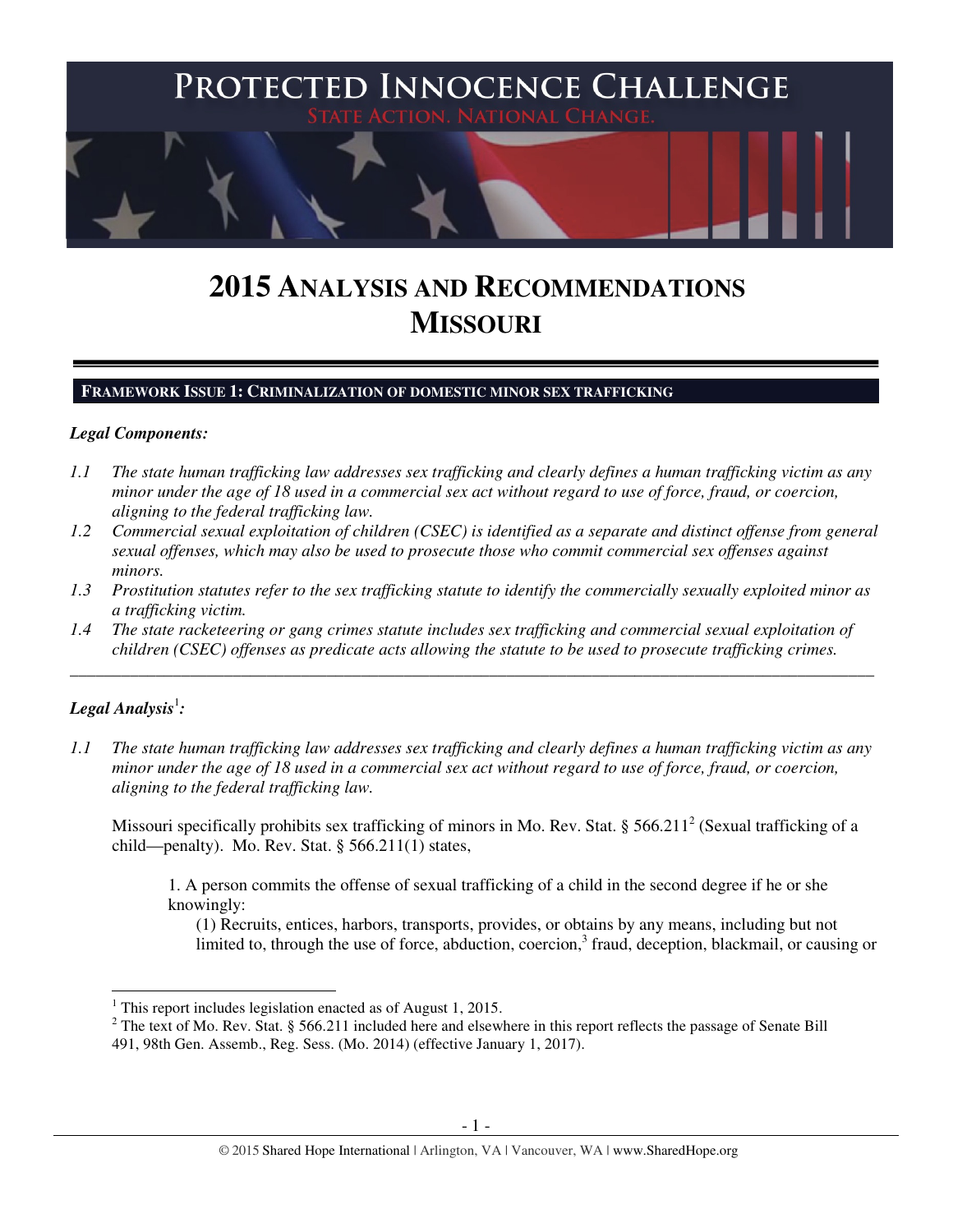threatening to cause financial harm, a person under the age of eighteen to participate in a commercial sex act,<sup>4</sup> a sexual performance,<sup>5</sup> or the production of explicit sexual material as defined in section  $573.010^6$  [Definitions], or benefits, financially or by receiving anything of value, from participation in such activities; or

(2) Causes a person under the age of eighteen to engage in a commercial sex act, a sexual performance, or the production of explicit sexual material as defined in section 573.010.

A conviction under this statute is punishable as a felony by imprisonment for 10 years to life and a fine not to exceed \$250,000 if the minor is under the age of eighteen. Mo. Rev. Stat. § 566.211(3). If "force, abduction, or coercion" was used in the commission of the crime, the sentence is enhanced to "life imprisonment without eligibility for probation or parole" for the first 25 years. Mo. Rev. Stat. § 566.211(3).

Mo. Rev. Stat. § 566.210<sup>7</sup> (Sexual trafficking of a child under age twelve—affirmative defense not allowed, when—penalty) mostly mirrors the criminal provisions of Mo. Rev. Stat. § 566.211, except that it only applies to child victims under 12. A conviction under this statute is punishable as a felony by "life imprisonment without eligibility for probation or parole" until 25 years have been served. Mo. Rev. Stat. § 566.210(3).

In addition to the state trafficking law, Missouri criminalizes commercial sexual exploitation of children in the following offenses:

l

 $6$  Mo. Rev. Stat. § 573.010(6) defines "explicit sexual material" as "any pictorial or three-dimensional material depicting human masturbation, deviate sexual intercourse, sexual intercourse, direct physical stimulation or unclothed genitals, sadomasochistic abuse, or emphasizing the depiction of postpubertal human genitals; provided, however, that works of art or of anthropological significance shall not be deemed to be within the foregoing definition." Mo. Rev. Stat. § 573.010(8) defines "material" as

anything printed or written, or any picture, drawing, photograph, motion picture film, videotape or videotape production, or pictorial representation, or any recording or transcription, or any mechanical, chemical, or electrical reproduction, or stored computer data, or anything which is or may be used as a means of communication. Material includes undeveloped photographs, molds, printing plates, stored computer data and other latent representational objects.

The text of Mo. Rev. Stat. § 573.010 included here and elsewhere in this report reflects the passage of Senate Bill 491, 98th Gen. Assemb., Reg. Sess. (Mo. 2014) (effective January 1, 2017).

<sup>7</sup> The text of Mo. Rev. Stat. § 566.210 included here and elsewhere in this report reflects the passage of Senate Bill 491, 98th Gen. Assemb., Reg. Sess. (Mo. 2014) (effective January 1, 2017).

*<sup>1.2</sup> Commercial sexual exploitation of children (CSEC) is identified as a separate and distinct offense from general sexual offenses, which may also be used to prosecute those who commit commercial sex offenses against minors.*

 $3$  Mo. Rev. Stat. § 455.010(1)(c) (Definitions) defines "coercion" as "compelling another by force or threat of force to engage in conduct from which the latter has a right to abstain or to abstain from conduct in which the person has a right to engage."

<sup>&</sup>lt;sup>4</sup> Mo. Rev. Stat. § 566.010(2) (Definitions) defines "commercial sex act" as "any sex act on account of which anything of value is given to or received by any person." The text of Mo. Rev. Stat. § 566.010 included here and elsewhere in this report reflects the passage of Senate Bill 491, 98th Gen. Assemb., Reg. Sess. (Mo. 2014) (effective January 1, 2017).

 $<sup>5</sup>$  Mo. Rev. Stat. § 573.010(23) (Definitions) defines "sexual performance" as "any performance, or part thereof,</sup> which includes sexual conduct by a child who is less than seventeen years of age." Mo. Rev. Stat. § 573.010(13) defines "performance" as "any play, motion picture film, videotape, dance or exhibition performed before an audience of one or more."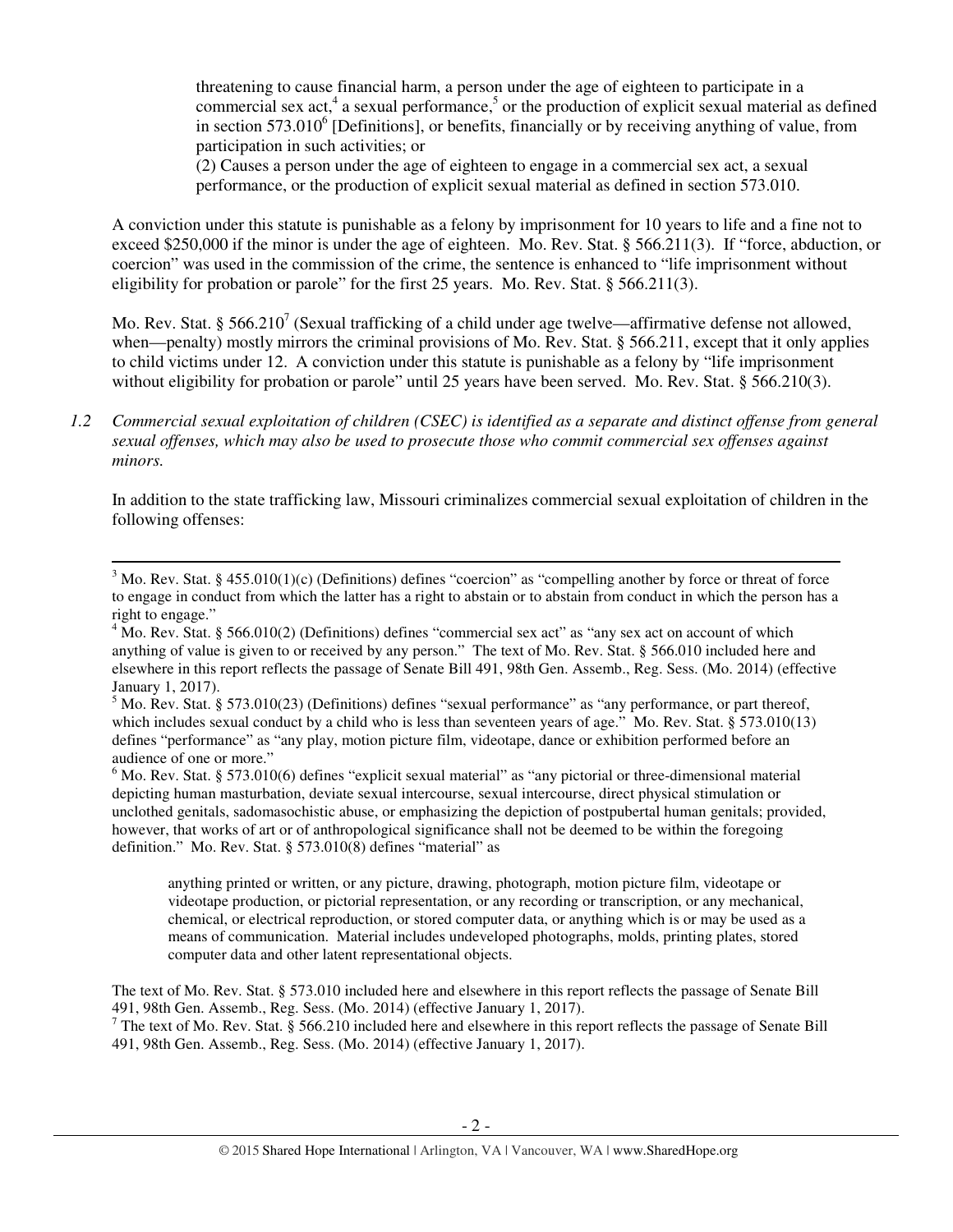1. Mo. Rev. Stat. §  $567.050(1)(2)^8$  (Promoting prostitution in the first degree) provides that "[a] person commits the offense of promoting prostitution in the first degree if he or she knowingly . . . [p]romotes prostitution of a person less than sixteen years of age."

A conviction under Mo. Rev. Stat. § 567.050 is punishable as a Class B felony by imprisonment for 5–15 years.<sup>9</sup> Mo. Rev. Stat. §§ 567.050(3), 558.011(1)(2)<sup>10</sup>.

2. Mo. Rev. Stat. §  $567.030(1)^{11}$  (Patronizing prostitution—penalty) states,

[a] person commits the offense of patronizing prostitution if he or she:

(1) Pursuant to a prior understanding, gives something of value to another person as compensation for having engaged in sexual conduct<sup>12</sup> with any person; or

(2) Gives or agrees to give something of value to another person with the understanding that such person or another person will engage in sexual conduct with any person; or

(3) Solicits or requests another person to engage in sexual conduct with any person in return for something of value.

When the victim is 15–17 years old, a conviction is punishable as a Class A misdemeanor by imprisonment up to 1 year. Mo. Rev. Stat. §§ 567.030(3), 558.011(1)(6). When the victim is 14 years old or younger, a conviction is punishable as a Class E felony by imprisonment up to 4 years.<sup>13</sup> Mo. Rev. Stat. §§ 567.030(4), 558.011(1)(5).

The text of Mo. Rev. Stat. § 558.011 included here and elsewhere in this report reflects the passage of Senate Bill 491, 98th Gen. Assemb., Reg. Sess. (Mo. 2014) (effective January 1, 2017).

<sup>10</sup> *See supra* note 9.

 $\overline{a}$ 

any touching of another person with the genitals or any touching of the genitals or anus of another person or the breast of a female person, or such touching through the clothing, for the purpose of arousing or gratifying sexual desire of any person or for the purpose of terrorizing the victim.

The text of Mo. Rev. Stat. § 567.010 included here and elsewhere in this report reflects the passage of Senate Bill 491, 98th Gen. Assemb., Reg. Sess. (Mo. 2014) (effective January 1, 2017).  $13$  Mo. Rev. Stat. § 558.011(2) states,

In cases of class D and E felonies, the court shall have discretion to imprison for a special term not to exceed one year in the county jail or other authorized penal institution, and the place of confinement shall be fixed by the court. If the court imposes a sentence of imprisonment for a term longer than one year upon a person convicted of a class D or E felony, it shall commit the person to the custody of the department of corrections.

 In addition, a person convicted of a class C, D, or E felony may be required to pay a fine of \$10,000 or "double the amount of the person's gain from the commission of the offense." Mo. Rev. Stat.  $\S 558.002(1)(1)$ , (7). The text of Mo. Rev. Stat. § 558.002 included here and elsewhere in this report reflects the passage of Senate Bill 491, 98th Gen. Assemb., Reg. Sess. (Mo. 2014) (effective January 1, 2017).

 $8$  The text of Mo. Rev. Stat. § 567.050 included here and elsewhere in this report reflects the passage of Senate Bill 491, 98th Gen. Assemb., Reg. Sess. (Mo. 2014) (effective January 1, 2017).

 $9$  Pursuant to Mo. Rev. Stat. § 558.011(1), "The authorized terms of imprisonment, including both prison and conditional release terms, are" as set out in that section. Therefore, when this report uses the term "imprisonment," unless otherwise specified, it includes time in prison and conditional release.

 $11$  The text of Mo. Rev. Stat. § 567.030 included here and elsewhere in this report reflects the passage of Senate Bill 491, 98th Gen. Assemb., Reg. Sess. (Mo. 2014) (effective January 1, 2017).

 $12$  Mo. Rev. Stat. § 567.010(4) defines "sexual conduct" as, "sexual intercourse, deviate sexual intercourse, or sexual contact." Mo. Rev. Stat. § 567.010(5) defines "sexual contact" as,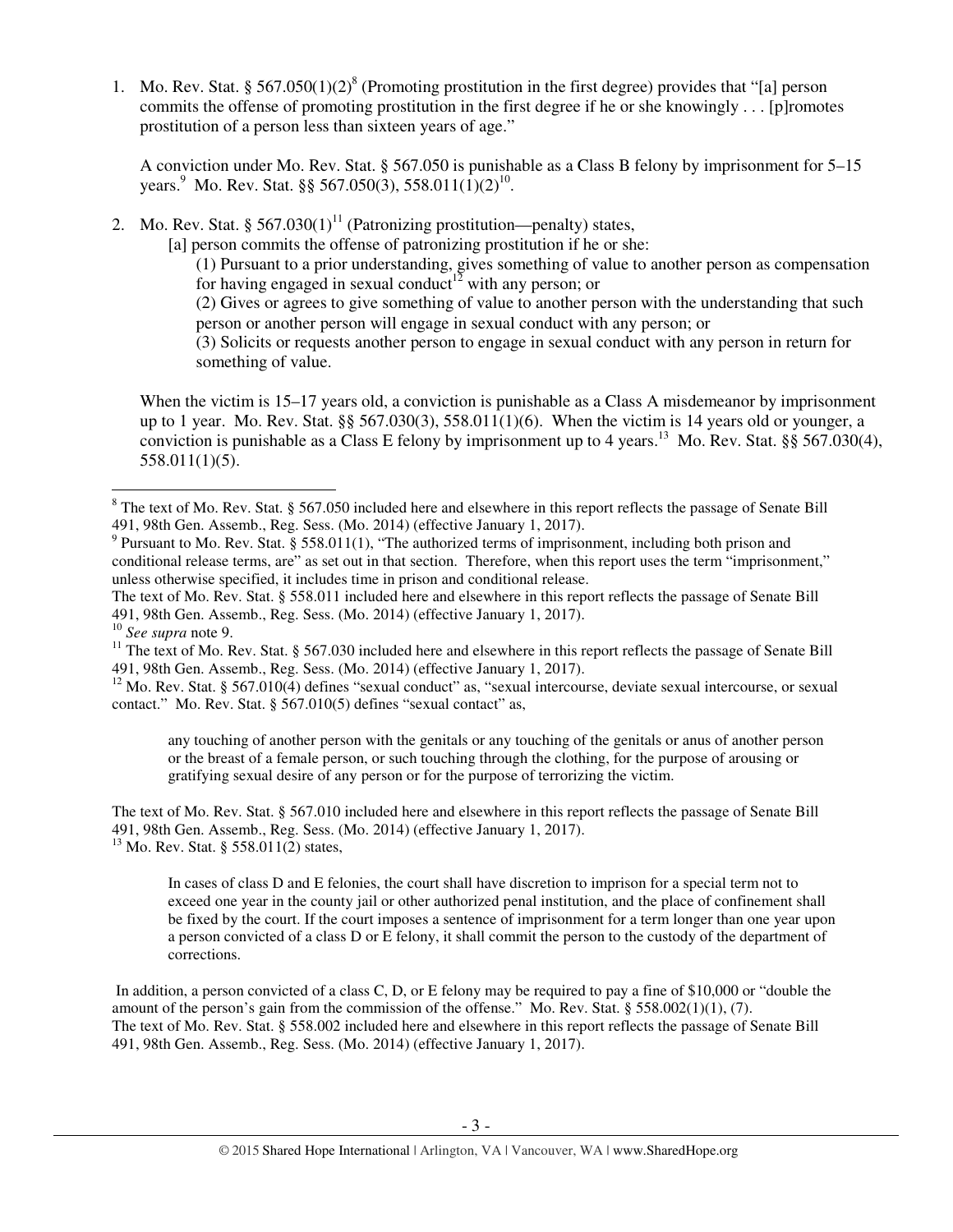3. Mo. Rev. Stat. § 566.103(1) (Crime of promoting online sexual solicitation, violation, penalty) states,

A person or entity commits the offense of promoting online sexual solicitation if such person or entity knowingly permits<sup>14</sup> a web-based classified service<sup>15</sup> owned or operated by such person or entity to be used by individuals to post advertisements promoting prostitution,<sup>16</sup> enticing a child to engage in sexual conduct, or promoting sexual trafficking of a child after receiving notice under this section.

A conviction under this statute is punishable as a felony by a fine of \$5,000 "per day that the advertisement remains posted on the web-based classified service after seventy-two hours of when notice has been provided pursuant to this section." Mo. Rev. Stat. § 566.103(6).

- 4. Mo. Rev. Stat. § 573.200(1)<sup>17</sup> (Child used in sexual performance, penalties) makes it a crime when a person "knowing the character and content thereof, . . . employs, authorizes, or induces a child less than eighteen years of age to engage in a performance which includes sexual conduct or, being a parent, legal guardian, or custodian of such child, consents to the participation by such child in such sexual performance." A conviction under this statute is punishable as a Class C felony by imprisonment for  $3-10$  years.<sup>18</sup> Mo. Rev. Stat. §§ 573.200(2), 558.011(1)(3)<sup>19</sup>. However, if in the course of committing the crime, serious emotional injury is inflicted on the child, a conviction is punishable as a Class B felony by imprisonment for 5–15 years. Mo. Rev. Stat. §§ 573.200(2), 558.011(1)(2).
- 5. Mo. Rev. Stat. § 573.023(1)<sup>20</sup> (Sexual exploitation of a minor, penalties) makes it a crime when a person "knowingly or recklessly photographs, films, videotapes, produces or otherwise creates obscene material<sup>21</sup>

 $\overline{a}$ 

<sup>16</sup> Pursuant to Mo. Rev. Stat. § 566.103(3),

An advertisement may be deemed to promote prostitution, entice a child to engage in sexual conduct, or promote sexual trafficking of a child, if the content of such advertisement would be interpreted by a reasonable person as offering to exchange sexual conduct for goods or services in violation of chapter 567,as seeking a child for the purpose of sexual conduct or commercial sex act, or as offering a child as a participant in sexual conduct or a commercial sex act in violation of 566.151 [Enticement of a child], 211 [Sexual trafficking of a child], or 566.210 [Sexual trafficking of a child under age twelve].

<sup>17</sup> This section is currently codified as Mo. Rev. Stat. § 568.080, but as of January 1, 2017, it will be renumbered as § 573.200. The text of Mo. Rev. Stat. § 573.200 included here and elsewhere in this report reflects the passage of Senate Bill 491, 98th Gen. Assemb., Reg. Sess. (Mo. 2014) (effective January 1, 2017).

[A]ny material or performance if, taken as a whole:

*See supra* note 9.

 $14$  Pursuant to Mo. Rev. Stat. § 566.103(4), "It shall be prima facie evidence that a person or entity acts knowingly if an advertisement is not removed from the web-based classified service within seventy-two hours of that person or entity being notified that an advertisement has been posted on that service which is prohibited under this section." <sup>15</sup> Mo. Rev. Stat. § 566.103(2) defines "web-based classified service" as "a person or entity in whose name a specific URL or Internet domain name is registered which has advertisements for goods and services or personal advertisement."

<sup>18</sup> *See supra* note 13.

<sup>19</sup> *See supra* note 9.

<sup>&</sup>lt;sup>20</sup> The text of Mo. Rev. Stat. § 573.023 included here and elsewhere in this report reflects the passage of Senate Bill 491, 98th Gen. Assemb., Reg. Sess. (Mo. 2014) (effective January 1, 2017). <sup>21</sup> Mo. Rev. Stat. § 573.010(11) (Definitions) defines "obscene" as,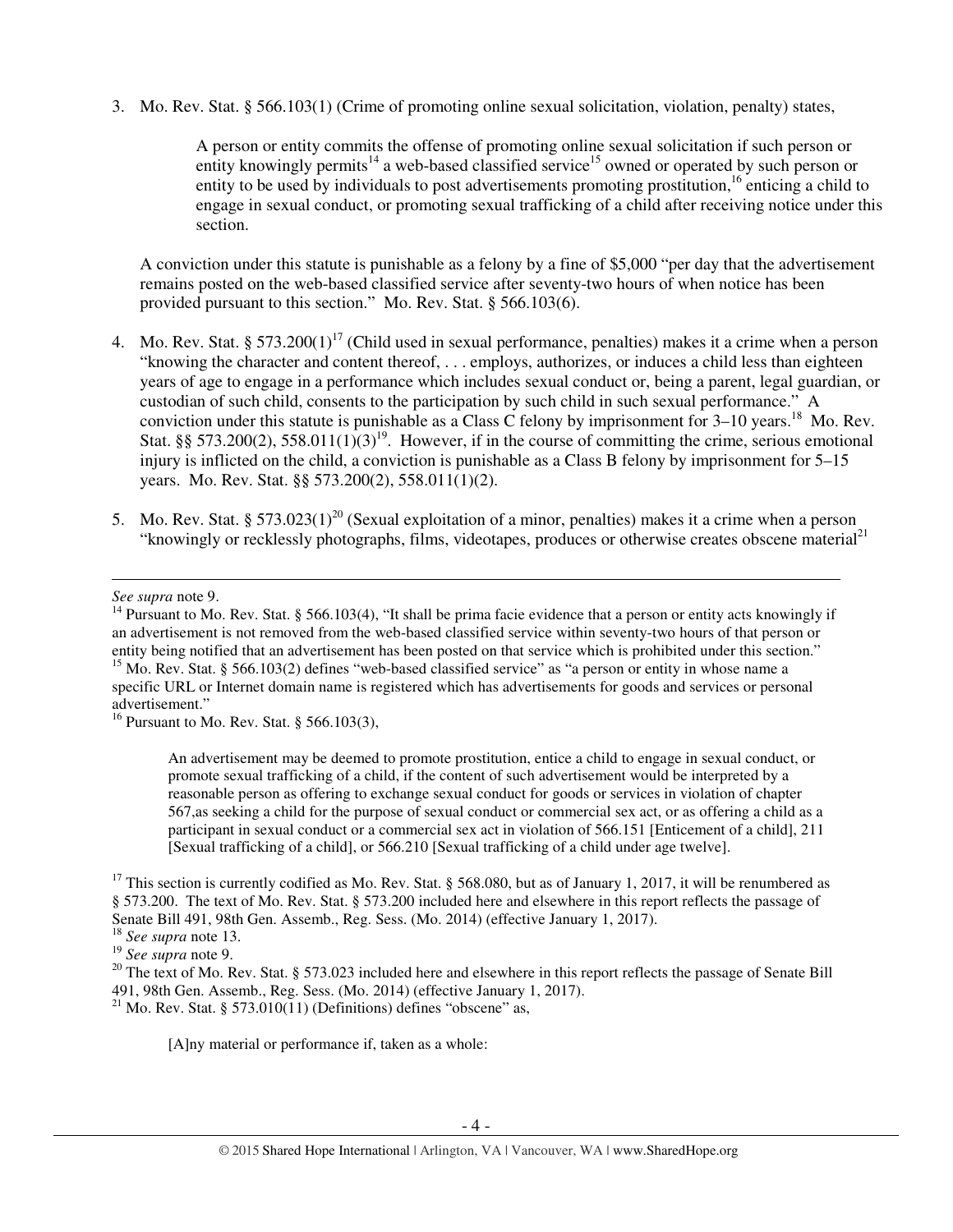with a minor<sup>22</sup> or child pornography."<sup>23</sup> A conviction under this statute is punishable as "a class B felony unless the minor is a child,<sup>24</sup> in which case it is a class A felony." Mo. Rev. Stat. § 573.023(2). A Class B felony is punishable by imprisonment for 5–15 years, and a Class A felony is punishable by imprisonment for 10–30 years or life. Mo. Rev. Stat. §  $558.011(1)(1)–(2)$ .

6. Mo. Rev. Stat. § 573.205(1)<sup>25</sup> (Promoting sexual performance by a child, penalties) makes it a crime when a person "knowing the character and content thereof . . . promotes a performance which includes sexual conduct by a child less than eighteen years of age or produces, or directs any performance which includes sexual conduct by a child less than eighteen years of age." A conviction under this statute is punishable as a Class C felony by imprisonment for  $3-10$  years.<sup>26</sup> Mo. Rev. Stat. §§ 573.205(2), 558.011(1)(3).

> (a) Applying contemporary community standards, its predominant appeal is to prurient interest in sex; and

> (b) The average person, applying contemporary community standards, would find the material depicts or describes sexual conduct in a patently offensive way; and

(c) A reasonable person would find the material lacks serious literary, artistic, political or scientific value."

*See supra* note 6 for the definition of "material."

 $\overline{a}$ 

 $22$  Mo. Rev. Stat. § 573.010(9) (Definitions) defines "minor" as "any person less than eighteen years of age." *See supra* note 6.

<sup>23</sup> Mo. Rev. Stat. § 573.010(4) (Definitions) defines "child pornography" as the following:

(a) Any obscene material or performance depicting sexual conduct, sexual contact as defined in section 566.010, or a sexual performance and which has as one of its participants or portrays as an observer of such conduct, contact, or performance a minor; or

(b) Any visual depiction, including any photograph, film, video, picture, or computer or computergenerated image or picture, whether made or produced by electronic, mechanical, or other means, of sexually explicit conduct where:

a. The production of such visual depiction involves the use of a minor engaging in sexually explicit conduct;

b. Such visual depiction is a digital image, computer image, or computer-generated image that is, or is indistinguishable from, that of a minor engaging in sexually explicit conduct, in that the depiction is such that an ordinary person viewing the depiction would conclude that the depiction is of an actual minor engaged in sexually explicit conduct; or

c. Such visual depiction has been created, adapted, or modified to show that an identifiable minor is engaging in sexually explicit conduct. "Identifiable minor" means a person who was a minor at the time the visual depiction was created, adapted, or modified; or whose image as a minor was used in creating, adapting, or modifying the visual depiction; and who is recognizable as an actual person by the person's face, likeness, or other distinguishing characteristic, such as a unique birthmark or other recognizable feature. The term "identifiable minor" shall not be construed to require proof of the actual identity of the identifiable minor;

. . . .

*See supra* 12 for the definition of "sexual conduct" and "sexual contact."

Mo. Rev. Stat. § 573.010(4)(b)(c) states that "proof of the actual identity of the identifiable minor" is not required. *See supra* note 6.

 $^{24}$  Mo. Rev. Stat. § 573.010(3) (Definitions) defines "child" as "any person under the age of fourteen." *See supra* note 6.

<sup>25</sup> This section is currently codified as Mo. Rev. Stat. § 568.090, but as of January 1, 2017, it will be renumbered as § 573.205. The text of Mo. Rev. Stat. § 573.205 included here and elsewhere in this report reflects the passage of Senate Bill 491, 98th Gen. Assemb., Reg. Sess. (Mo. 2014) (effective January 1, 2017).

<sup>26</sup>*See supra* note 13.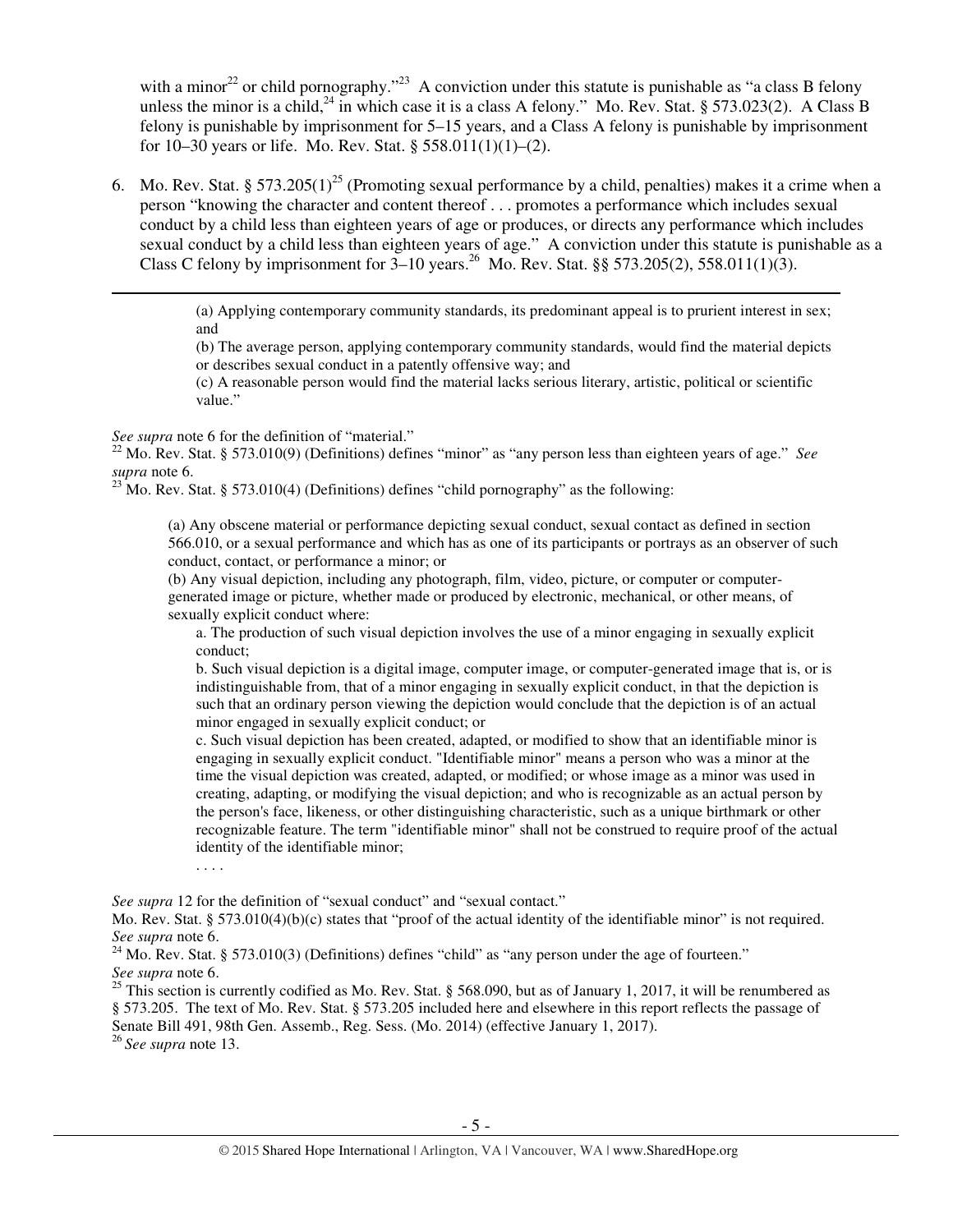7. Mo. Rev. Stat. §  $568.060(2)^{27}$  (Abuse or neglect of a child, penalty) states,

(2) A person commits the offense of abuse or neglect of a child if such person knowingly causes a child who is less than eighteen years of age:

(1) To suffer physical or mental injury as a result of abuse or neglect; or

(2) To be placed in a situation in which the child may suffer physical or mental injury as the result of abuse or neglect.

Pursuant to Mo. Rev. Stat. § 568.060(1), "[a]buse" is defined as "the infliction of physical, sexual, or mental injury against a child by any person eighteen years of age or older. . . ." A conviction under this statute is punishable as a Class D felony by imprisonment up to 7 years,<sup>28</sup> "unless the person has previously been found guilty of a violation of this section or of a violation of the law of any other jurisdiction that prohibits the same or similar conduct or the injury inflicted on the child is a serious emotional injury or a serious physical injury," in which case the conviction is punishable as a Class B felony by imprisonment for 5–15 years. However, the violation is punishable as a class A felony "if the child dies as a result of injuries sustained from conduct chargeable under provisions of [Mo. Rev. Stat. § 568.060]" or

(1) The injury is a serious emotional injury or a serious physical injury;

(2) The child is less than fourteen years of age; and

(3) The injury is the result of sexual abuse or sexual abuse in the first degree as defined under section 566.100 or sexual exploitation of a minor as defined under section 573.023.

A Class A felony is punishable by imprisonment for 10–30 years or life. Mo. Rev. Stat.  $\S$ § 568.060(5)(1)-(2), (6)(1)-(3), 558.011(1)(1)-(2), (4).

The following sexual offenses may apply to crimes involving sexual exploitation of children but do not specifically reference a commercial component:

1. Mo. Rev. Stat. § 566.151(1)<sup>29</sup> (Enticement of a child, penalties) states,

A person twenty-one years of age or older commits the offense of enticement of a child if he or she persuades, solicits, coaxes, entices, or lures whether by words, actions or through communication via the internet or any electronic communication, any person who is less than fifteen years of age for the purpose of engaging in sexual conduct.

A conviction under this statute is punishable as a felony by imprisonment for 5–30 years without eligibility for "parole, probation, conditional release, or suspended imposition or execution of sentence for" 5 years. Mo. Rev. Stat. § 566.151(3).

2. Mo. Rev. Stat. § 566.032(1)<sup>30</sup> (Statutory rape and attempt to commit, first degree, penalties) makes it a crime for a person to have "sexual intercourse $31$  with another person who is less than fourteen years of age."

 $27$  The text of Mo. Rev. Stat. § 568.060 included here and elsewhere in this report reflects the passage of Senate Bill 491, 98th Gen. Assemb., Reg. Sess. (Mo. 2014) (effective January 1, 2017).

<sup>28</sup> *See supra* note 13.

<sup>&</sup>lt;sup>29</sup> The text of Mo. Rev. Stat. § 566.151 included here and elsewhere in this report reflects the passage of Senate Bill 491, 98th Gen. Assemb., Reg. Sess. (Mo. 2014) (effective January 1, 2017).

<sup>&</sup>lt;sup>30</sup> The text of Mo. Rev. Stat. § 566.032 included here and elsewhere in this report reflects the passage of Senate Bill 491, 98th Gen. Assemb., Reg. Sess. (Mo. 2014) (effective January 1, 2017).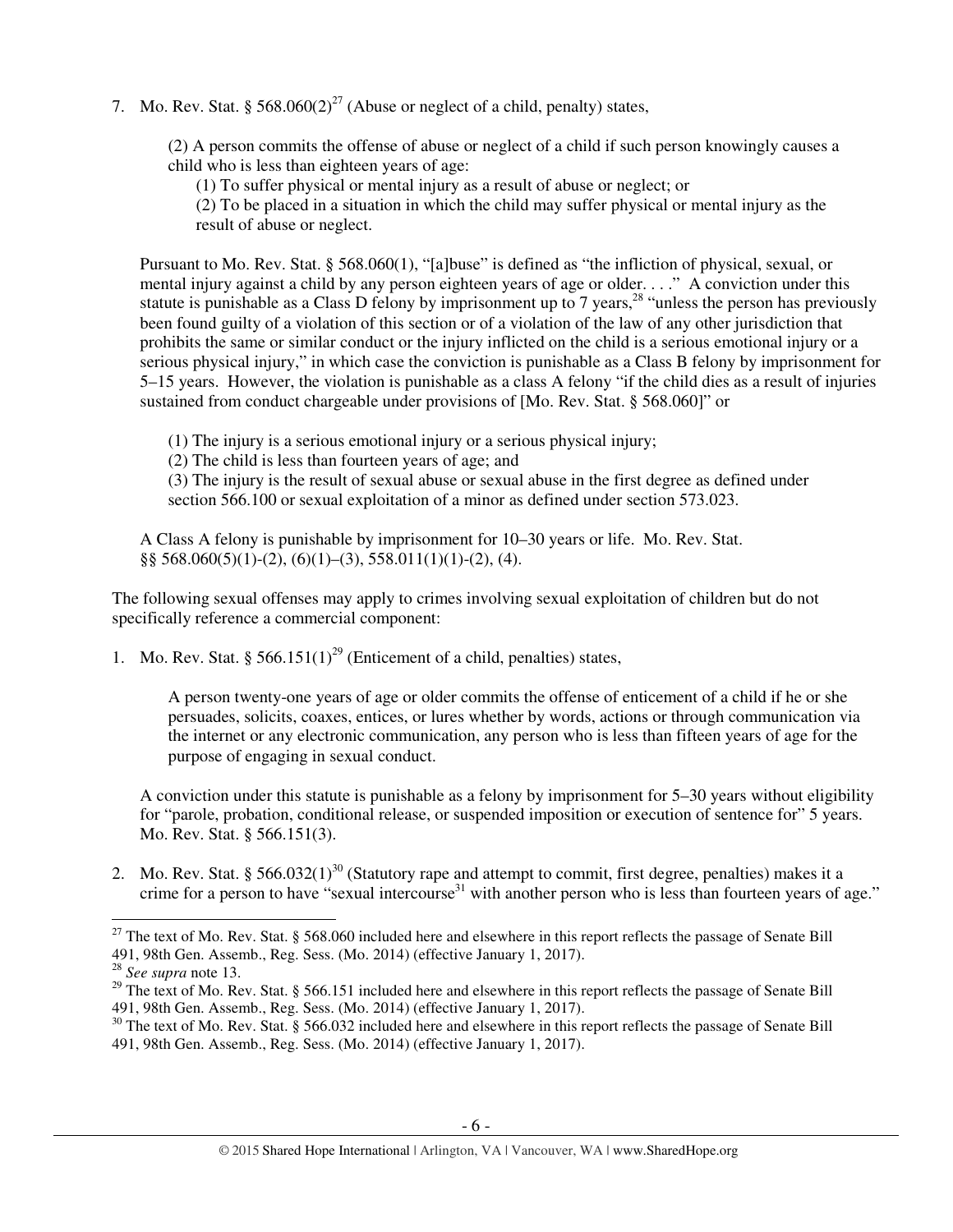Mo. Rev. Stat. § 566.032(2) provides that a violation or attempted violation is punishable as a felony by imprisonment for 5 years to life, unless,

 1. The offense is an aggravated sexual offense, or the victim is less than twelve years of age in which case the authorized term of imprisonment is life imprisonment or a term of years not less than ten years; or

2. The person is a persistent or predatory sexual offender as defined in section 566.125 . . . .

- 3. Mo. Rev. Stat. § 566.034(1)<sup>32</sup> (Statutory rape, second degree, penalty) states that statutory rape occurs when a person "twenty-one years of age or older ... has sexual intercourse<sup>33</sup> with another person who is less than seventeen years of age." A conviction under this statute is punishable as a Class D felony by imprisonment for up to 7 years.<sup>34</sup> Mo. Rev. Stat. §§ 566.034(2), 558.011(1)(4).
- 4. Mo. Rev. Stat. § 566.083<sup>35</sup> (Sexual misconduct involving a child, penalty—applicability of section affirmative defense not allowed, when) provides,
	- 1. A person commits the offense of sexual misconduct involving a child if such person:

. . . . (2) Knowingly exposes his or her genitals to a child less than fifteen years of age for the purpose of arousing or gratifying the sexual desire of any person, including the child;

(3) Knowingly coerces or induces a child less than fifteen years of age to expose the child's genitals for the purpose of arousing or gratifying the sexual desire of any person, including the child.<sup>36</sup>

(4) Knowingly coerces or induces a child who is known by such person to be less than fifteen years of age to expose the breasts of a female child through the internet or other electronic means for the purpose of arousing or gratifying the sexual desire of any person, including the child.

A conviction under this section is punishable as a Class E felony by imprisonment up to 4 years, "unless the person has previously been found guilty of an offense under this chapter or the person has previously been found guilty of an offense in another jurisdiction which would constitute an offense under this chapter, in which case it is a class D felony," which is punishable by imprisonment up to 7 years.<sup>37</sup> Mo. Rev. Stat. §§ 566.083(4), 558.011(1)(4), (1)(5).

l

<sup>37</sup> *See supra* note 13.

 $31$  Mo. Rev. Stat. § 566.010(7) defines "sexual intercourse" as "any penetration, however slight, of the female genitalia by the penis." As of January 1, 2017, Mo. Rev. Stat. § 566.010 will be renumbered as § 566.010. See supra note 4.

<sup>&</sup>lt;sup>32</sup> The text of Mo. Rev. Stat. § 566.034 included here and elsewhere in this report reflects the passage of Senate Bill 491, 98th Gen. Assemb., Reg. Sess. (Mo. 2014) (effective January 1, 2017).

<sup>&</sup>lt;sup>33</sup> See supra note 31 for the definition of "sexual intercourse."

<sup>34</sup> *See supra* note 13.

<sup>&</sup>lt;sup>35</sup> Mo. Rev. Stat. § 566.083.1(1) was declared unconstitutional by the Missouri Supreme Court in State v. Beine, 162 S.W.3d 483 (Mo. 2005). The other subsections of 566.083 listed here remain in force. The text of Mo. Rev. Stat. § 566.083 included here and elsewhere in this report reflects the passage of Senate Bill 491, 98th Gen. Assemb., Reg. Sess. (Mo. 2014) (effective January 1, 2017).

<sup>&</sup>lt;sup>36</sup> Pursuant to Mo. Rev. Stat. § 566.083(2), (3), "2. The provisions of this section shall apply regardless of whether the person violates the section in person or via the internet or other electronic means. 3. It is not a defense to prosecution for a violation of this section that the other person was a peace officer masquerading as a minor."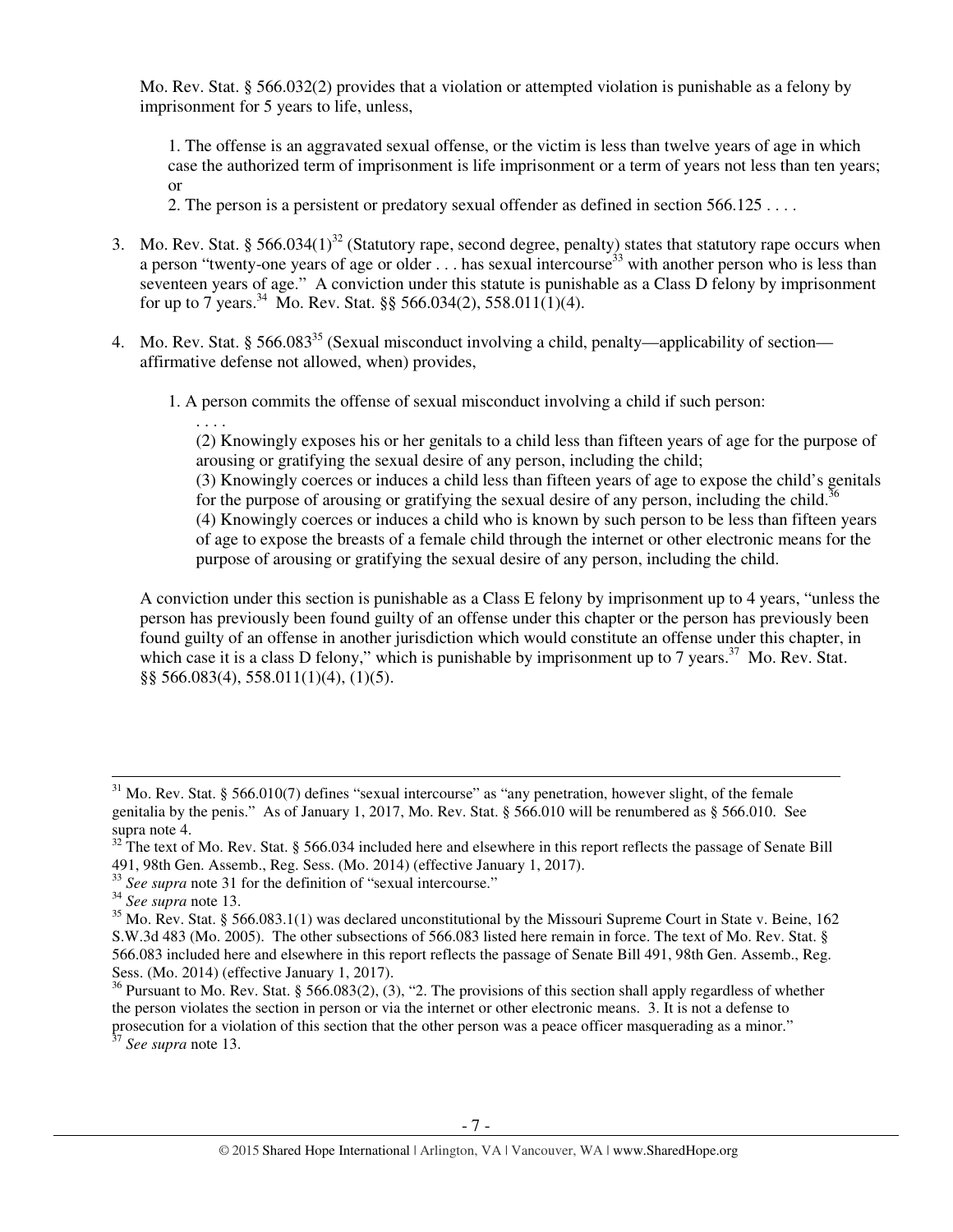5. Mo. Rev. Stat. § 566.153(1)<sup>38</sup> (Age misrepresentation, crime of—penalty) states,

A person commits the offense of age misrepresentation with intent to solicit a minor when he or she knowingly misrepresents his or her age with the intent to use the internet or any electronic communication to engage in criminal sexual conduct<sup>39</sup> involving a minor.

A conviction under this statute is punishable as a Class E felony by imprisonment up to 4 years.<sup>40</sup> Mo. Rev. Stat. §§ 566.153(2), 558.011(1)(5).

## *1.3 Prostitution statutes refer to the sex trafficking statute to identify the commercially sexually exploited minor as a trafficking victim.*

Mo. Rev. Stat. § 567.020<sup>41</sup> (Prostitution) does not refer to Mo. Rev. Stat. § 566.211<sup>42</sup> (Sexual trafficking of a child) or § 566.210<sup>43</sup> (Sexual trafficking of a child under age twelve) when the offense involves a minor under 18 engaged in prostitution. Mo. Rev. Stat. § 566.223(2) (Federal Trafficking Victims Protection Act of 2000 to apply, when) provides an affirmative defense, but does not specifically refer to the sex trafficking laws. It states,

It is an affirmative defense for the offense of prostitution under section 567.020 [Prostitution] that the defendant engaged in the conduct charged to constitute an offense because he or she was coerced to do so by the use of, or threatened use of, unlawful physical force upon himself or herself or a third person, which force or threatened force a person of reasonable firmness in his or her situation would have been unable to resist.

- 1.3.1 Recommendation: Amend Mo. Rev. Stat. § 567.020 (Prostitution) to refer to Mo. Rev. Stat. § 566.211 (Sexual trafficking of a child) or § 566.210 (Sexual trafficking of a child under age twelve) to identify commercially sexually exploited minors as a trafficking victim.
- *1.4 The state racketeering or gang crimes statute includes sex trafficking and commercial sexual exploitation of children (CSEC) offenses as predicate acts allowing the statute to be used to prosecute trafficking crimes.*

Missouri has not enacted a racketeering statute but state criminal gang statutes could be used to prosecute criminal enterprises, however its applicability to sex trafficking enterprises is limited because street gang activity is not defined to include sex trafficking or CSEC offenses. Pursuant to Mo. Rev. Stat. 578.421(1) (Definitions), a "criminal street gang" is defined as,

any ongoing organization, association, or group of three or more persons, whether formal or informal, having as one of its primary activities the commission of one or more of the criminal acts enumerated in

l

 $38$  The text of Mo. Rev. Stat. § 566.153 included here and elsewhere in this report reflects the passage of Senate Bill 491, 98th Gen. Assemb., Reg. Sess. (Mo. 2014) (effective January 1, 2017). As of January 1, 2017, Mo. Rev. Stat. § 566.153 is renumbered § 566.010(5).

<sup>&</sup>lt;sup>39</sup> Mo. Rev. Stat. § 566.010(5) defines "sexual conduct" as "sexual intercourse, deviate sexual intercourse or sexual contact." *See supra* note 31, for the definitions of sexual intercourse.

<sup>40</sup> *See supra* note 13.

<sup>&</sup>lt;sup>41</sup> The text of Mo. Rev. Stat. § 567.020 included here and elsewhere in this report reflects the passage of Senate Bill 491, 98th Gen. Assemb., Reg. Sess. (Mo. 2014) (effective January 1, 2017).

<sup>42</sup> *See supra* note 2.

<sup>43</sup> *See supra* note 7.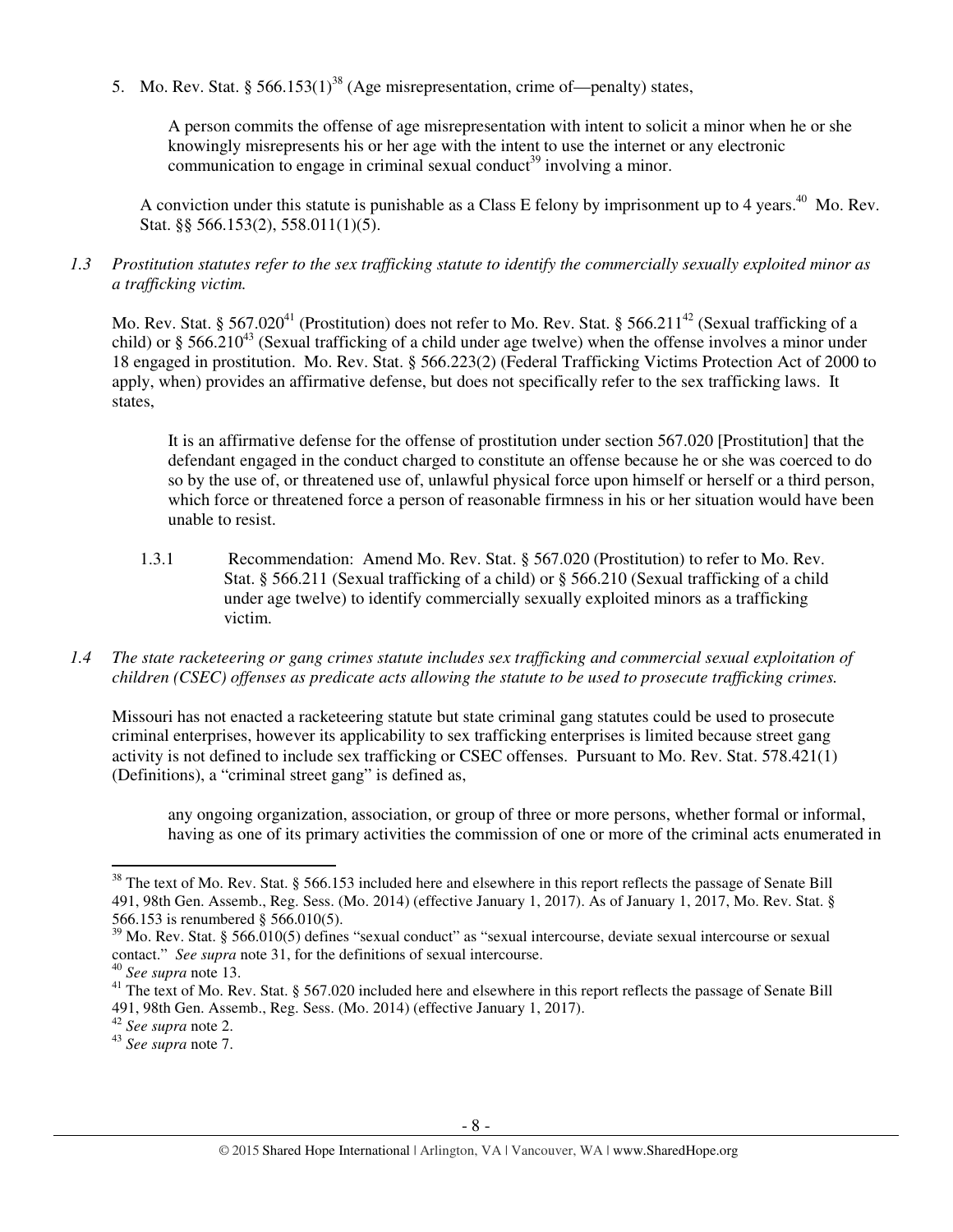subdivision (2) of this section ["Pattern of criminal street gang activity"], which has a common name or common identifying sign or symbol, whose members individually or collectively engage in or have engaged in a pattern of criminal gang activity.

. . . .

 $\overline{a}$ 

Under Mo. Rev. Stat. 578.421(2), the only crimes that can be part of a pattern of criminal street gang activity are,

(a) Assault with a deadly weapon or by means of force likely to cause serious physical injury, as provided in sections 565.050 and 565.052;

(b) Robbery, arson and those offenses under chapter 569 which are related to robbery and arson; (c) Murder or manslaughter, as provided in sections 565.020 to 565.024;

(d) Any violation of the provisions of chapter 579 which involves the distribution, delivery or manufacture of a substance prohibited by chapter 579;

(e) Unlawful use of a weapon which is a felony pursuant to section 571.030; or

(f) Tampering with witnesses and victims, as provided in section 575.270.

However, it is possible that some CSEC and trafficking crimes may be punished indirectly if they are undertaken for the benefit of a gang that engages in the crimes enumerated under Mo. Rev. Stat. 578.421(2). Pursuant to Mo. Rev. Stat. §§ 578.423,

[a]ny person who actively participates in any criminal street gang with knowledge that its members engage in or have engaged in a pattern of criminal street gang activity, and who willfully promotes, furthers, or assists in any felonious criminal conduct by gang members shall be punished by imprisonment in the county jail for a period not to exceed one year, or by imprisonment in a state correctional facility for one, two, or three years. For any person between the ages of fourteen and seventeen who is alleged to have violated the provisions of sections 578.421 to 578.437 the prosecuting attorney or circuit attorney may move for dismissal of a petition and transfer to a court of general jurisdiction.

In addition, enhanced penalties may be applied to convictions for crimes committed "for the benefit of, at the direction of, or in association with, any criminal street gang  $\dots$ ." Mo. Rev. Stat. 578.425<sup>44</sup>. For misdemeanors, the offender "shall be punished by imprisonment in the county jail not to exceed one year, or by imprisonment in a state correctional facility for one, two, or three years." Mo. Rev. Stat. 578.425(1). For felony convictions, the judge has discretion to add an additional "one, two, or three years" to the sentence of "two, three, or four years" if the violation was committed near a school. Mo. Rev. Stat. 578.425(2).

1.4.1 Recommendation: Amend the definition of "pattern of criminal street gang activity" to include Mo. Rev. Stat. § 566.211 (Sexual trafficking of a child—penalty), § 566.210 (Sexual trafficking of a child under age twelve—affirmative defense not allowed, when—penalty),  $\S 567.050(1)(2)$ (Promoting prostitution in the first degree), § 567.030(1) (Patronizing prostitution—penalty), § 566.103(1) (Crime of promoting online sexual solicitation, violation, penalty), § 573.200(1) (Child used in sexual performance, penalties), § 573.023(1) (Sexual exploitation of a minor, penalties), § 573.205(1) (Promoting sexual performance by a child, penalties) and § 568.060(2) (Abuse or neglect of a child, penalty) when the offense involves sexual exploitation of a minor.

<sup>&</sup>lt;sup>44</sup> The text of Mo. Rev. Stat. § 578.425 included here and elsewhere in this report reflects the passage of Senate Bill 491, 98th Gen. Assemb., Reg. Sess. (Mo. 2014) (effective January 1, 2017).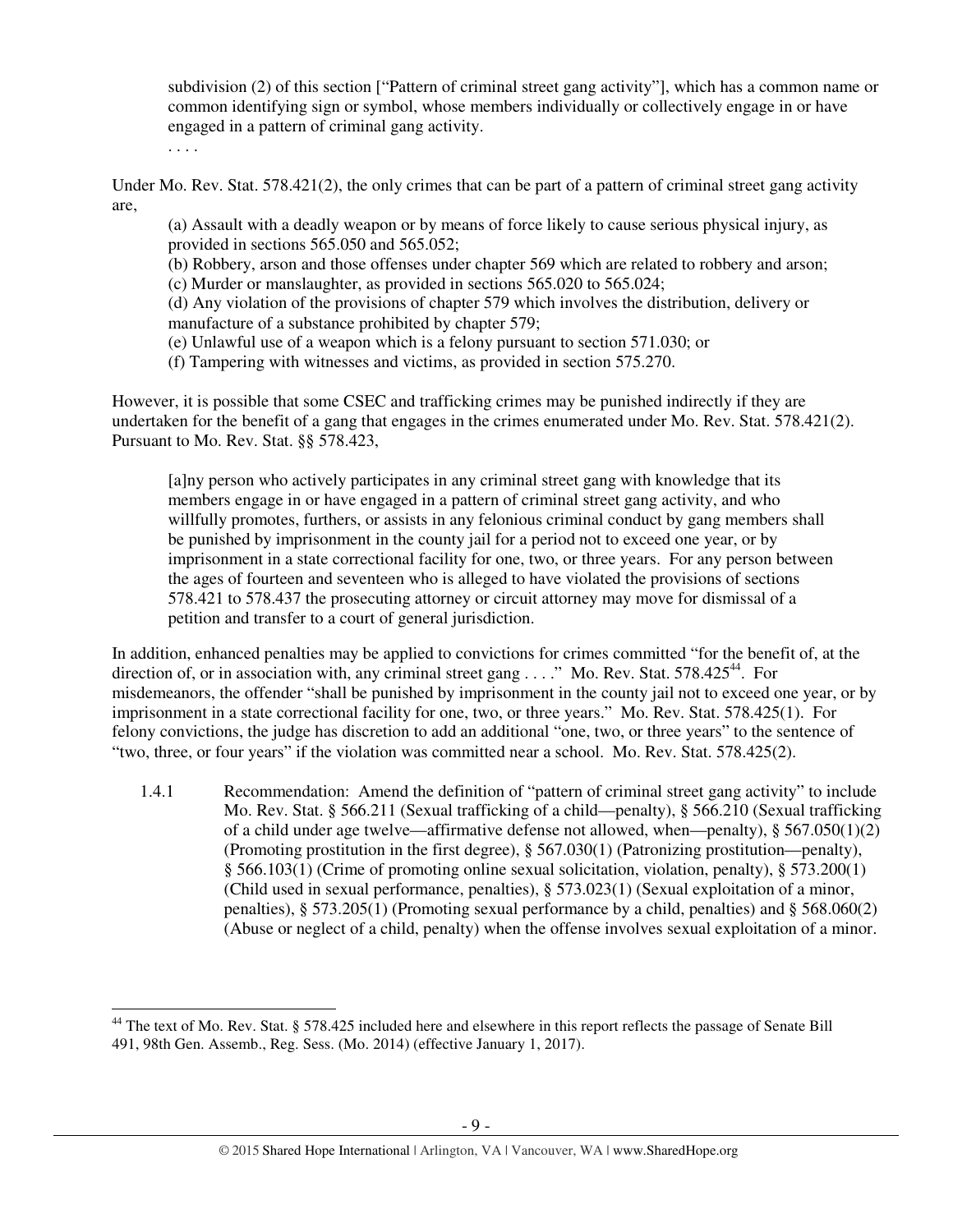#### **FRAMEWORK ISSUE 2: CRIMINAL PROVISIONS FOR DEMAND**

## *Legal Components:*

- *2.1 The state sex trafficking law can be applied to the buyers of commercial sex acts with a victim of domestic minor sex trafficking.*
- *2.2 Buyers of commercial sex acts with a minor can be prosecuted under commercial sexual exploitation of children (CSEC) laws.*
- *2.3 Solicitation laws differentiate buying sex acts with an adult and buying sex acts with a minor under 18.*
- *2.4 Penalties for buyers of commercial sex acts with minors are as high as federal penalties.*
- *2.5 Using the Internet or electronic communications to lure, entice, or purchase, or attempt to lure, entice, or purchase commercial sex acts with a minor is a separate crime or results in an enhanced penalty for buyers.*
- *2.6 No age mistake defense is permitted for a buyer of commercial sex acts with any minor under 18.*
- *2.7 Base penalties for buying sex acts with a minor under 18 are sufficiently high and not reduced for older minors.*
- *2.8 Financial penalties for buyers of commercial sex acts with minors are sufficiently high to make it difficult for buyers to hide the crime.*
- *2.9 Buying and possessing child pornography carries penalties as high as similar federal offenses.*
- *2.10 Convicted buyers of commercial sex acts with minors and child pornography are required to register as sex offenders.*

\_\_\_\_\_\_\_\_\_\_\_\_\_\_\_\_\_\_\_\_\_\_\_\_\_\_\_\_\_\_\_\_\_\_\_\_\_\_\_\_\_\_\_\_\_\_\_\_\_\_\_\_\_\_\_\_\_\_\_\_\_\_\_\_\_\_\_\_\_\_\_\_\_\_\_\_\_\_\_\_\_\_\_\_\_\_\_\_\_\_\_\_\_\_

## *Legal Analysis:*

l

*2.1 The state sex trafficking law can be applied to the buyers of commercial sex acts with a victim of domestic minor sex trafficking.<sup>45</sup>*

Mo. Rev. Stat. § 566.211(1)(2)<sup>46</sup> (Sexual trafficking of a child) and § 566.210(1)(2)<sup>47</sup> (Sexual trafficking of a child under age twelve) provide that a person commits the crime of sex trafficking a minor when he knowingly "[c]auses a person under the age of eighteen [or 12 for purposes of Mo. Rev. Stat. § 566.210] to engage in a commercial sex act, a sexual performance, or the production of explicit sexual material as defined in section 573.010." Also, Mo. Rev. Stat. § 566.211(1) and § 566.210(1) apply to buyers of sex with minors following federal precedent through use of the term "obtains." <sup>48</sup>

<sup>&</sup>lt;sup>45</sup> See supra Section 1.1 for a full description of the provisions of Mo. Rev. Stat. § 566.211 and § 566.210.

<sup>46</sup> *See supra* note 2.

<sup>47</sup> *See supra* note 7.

<sup>48</sup> *See United States v. Jungers*, 702 F.3d 1066 (8th Cir. 2013). In this case, the Eighth Circuit held that the federal sex trafficking law, 18 U.S.C. § 1591 (Sex trafficking of children or by force, fraud, or coercion) applies to buyers of sex with minors. Reversing a District of South Dakota ruling that Congress did not intend the string of verbs constituting criminal conduct under 18 U.S.C. § 1591(a)(1) ("recruits, entices, harbors, transports, provides, obtains, or maintains") to reach the conduct of buyers (United States v. Jungers, 834 F. Supp. 2d 930, 931 (D.S.D. 2011)), the Eighth Circuit concluded that 18 U.S.C. § 1591 does not contain "a latent exemption for purchasers" because buyers can "engage in at least some of the prohibited conduct." Jungers, 702 F. 3d 1066, 1072. Congress codified Jungers clarifying that the federal sex trafficking law is intended to apply to buyers in the Justice for Victims of Trafficking Act (JVTA) of 2015 Pub. L. No. 114-22, 129 Stat 227), enacted on May 29, 2015. The JVTA adds the terms "patronize" and "solicit" to the list of prohibited conduct and expressly states, "section 108 of this title amends section 1591 of title 18, United States Code, to add the words 'solicits or patronizes' to the sex trafficking statute making absolutely clear for judges, juries, prosecutors, and law enforcement officials that criminals who purchase sexual acts from human trafficking victims may be arrested, prosecuted, and convicted as sex trafficking offenders when this is merited by the facts of a particular case." Id. at Sec. 109. The Eighth Circuit decision in *United States*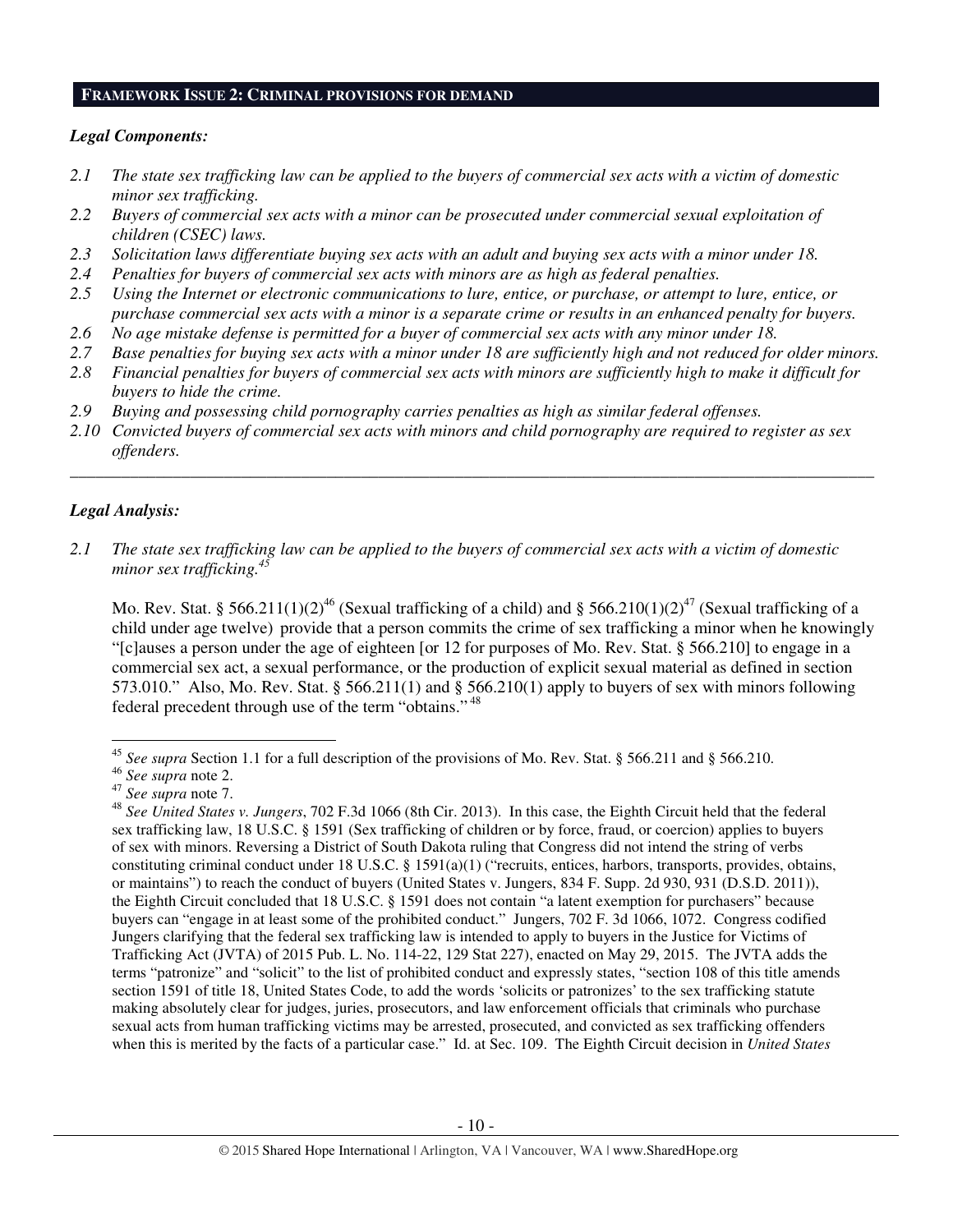- 2.1.1 Recommendation: Amend Mo. Rev. Stat. § 566.211 (Sexual trafficking of a child) to clarify that buyer conduct is included as a violation of Mo. Rev. Stat. § 566.211 (Sexual trafficking of a  $child).<sup>49</sup>$
- *2.2 Buyers of commercial sex acts with a minor can be prosecuted under commercial sexual exploitation of children (CSEC) laws.<sup>50</sup>*

Buyers of sex with minors may be prosecuted under Mo. Rev. Stat.  $\S 567.030^{51}$  (Patronizing prostitution), a CSEC law by virtue of its enhanced penalties for buying sex with a minor under 18.

A conviction under this statute when the minor is 15–17 is punishable as a Class A misdemeanor by imprisonment up to 1 year. Mo. Rev. Stat. §§ 567.030(3),  $\overline{558.011(1)(6)}$ .<sup>52</sup> A conviction when the minor is under 15 is punishable as a Class E felony by imprisonment up to 4 years.<sup>53</sup> Mo. Rev. Stat. §§ 567.030(4), 558.011(1)(5).

Missouri's other CSEC laws do not expressly include the crime of buying sex with a minor, but they may be used to prosecute a buyer of sex acts with a minor. Mo. Rev. Stat. § 566.151(1)<sup>54</sup> (Enticement of a child) states,

A person twenty-one years of age or older commits the offense of enticement of a child if he or she persuades, solicits, coaxes, entices, or lures whether by words, actions or through communication via the internet or any electronic communication, any person who is less than fifteen years of age for the purpose of engaging in sexual conduct.

A conviction under this statute is punishable as a felony by imprisonment for 5–30 years. Mo. Rev. Stat. § 566.151(3).

The following sex offenses could also apply to some buyers of sex acts with a minor: Mo. Rev. Stat.  $\S$  566.032<sup>55</sup> (Statutory rape and attempt to commit, first degree),  $\S 566.034^{56}$  (Statutory rape, second degree),  $\S 566.083^{57}$ (Sexual misconduct involving a child), and  $\S 566.153^{58}$  (Age misrepresentation).

*v. Jungers* and the federal sex trafficking law as amended by the Justice for Victims of Trafficking Act establish persuasive authority when state courts interpret the string of verbs constituting prohibited conduct in state sex trafficking laws (in particular the term "obtains") to the extent such interpretation does not conflict with state case law.

<sup>49</sup> *See generally* SHARED HOPE INTERNATIONAL, "Eliminating the Third Party Control Barrier to Identifying Juvenile Sex Trafficking Victims," JuST Response Policy Paper (2015), http://sharedhope.org/wpcontent/uploads/2015/08/Policy-Paper\_Eliminating-Third-Party-Control\_Final1.pdf (discussing need to include buyer conduct in core sex trafficking offense regardless of whether victim is under control of a third party and explaining negative impact on victims and victim-identification when buyers are excluded as sex trafficking offenders).

<sup>50</sup> *See supra* Section 1.2 for a full description of the relevant provisions in this section.

<sup>51</sup> *See supra* note 11.

<sup>52</sup> *See supra* note 9.

<sup>53</sup> *See supra* note 13.

<sup>54</sup> *See supra* note 29

<sup>55</sup> *See supra* note 30

<sup>56</sup> *See supra* note 32.

<sup>57</sup> *See supra* note 36.

<sup>58</sup> *See supra* note 38.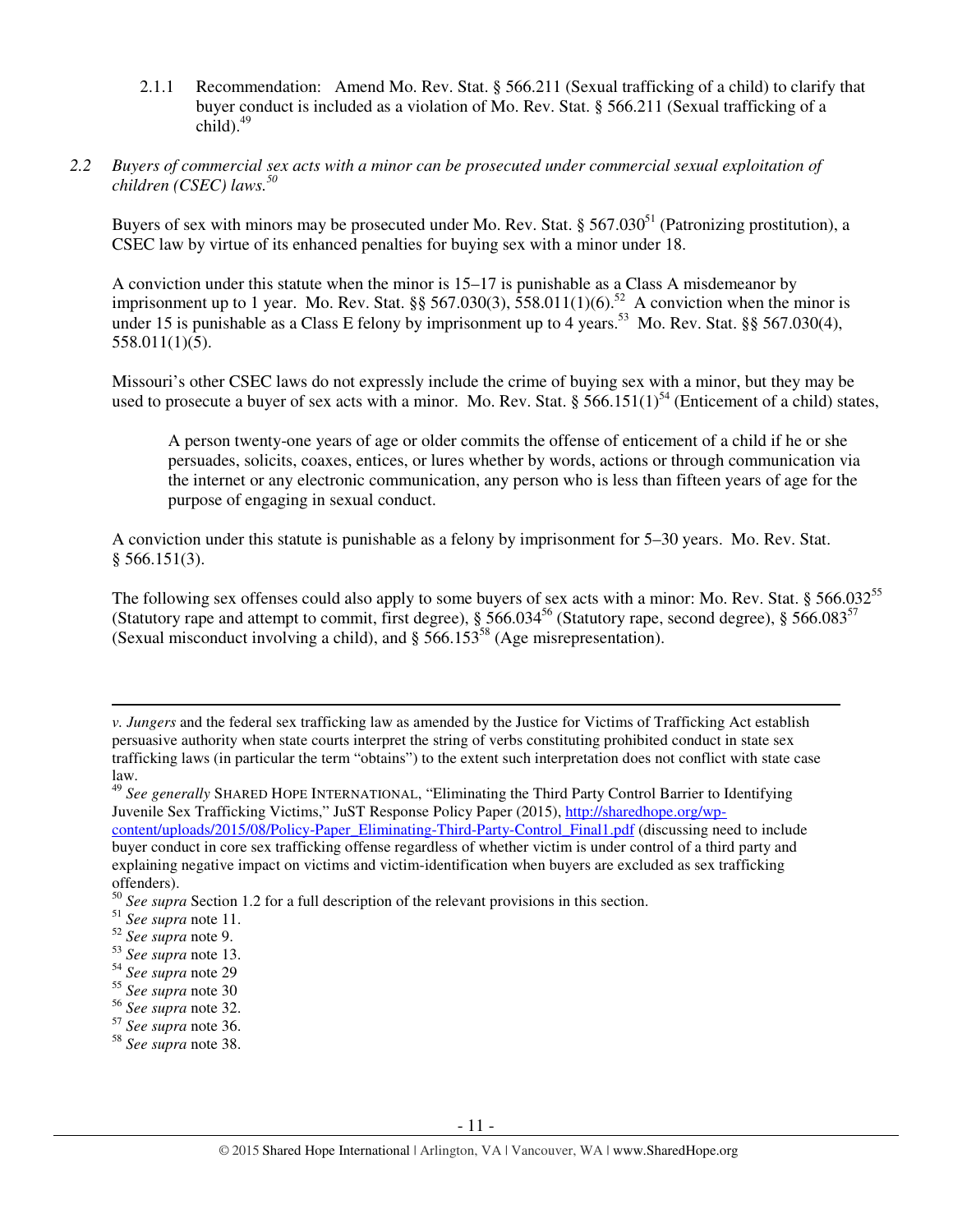## *2.3 Solicitation laws differentiate buying sex acts with an adult and buying sex acts with a minor under 18.*

Mo. Rev. Stat. § 567.030<sup>59</sup> (Patronizing prostitution), as the term, "patronizing prostitution," is defined in Mo. Rev. Stat. § 567.010(3)<sup>60</sup> (Definitions),<sup>61</sup> prohibits the solicitation of prostitution. Mo. Rev. Stat. § 567.030 distinguishes between buying sex with an adult and buying sex with a minor by providing a penalty enhancement for patronizing prostitution with a minor, and a further enhancement when the minor is under 15. Mo. Rev. Stat. § 567.030(3), (4). If the individual who is being patronized is 18 or older, a conviction under Mo. Rev. Stat. § 567.030 is punishable as a Class B misdemeanor. When the individual who is being patronized is 15–17, a conviction under Mo. Rev. Stat. § 567.030(3) is punishable as a class A misdemeanor. If the individual who is being patronized is 14 or younger, a conviction under Mo. Rev. Stat. § 567.030(4) is punishable as a Class E felony.

# *2.4 Penalties for buyers of commercial sex acts with minors are as high as federal penalties.<sup>62</sup>*

A conviction under Mo. Rev. Stat. § 566.211(1)(2)<sup>63</sup> (Sexual trafficking of a child) is punishable as a felony by imprisonment for 10 years to life and a fine up to \$250,000. If the trafficking was "effected by force, abduction, or coercion," the conviction is punishable by "life imprisonment without eligibility for probation or parole until the defendant has served" 25 years. Mo. Rev. Stat. § 566.211(3). Also, a conviction under Mo. Rev. Stat. § 566.210<sup>64</sup> (Sexual trafficking of a child under age twelve) is punishable as a felony by "life imprisonment" without eligibility for probation or parole until the offender has served" 25 years. Mo. Rev. Stat. § 566.210(3).

A conviction under Mo. Rev. Stat. § 566.151(1)<sup>65</sup> (Enticement of a child) is punishable as a felony by imprisonment for 5–30 years with no eligibility "for parole, probation, conditional release, or suspended imposition or execution of sentence" for 5 years. Mo. Rev. Stat. § 566.151(3).

A conviction under Mo. Rev. Stat. § 567.030(1)<sup>66</sup> (Patronizing prostitution), when the minor is 15–17, is punishable as a Class A misdemeanor by imprisonment up to 1 year. Mo. Rev. Stat. §§ 567.030(3), 558.011(1)(6).<sup>67</sup> When the minor patronized is under 15, a conviction is punishable as a Class E felony by imprisonment up to 4 years.<sup>68</sup> Mo. Rev. Stat. §§ 567.030(4), 558.011(1)(5).

Convictions under the various sexual offenses for which a buyer of commercial sex acts with a minor could be prosecuted range from being punishable by imprisonment for 4–7 years. A conviction under Mo. Rev. Stat. §  $566.083^{69}$  (Sexual misconduct involving a child) is generally punishable as a Class E felony by imprisonment up to 4 years.<sup>70</sup> Mo. Rev. Stat. §§ 566.083(4), 558.011(1)(5). Convictions under Mo. Rev. Stat. § 566.034<sup>71</sup>

<sup>59</sup> *See supra* note 11.

<sup>60</sup> *See supra* note 12.

<sup>&</sup>lt;sup>61</sup> See supra Section 1.2 for the definition of "patronizing prostitution."

<sup>&</sup>lt;sup>62</sup> See supra Sections 1.1 and 1.2 for full descriptions of the relevant provisions in this section.

<sup>63</sup> *See supra* note 2.

<sup>64</sup> *See supra* note 7.

<sup>65</sup> *See supra* note 29.

<sup>66</sup> *See supra* note 11.

<sup>67</sup> *See supra* note 9.

<sup>68</sup> *See supra* note 13.

<sup>69</sup> *See supra* note 35.

<sup>70</sup> *See supra* note 13.

<sup>71</sup> *See supra* note 32.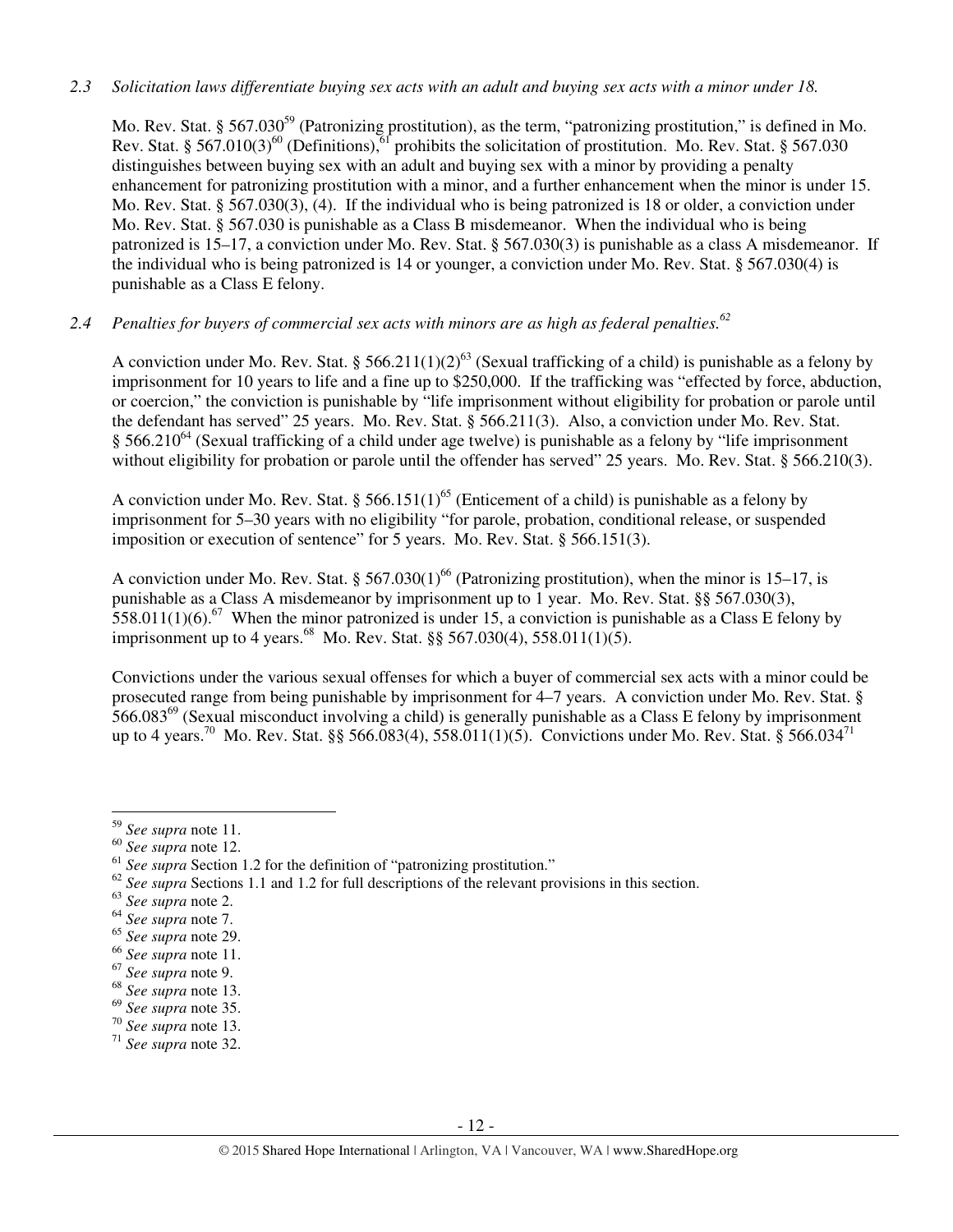(Statutory rape, second degree) are punishable as Class D felonies by imprisonment for up to 7 years.<sup>72</sup> Mo. Rev. Stat. §§ 566.034(2), 558.011(1)(4).

In comparison, if the victim is under the age of 14, a conviction under the TVPA for child sex trafficking is punishable by 15 years to life imprisonment and a fine not to exceed \$250,000. 18 U.S.C. §§ 1591(b)(1),  $3559(a)(1)$ ,  $3571(b)(3)$ . If the victim is between the ages of  $14-17$ , a conviction is punishable by 10 years to life imprisonment and a fine not to exceed \$250,000. 18 U.S.C. §§ 1591(b)(2), 3559(a)(1), 3571(b)(3). A conviction is punishable by mandatory life imprisonment, however, if the buyer has a prior conviction for a federal sex offense<sup>73</sup> against a minor. 18 U.S.C. § 3559(e)(1). To the extent buyers can be prosecuted under other federal CSEC laws,<sup>74</sup> a conviction is punishable by penalties ranging from a fine not to exceed \$250,000 to life imprisonment and a fine not to exceed  $$250,000$ .<sup>7</sup>

*2.5 Using the Internet or electronic communications to lure, entice, or purchase, or attempt to lure, entice, or purchase commercial sex acts with a minor is a separate crime or results in an enhanced penalty for buyers.* 

Mo. Rev. Stat. § 566.151(1)<sup>76</sup> (Enticement of a child) is potentially applicable to buyers who use the Internet or electronic communications for the purpose of purchasing sex acts with minors. Mo. Rev. Stat. § 566.151(1) states,

A person twenty-one years of age or older commits the offense of enticement of a child if he or she persuades, solicits, coaxes, entices, or lures whether by words, actions or through communication via the internet or any electronic communication, any person who is less than fifteen years of age for the purpose of engaging in sexual conduct. $^{77}$ 

A conviction under this statute is punishable as a felony by imprisonment for 5–30 years without eligibility "for parole, probation, conditional release, or suspended imposition or execution of sentence" for 5 years. Mo. Rev. Stat. § 566.151(3).

<sup>72</sup> *See supra* note 13.

 $\overline{a}$ 

<sup>76</sup> *See supra* note 29.

<sup>77</sup> See supra note 39 for the definition of "sexual conduct."

<sup>&</sup>lt;sup>73</sup> Pursuant to 18 U.S.C. § 3559(e)(2), "federal sex offense" is defined as

an offense under section 1591 [18 USCS § 1591] (relating to sex trafficking of children), 2241 [18 USCS § 2241] (relating to aggravated sexual abuse), 2242 [18 USCS  $\S$  2242] (relating to sexual abuse), 2244(a)(1) [18 USCS  $\S 2244(a)(1)$ ] (relating to abusive sexual contact), 2245 [18 USCS  $\S 2245$ ] (relating to sexual abuse resulting in death), 2251 [18 USCS § 2251] (relating to sexual exploitation of children), 2251A [18 USCS § 2251A] (relating to selling or buying of children), 2422(b) [18 USCS § 2422(b)] (relating to coercion and enticement of a minor into prostitution), or  $2423(a)$  [18 USCS §  $2423(a)$ ] (relating to transportation of minors).

<sup>74</sup> 18 U.S.C. §§ 2251A(b) (Selling or buying of children); 2251(a) (Sexual exploitation of children); 2423(a) (Transportation of a minor with intent for minor to engage in criminal sexual activity); (Coercion and enticement);  $2252(a)(2)$ , (a)(4) (Certain activities relating to material involving the sexual exploitation of minors). <sup>75</sup> 18 U.S.C. §§ 2251A(b) (conviction punishable by imprisonment for 30 years to life and a fine); 2251(e) (conviction punishable by imprisonment for 15–30 years and a fine); 2423(a) (conviction punishable by imprisonment for 10 years to life and a fine); 2422(a) (conviction punishable by a fine, imprisonment up to 20 years, or both);  $2252(a)(2)$ , (4) (stating that a conviction under subsection(a)(2) is punishable by imprisonment for 5–20 years and a fine, while a conviction under subsection(a)(4) is punishable by imprisonment up to 10 years, a fine, or both.); *see also* 18 U.S.C §§ 3559(a)(1) (classifying all of the above listed offenses as felonies); 3571(b)(3) (providing a fine up to \$250,000 for any felony conviction).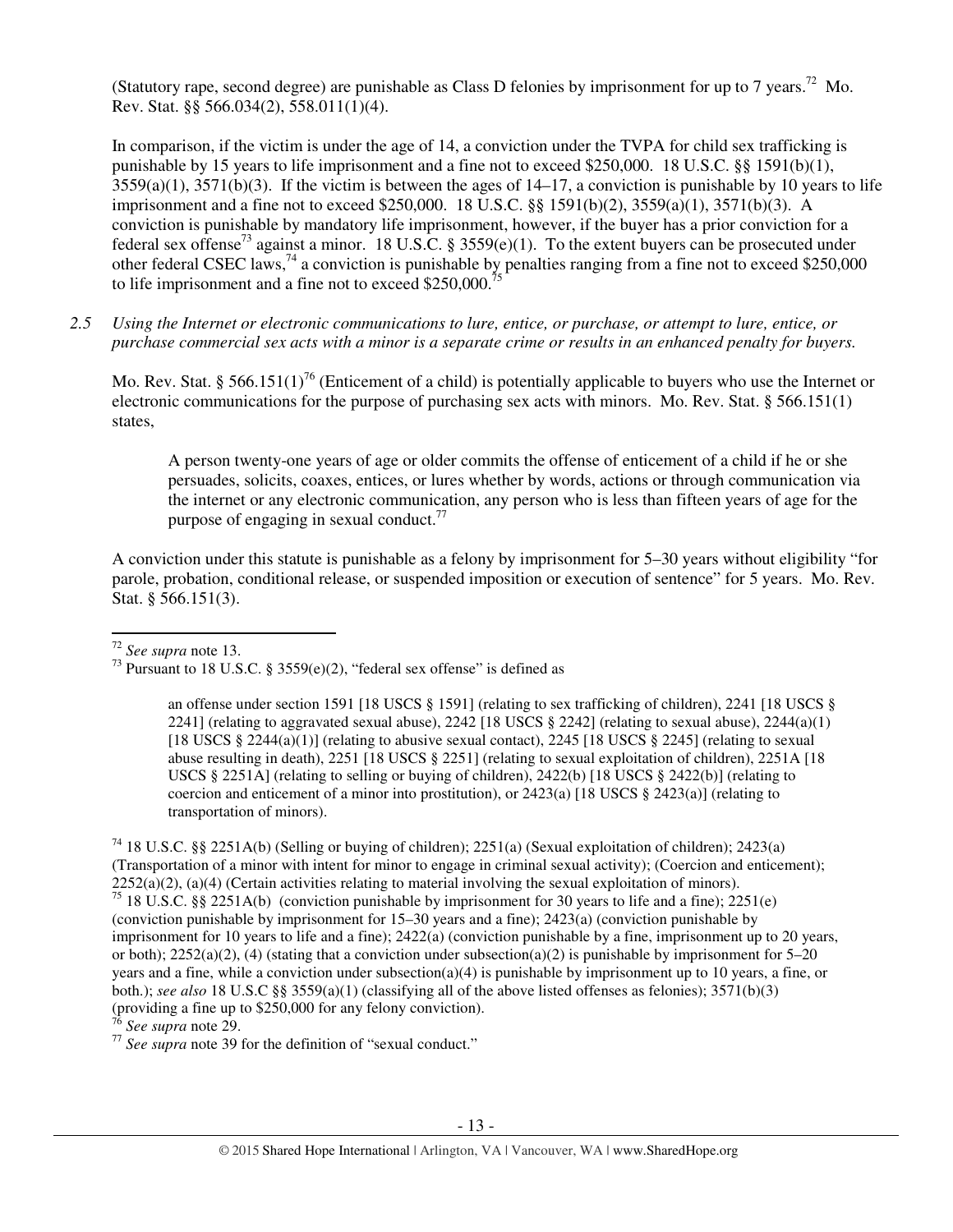Mo. Rev. Stat. § 566.153<sup>78</sup> (Age misrepresentation) could also have limited application to buyers who directly contact a minor online. Mo. Rev. Stat. § 566.153(1) states,

A person commits the offense of age misrepresentation with intent to solicit a minor when he or she knowingly misrepresents his or her age with the intent or any electronic communication to use the internet or any electronic communication to engage in criminal sexual conduct<sup>79</sup> involving a minor.

A conviction under this statute is punishable as a Class E felony by imprisonment up to 4 years.<sup>80</sup> Mo. Rev. Stat. §§ 566.153(2), 558.011(1)(5).<sup>81</sup>

*2.6 No age mistake defense is permitted for a buyer of commercial sex acts with any minor under 18.* 

Mo. Rev. Stat. § 566.211<sup>82</sup> (Sexual trafficking of a child) and § 566.210<sup>83</sup> (Sexual trafficking of a child under age twelve) provide that "[i]t shall not be a defense that the defendant believed that the person was" over the specified age. Mo. Rev. Stat. §§ 566.211(2), 566.210(2). Mo. Rev. Stat. § 567.030(2)<sup>84</sup> (Patronizing prostitution) also states that "[i]t shall not be a defense that the person believed that the individual he or she patronized for prostitution was eighteen years of age or older."

In general, Mo. Rev. Stat. § 566.020(1)<sup>85</sup> (Mistake as to age—consent not a defense, when) states, "Whenever in this chapter [Sexual offenses] the criminality of conduct depends upon a child being less than fourteen years of age, it is no defense that the defendant believed the child to be older." However, Mo. Rev. Stat. § 566.020(2) states, "Whenever in this chapter the criminality of conduct depends upon a child being less than seventeen years of age, it is an affirmative defense that the defendant reasonably believed that the child was seventeen years of age or older."

## *2.7 Base penalties for buying sex acts with a minor under 18 are sufficiently high and not reduced for older minors.<sup>86</sup>*

Mo. Rev. Stat. § 566.211<sup>87</sup> (Sexual trafficking of a child) provides a serious penalty for trafficking of all minors under 18 by imprisonment for 10 years to life and a fine up to \$250,000. Mo. Rev. Stat. § 566.211(3). Mo. Rev. Stat. § 566.210<sup>88</sup> (Sexual trafficking of a child under age twelve) provides an enhanced penalty for sex trafficking of a child under 12 years of age of "life imprisonment without eligibility for probation or parole" for 25 years. Mo. Rev. Stat. § 566.210(3).

l

<sup>78</sup> *See supra* note 38.

<sup>79</sup> *See supra* note 39 for the definition of "sexual conduct."

<sup>80</sup> *See supra* note 13.

<sup>81</sup> *See supra* note 9

<sup>82</sup> *See supra* note 2.

<sup>83</sup> *See supra* note 7.

<sup>84</sup> *See supra* note 11.

 $85$  The text of Mo. Rev. Stat. § 566.020 included here and elsewhere in this report reflects the passage of Senate Bill 491, 98th Gen. Assemb., Reg. Sess. (Mo. 2014) (effective January 1, 2017).

<sup>86</sup> *See supra* Sections 1.1 and 1.2 for full descriptions of the relevant provisions in this section.

<sup>87</sup> *See supra* note 2.

<sup>88</sup> *See supra* note 7.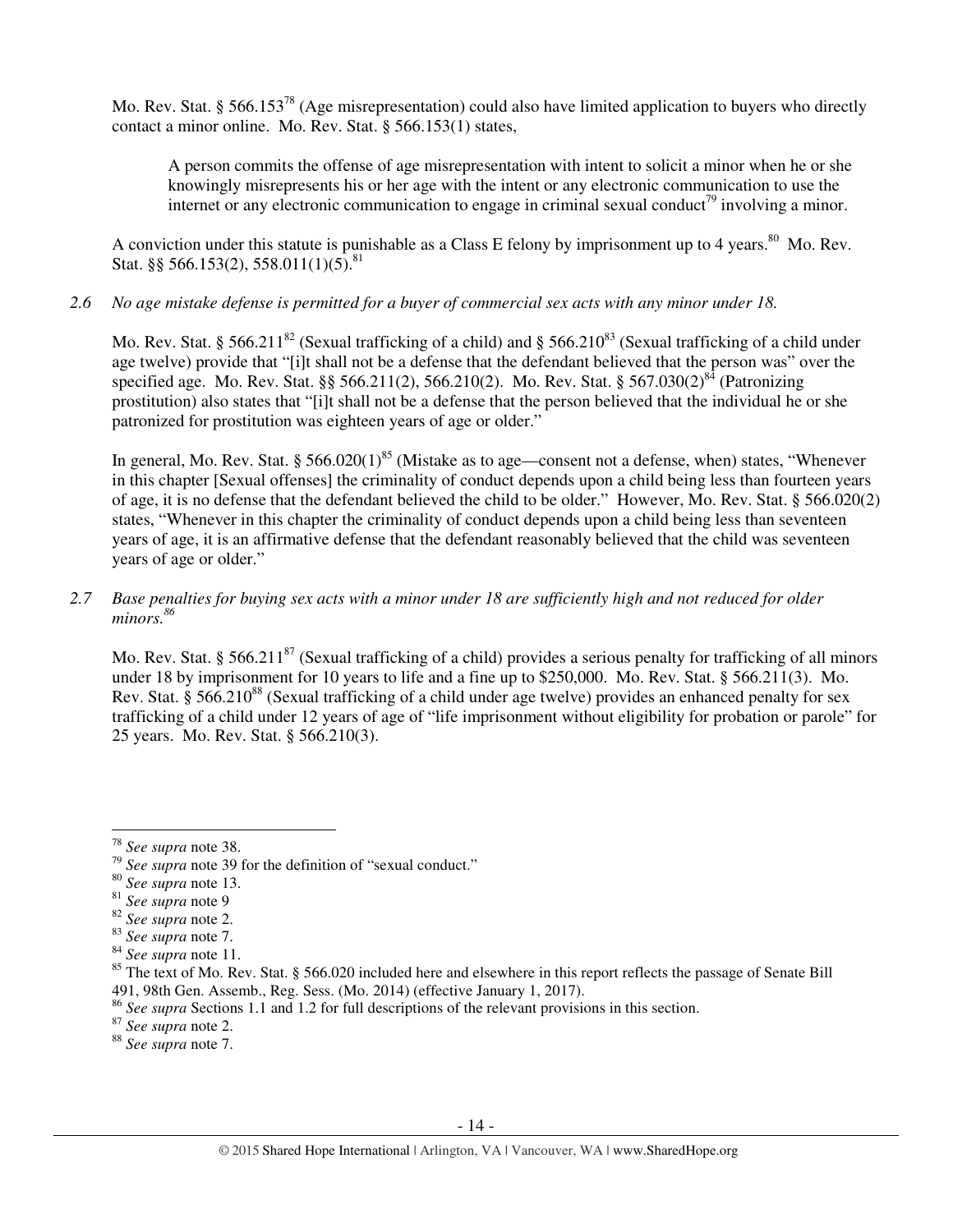However, many of Missouri's CSEC provisions that are potentially applicable to buyers of sex with minors limit or eliminate penalties for buying sex with older minors. Mo. Rev. Stat. § 566.151(1)<sup>89</sup> (Enticement of a child) applies only when the minor victim is under 15. Mo. Rev. Stat. § 567.030<sup>90</sup> (Patronizing prostitution) applies to violations against all minors under 18 but staggers the penalties according to age, making patronizing prostitution a Class A misdemeanor when the minor is 15–17 and a Class E felony when the minor is under 15. Mo. Rev. Stat. § 567.030(3), (4).

- 2.7.1 Recommendation: To ensure the penalties imposed for buying sex acts with minors are sufficient to protect all minors, amend Mo. Rev. Stat. § 566.151(1) (Enticement of a child) and § 567.030 (Patronizing prostitution) to provide substantial base penalties that apply to all minors under 18.
- *2.8 Financial penalties for buyers of commercial sex acts with minors are sufficiently high to make it difficult for buyers to hide the crime.*

Buyers of sex with minors convicted in Missouri face financial penalties including fines, restitution, forfeiture, and civil actions by victims. A conviction under Mo. Rev. Stat.  $\S 566.211^{91}$  (Sexual trafficking of a child) carries a maximum fine of \$250,000. Mo. Rev. Stat. § 566.211(3).

Pursuant to Mo. Rev. Stat. § 558.002(1)(1)<sup>92</sup> (Fines for felonies), a buyer convicted of a Class C, D, or E felony may be required to pay a fine of \$10,000.

A buyer convicted of a Class A misdemeanor may be required to pay \$2,000. Mo. Rev. Stat. § 558.002(1)(2). Mo. Rev. Stat. § 558.004 $(1)^{93}$  (Imposition of fines) further states,

In determining the amount and the method of payment of a fine, the court shall, insofar as practicable, proportion the fine to the burden that payment will impose in view of the financial resources of an individual. The court shall not sentence an offender to pay a fine in any amount which will prevent him or her from making restitution or reparation to the victim of the offense.

Additionally, Mo. Rev. Stat. § 558.004(3) states,

The court shall not sentence an individual to pay a fine in addition to any other sentence authorized by section 557.011 [Authorized dispositions], unless

(1) He or she has derived a pecuniary gain from the offense; or

(2) The court is of the opinion that a fine is uniquely adapted to deterrence of the type of offense involved or to the correction of the defendant.

Persons convicted under Mo. Rev. Stat. § 566.211 (Sexual trafficking of a child) and § 566.210 (Sexual trafficking of a child under age twelve) must pay restitution under Mo. Rev. Stat. § 566.218<sup>94</sup> (Restitution required for certain offenders), which provides that

l

<sup>89</sup> *See supra* note 29.

<sup>90</sup> *See supra* note 11.

<sup>91</sup> *See supra* note 2.

<sup>92</sup> *See supra* note 13.

<sup>93</sup> The text of Mo. Rev. Stat. § 558.004 included here and elsewhere in this report reflects the passage of Senate Bill 491, 98th Gen. Assemb., Reg. Sess. (Mo. 2014) (effective January 1, 2017).

<sup>&</sup>lt;sup>94</sup> The text of Mo. Rev. Stat. § 566.218 included here and elsewhere in this report reflects the passage of Senate Bill 491, 98th Gen. Assemb., Reg. Sess. (Mo. 2014) (effective January 1, 2017).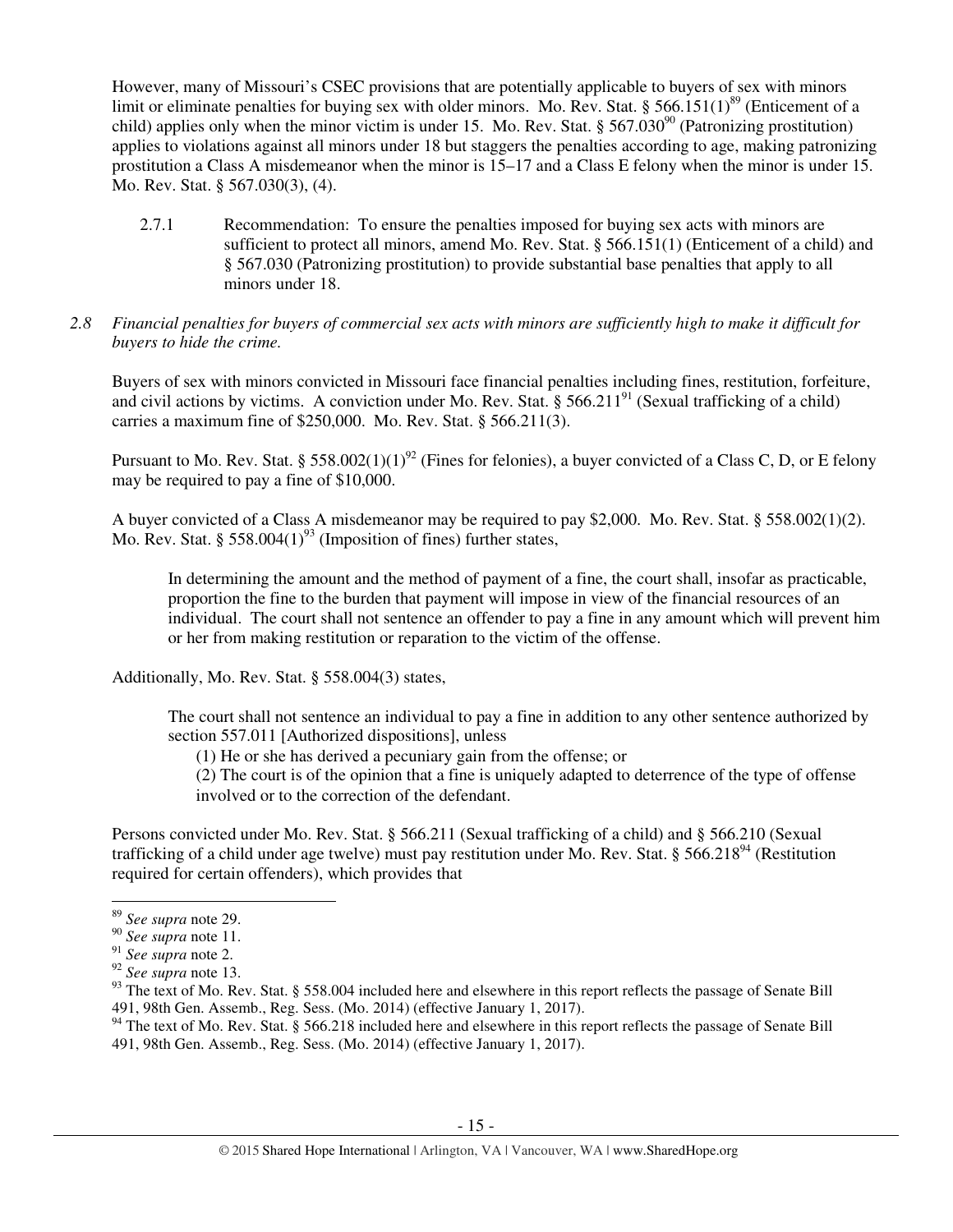a person found guilty of violating any provisions of section . . . 566.210, [or] 566.211 . . . shall be ordered by the sentencing court to pay restitution to the victim of the offense regardless of whether the defendant is sentenced to a term of imprisonment or probation. The minimum restitution ordered by the court shall be in the amount determined by the court necessary to compensate the victim for the value of the victim's labor and/or for the mental and physical rehabilitation of the victim and any child of the victim.

Furthermore, Mo. Rev. Stat. § 566.223(7) (Federal Trafficking Victims Protection Act of 2000 to apply, when) permits the attorney general to

bring a civil action, in the circuit court in which the victim of trafficking was found, to recover from any person or entity that benefits, financially or by receiving anything of value, from violations of section . . . 566.212, or 566.213, a civil penalty of not more than fifty thousand dollars for each violation . . . and injunctive and other equitable relief as the court may, in its discretion, order. The first priority of any money or property collected under such an action shall be to pay restitution to the victims of trafficking on whose behalf the civil action was brought.

Buyers may also be subject to discretionary civil asset forfeiture under Mo. Rev. Stat. § 513.607(1) (Property subject to forfeiture), which states that "[a]ll property of every kind, including cash or other negotiable instruments, used or intended for use in the course of, derived from, or realized through criminal activity is subject to civil forfeiture." Mo. Rev. Stat. § 513.605(3) (Definitions) defines "criminal activity" as

the commission, attempted commission, conspiracy to commit, or the solicitation, coercion or intimidation of another person to commit any crime which is chargeable by indictment or information under the following Missouri laws:

. . . (c) Chapter 566, relating to sexual offenses; (d) Chapter 568, relating to offenses against the family; . . . (g) Chapter 567, relating to prostitution; (h) Chapter 573, relating to pornography and related offenses; . . . .

Seizure of forfeitable property is governed by Mo. Rev. Stat. § 513.607(6), which states "Seizure may be effected by a law enforcement officer authorized to enforce the criminal laws of this state prior to the filing of the petition and without a writ of seizure if the seizure is incident to a lawful arrest, search, or inspection and the officer has probable cause to believe the property is subject to forfeiture and will be lost or destroyed if not seized." Disposition of forfeited property is governed by Mo. Rev. Stat. §§ 513.620 – 513.623. Mo. Rev. Stat. §513.623 states "The clear proceeds of any sale or disposition after satisfaction of the interest of any innocent party and after payment of the reasonable costs . . . be distributed pursuant to section 7 of article IX of the Constitution of the state of Missouri."

In addition, buyers may be required to pay civil damages for crimes involving pornography. Pursuant to Mo. Rev. Stat. § 537.047(1) (Civil action for damages authorized, sexual and pornographic offenses involving a minor―statute of limitations),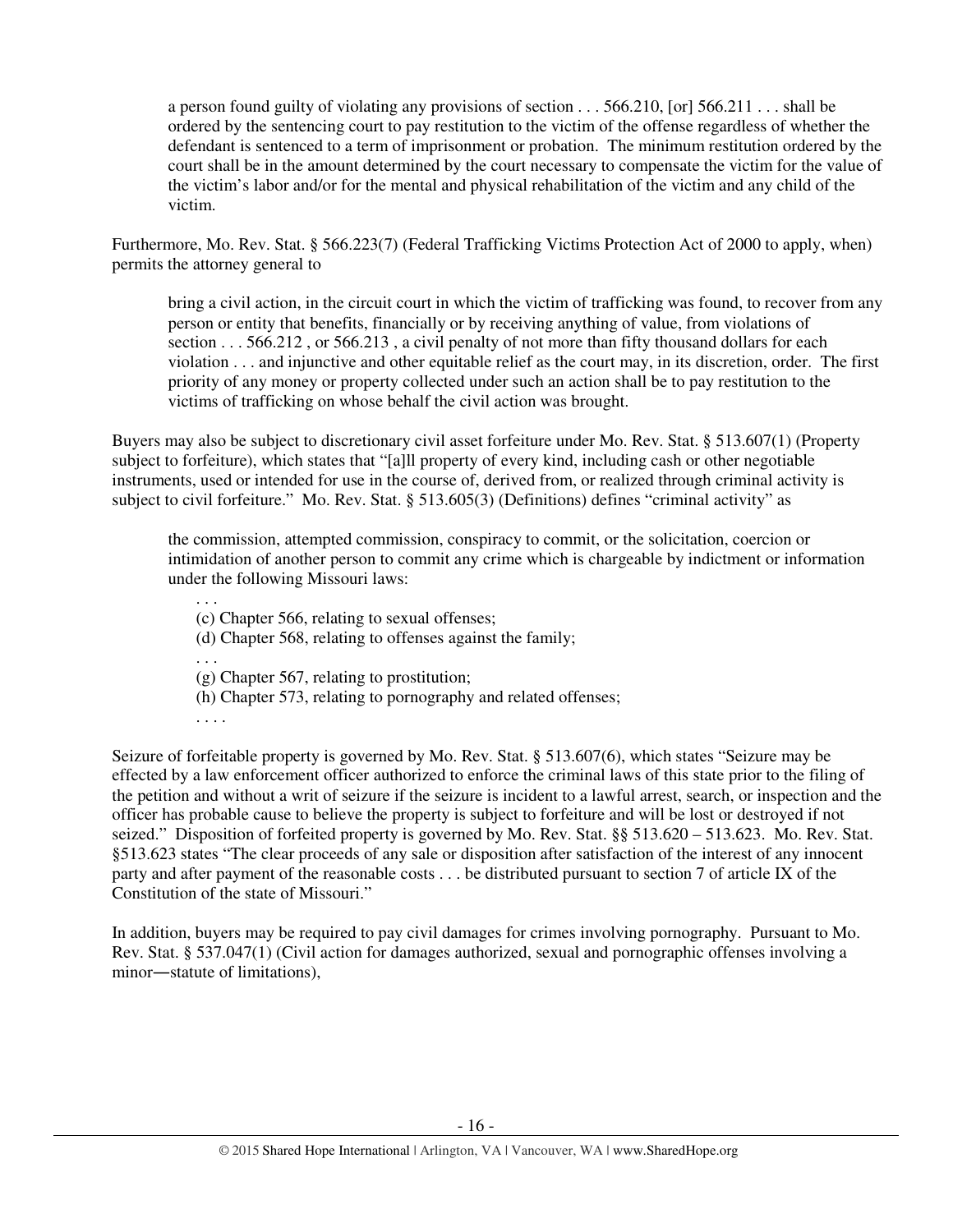Any person who, while a child<sup>95</sup> or minor<sup>96</sup> as defined by section 573.010, was a victim of a violation of sections 573.023 [Sexual exploitation of a minor], ... or 573.037 [Possession of child pornography], and who suffers physical or psychological injury or illness as a result of such violation, shall be entitled to bring a civil action to recover the actual damages sustained as a result of the violation, and shall also be entitled to recover the costs of the civil action and reasonable fees for attorneys and expert witnesses. A psychological injury or illness as described under this section need not be accompanied by physical injury or illness.

*2.9 Buying and possessing child pornography carries penalties as high as similar federal offenses.* 

Mo. Rev. Stat. § 573.037(1)<sup>97</sup> (Possession of child pornography) states,

A person commits the offense of possession of child pornography<sup>98</sup> if such person knowingly or recklessly possesses any child pornography of a minor less than eighteen years of age or obscene material portraying what appears to be a minor less than eighteen years of age.

A conviction under Mo. Rev. Stat. § 573.037 is punishable as a Class D felony by imprisonment up to 7 years for possession of one still image of child pornography. Mo. Rev. Stat. §§ 573.037(2), 558.011(1)(4).<sup>99</sup> However, a violation of § 573.037(2) is a Class B felony if the person

## (1) Possesses:

- (a) More than twenty still images of child pornography; or
- (b) More than twenty obscene still images; or
- (c) Child pornography comprised of one motion picture, film, videotape, videotape production, or other moving image; or
- (d) Obscene material comprised of one motion picture, film, videotape, production, or other moving image; or
- (2) Has previously been found guilty of an offense under this section.

A Class B felony is punishable by imprisonment for 5–15 years and "[a] person who has committed the offense of possession of child pornography is subject to separate punishments for each item of child pornography or obscene material possessed by the person." Mo. Rev. Stat. §§ 558.011(1)(2), 573.037(3).

In comparison, a federal conviction for possession of child pornography<sup>100</sup> is generally punishable by imprisonment for 5–20 years and a fine not to exceed \$250,000.<sup>101</sup> Subsequent convictions, however, are punishable by imprisonment up to 40 years and a fine not to exceed \$250,000.<sup>102</sup>

<sup>98</sup> *See supra* note 23 for the definition of "child pornography."

<sup>&</sup>lt;sup>95</sup> "Child" is defined in Mo. Rev. Stat. § 573.010(3) as "any person under the age of fourteen." *See supra* note 6.

<sup>&</sup>lt;sup>96</sup> "Minor" is defined in Mo. Rev. Stat. § 573.010(9) as "any person less than eighteen years of age." *See supra* note 6.

 $97$  The text of Mo. Rev. Stat. § 573.037 included here and elsewhere in this report reflects the passage of Senate Bill 491, 98th Gen. Assemb., Reg. Sess. (Mo. 2014) (effective January 1, 2017).

<sup>99</sup> *See supra* note 9.

<sup>&</sup>lt;sup>100</sup> 18 U.S.C. §§ 2252(a)(2), (a)(4) (Certain activities relating to material involving the sexual exploitation of minors),  $2252A(a)(2)$ –(3) (Certain activities relating to material constituting or containing child pornography), 1466A(a), (b) (Obscene visual representations of the sexual abuse of children).

<sup>&</sup>lt;sup>101</sup> 18 U.S.C. §§ 2252(b) (stating that a conviction under subsection (a)(2) is punishable by imprisonment for 5–20 years and a fine, while a conviction under subsection (a)(4) is punishable by imprisonment up to 10 years, a fine, or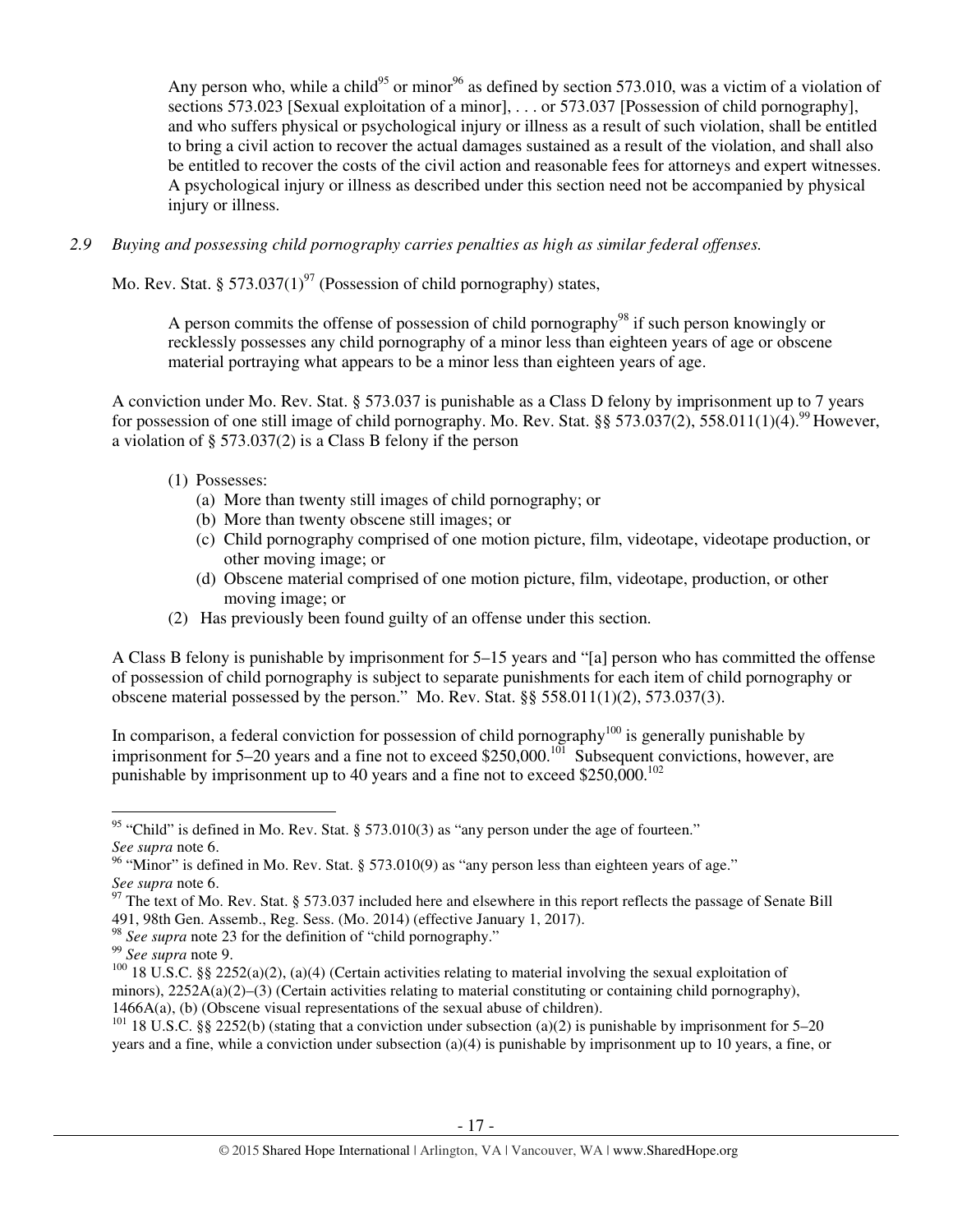*2.10 Convicted buyers of commercial sex acts with minors and child pornography are required to register as sex offenders*.

Buyers convicted of certain offenses are required to register as sex offenders. Mo. Rev. Stat. § 589.400<sup>103</sup> (Registration of certain offenders with chief law officers of county of residence) provides that it applies to

(1) Any person who, since July 1, 1979,  $^{104}$  has been or is hereafter convicted of, been found guilty of, or pled guilty or nolo contendere to committing, attempting to commit, or conspiring to commit a felony offense of chapter 566 [Sexual offenses], including sexual trafficking of a child and sexual trafficking of a child under the age of twelve, or any offense of chapter 566 where the victim is a minor, unless such person is exempted from registering under subsection 8 [exemption for certain minor offenders] of this section; or

(2) Any person who, since July 1, 1979, has been or is hereafter convicted of, been found guilty of, or pled guilty or nolo contendere to committing, attempting to commit, or conspiring to commit one or more of the following offenses: . . . , possession of child pornography . . .

. . . .

 $\overline{a}$ 

Any person to whom the section applies must "within three days of conviction, release from incarceration, or placement upon probation, register with the chief law enforcement official of the county or city not within a county in which such person resides unless such person has already registered in that county for the same offense." Mo. Rev. Stat. § 589.400(2).

both), 2252A(b)(1) (a conviction is punishable by imprisonment for 5–20 years and a fine), 1466A(a), (b) (stating that a conviction under subsection (a) is "subject to the penalties provided in section  $2252A(b)(1)$ ," imprisonment for 5–20 years and a fine, while a conviction under subsection (b) is "subject to the penalties provided in section 2252A(b)(2)," imprisonment up to 10 years, a fine, or both); *see also* 18 U.S.C §§ 3559(a)(1) (classifying all of the above listed offenses as felonies), 3571(b)(3) (providing a fine up to \$250,000 for any felony conviction).

 $102$  18 U.S.C. §§ 2252(b) (stating if a person has a prior conviction under subsection (a)(2), or a list of other statutes, a conviction is punishable by a fine and imprisonment for 15–40 years, but if a person has a prior conviction under subsection (a)(4), or a list of other statutes, a conviction is punishable by a fine and imprisonment for  $10-20$  years),  $2252A(b)(1)$  (stating if a person has a prior conviction under subsection (a)(2), (a)(3), or a list of other statutes, a conviction is punishable by a fine and imprisonment for  $15-40$  years),  $1466A(a)$ , (b) (stating that the penalty scheme for section 2252A(b) applies); *see also* 18 U.S.C §§ 3559(a)(1) (classifying all of the above listed offenses as felonies), 3571(b)(3) (providing a fine up to \$250,000 for any felony conviction).

<sup>&</sup>lt;sup>103</sup> The text of Mo. Rev. Stat. § 589.400 included here and elsewhere in this report reflects the passage of Senate Bill 491, 98th Gen. Assemb., Reg. Sess. (Mo. 2014) (effective January 1, 2017).

<sup>&</sup>lt;sup>104</sup> Missouri's Megan's Law, Mo. Rev. Stat. §§ 589.400–425 (relating to the registration requirements of sex offenders), became effective January 1, 1995. 1994 Mo. Laws 1131. Therefore, any non-violent sex offenders who pled or were found guilty of a registrable sex offense prior to January 1, 1995 are not subject to the registration requirements provided under Megan's Law. Doe v. Phillips, 194 S.W. 3d, 833, 837 (Mo. 2006) (holding that Megan's Law "violates Missouri's constitutional prohibition of laws 'retrospective in . . . operation'").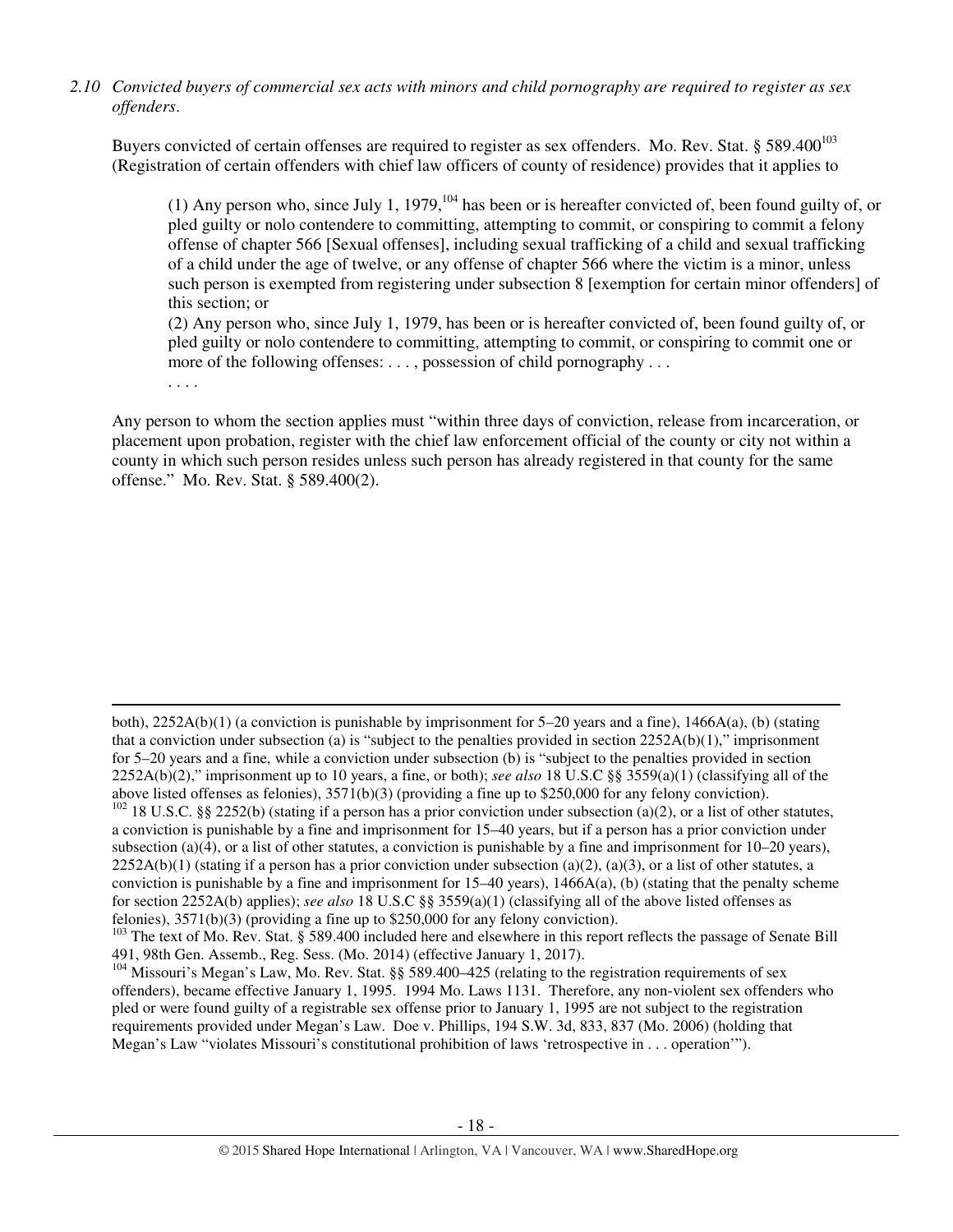#### **FRAMEWORK ISSUE 3: CRIMINAL PROVISIONS FOR TRAFFICKERS**

#### *Legal Components:*

- *3.1 Penalties for trafficking a child for sexual exploitation are as high as federal penalties.*
- *3.2 Creating and distributing child pornography carries penalties as high as similar federal offenses.*
- *3.3 Using the Internet or electronic communications to lure, entice, recruit or sell commercial sex acts with a minor is a separate crime or results in an enhanced penalty for traffickers.*
- *3.4 Financial penalties for traffickers, including asset forfeiture, are sufficiently high.*
- *3.5 Convicted traffickers are required to register as sex offenders.*
- *3.6 Laws relating to termination of parental rights for certain offenses include sex trafficking or commercial sexual exploitation of children (CSEC) offenses in order to remove the children of traffickers from their control and potential exploitation.*

*\_\_\_\_\_\_\_\_\_\_\_\_\_\_\_\_\_\_\_\_\_\_\_\_\_\_\_\_\_\_\_\_\_\_\_\_\_\_\_\_\_\_\_\_\_\_\_\_\_\_\_\_\_\_\_\_\_\_\_\_\_\_\_\_\_\_\_\_\_\_\_\_\_\_\_\_\_\_\_\_\_\_\_\_\_\_\_\_\_\_\_\_\_\_* 

## *Legal Analysis:*

*3.1 Penalties for trafficking a child for sexual exploitation are as high as federal penalties.<sup>105</sup>* 

A conviction under Mo. Rev. Stat. § 566.211(3)<sup>106</sup> (Sexual trafficking of a child) is punishable as a felony by imprisonment for 10 years to life and a fine up to \$250,000. If the trafficking was "effected by force, abduction, or coercion," the conviction is punishable by "life imprisonment without eligibility for probation or parole until" 25 years have been served. Mo. Rev. Stat. § 566.211(3). A conviction under Mo. Rev. Stat. § 566.210<sup>107</sup> (Sexual trafficking of a child under age twelve) is also punishable as a felony by "life imprisonment without eligibility for probation or parole until" 25 years have been served. Mo. Rev. Stat. § 566.210(3).

Traffickers may be convicted under several CSEC statutes with varying penalties. A conviction under Mo. Rev. Stat. § 567.050<sup>108</sup> (Promoting prostitution in the first degree) is punishable as a Class B felony by imprisonment for 5–15 years. Mo. Rev. Stat. §§ 567.050(3), 558.011(1)(2).<sup>109</sup> A conviction under Mo. Rev. Stat. § 573.023 (Sexual exploitation of a minor), where the minor is 14–17, is punishable as a Class B felony by imprisonment for 5–15 years and, where the minor is under 14, the penalty is enhanced to a Class A felony punishable by imprisonment for 10–30 years or life. Mo. Rev. Stat. §§ 573.023(2), 558.011(1)(2), (1)(1). A conviction under Mo. Rev. Stat. § 573.205<sup>110</sup> (Promoting sexual performance by a child, penalties) is punishable as a Class C felony by imprisonment for  $3-10$  years.<sup>111</sup> Mo. Rev. Stat. §§ 573.205(2), 558.011(1)(3). A conviction under Mo. Rev. Stat. § 573.200<sup>112</sup> (Child used in sexual performance) is punishable as a Class C felony by imprisonment for  $3-10$  years,<sup>113</sup> "unless in the course thereof the person inflicts serious emotional injury on the child, in which case the offense is a class B felony," which is punishable by imprisonment for 5–15 years. Mo.

<sup>&</sup>lt;sup>105</sup> See supra Sections 1.1 and 1.2 for more detailed descriptions of the relevant Missouri statutes in this section.

<sup>106</sup> *See supra* note 2.

<sup>107</sup> *See supra* note 7.

<sup>108</sup> *See supra* note 8.

<sup>109</sup> *See supra* note 9.

<sup>110</sup> *See supra* note 25.

<sup>111</sup> *See supra* note 13.

<sup>112</sup> *See supra* note 17.

<sup>113</sup> *See supra* note 13.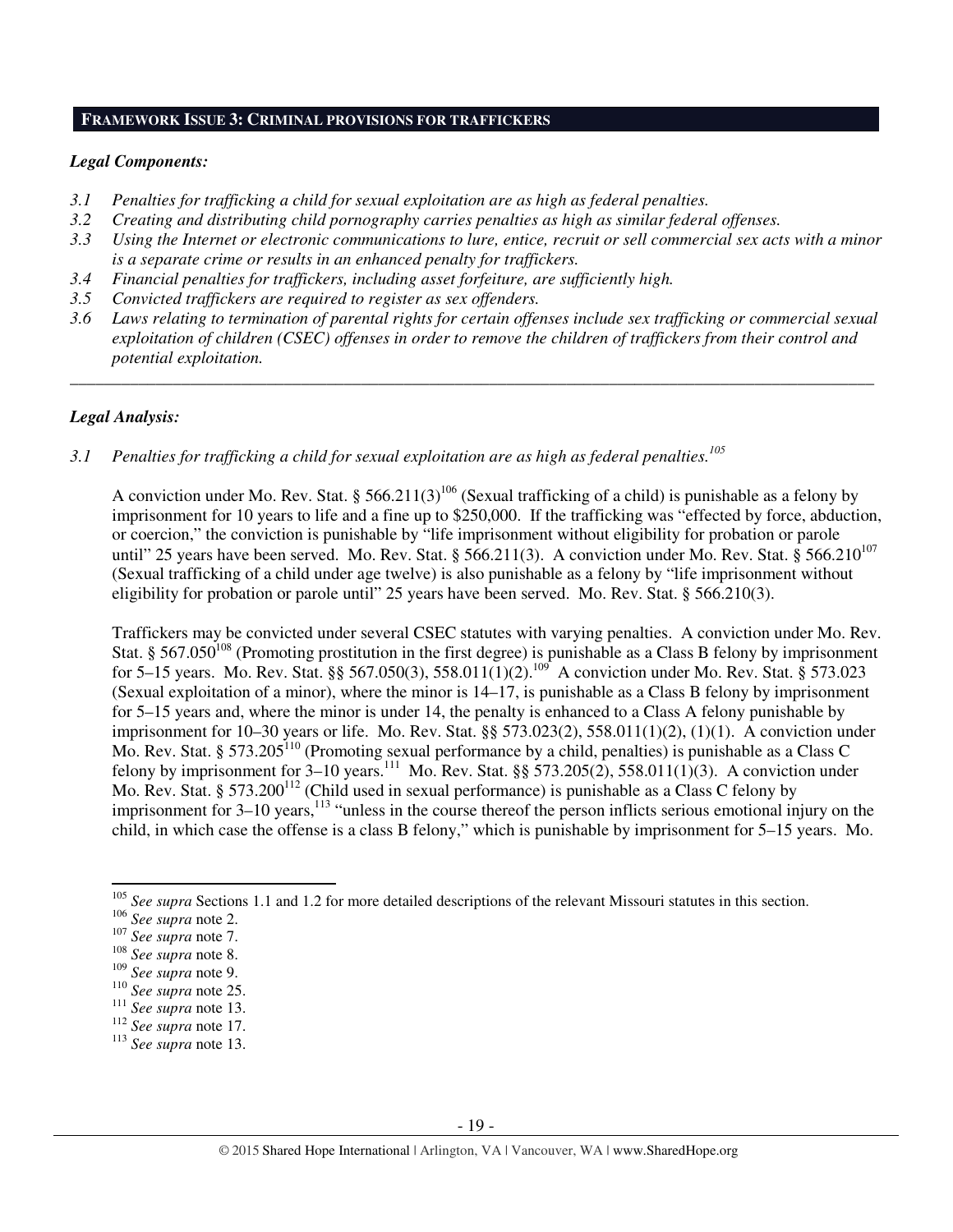Rev. Stat. §§ 573.200(2), 558.011(1)(3), (1)(2). A conviction under Mo. Rev. Stat. § 568.060(2)<sup>114</sup> (Abuse or neglect of a child, penalty) is punishable as a Class D felony by imprisonment up to 7 years,<sup>115</sup> "unless the person has previously been found guilty of a violation of this section or of a violation of the law of any other jurisdiction that prohibits the same or similar conduct or the injury inflicted on the child is a serious emotional injury or a serious physical injury," in which case the conviction is punishable as a Class B felony by imprisonment for 5–15 years. However, the violation is punishable as a class A felony if "if the child dies as a result of injuries sustained from conduct chargeable under provisions of [Mo. Rev. Stat. § 568.060]" or

- (1) The injury is a serious emotional injury or a serious physical injury;
- (2) The child is less than fourteen years of age; and

(3) The injury is the result of sexual abuse or sexual abuse in the first degree as defined under section 566.100 or sexual exploitation of a minor as defined under section 573.023.

A Class A felony is punishable by imprisonment for 10–30 years or life. Mo. Rev. Stat. §§ 568.060(5)(1)–(2),  $(6)(1)-(3), 558.011(1)(1)-(2), (1)(4).$ 

In comparison, if the victim is under the age of 14, a conviction under the Trafficking Victims Protection Act (TVPA) for child sex trafficking is punishable by 15 years to life imprisonment and a fine not to exceed \$250,000. 18 U.S.C. §§ 1591(b)(1), 3559(a)(1), 3571(b)(3). If the victim is between the ages of 14–17 a conviction is punishable by 10 years to life imprisonment and a fine not to exceed \$250,000. 18 U.S.C. §§ 1591(b)(2), 3559(a)(1), 3571(b)(3). A conviction is punishable by mandatory life imprisonment however, if the trafficker has a prior conviction for a federal sex offense<sup>116</sup> against a minor.

*3.2 Creating and distributing child pornography carries penalties as high as similar federal offenses*.

Several statutes criminalize the creation and distribution of child pornography by a trafficker. Mo. Rev. Stat. § 573.023(1) (Sexual exploitation of a minor) states that it is a crime when a person "knowingly or recklessly photographs, films, videotapes, produces or otherwise creates obscene material<sup>117</sup> with a minor or child pornography."<sup>118</sup> A conviction under this statute is punishable as a Class B felony by imprisonment for 5–15 years if the child involved is 14–17, and a conviction is punishable as a Class A felony by imprisonment for 10– 30 years or life if the child is under 14. Mo. Rev. Stat. §§ 573.023(2), 558.011(1)(2)<sup>119</sup>, (1)(1). In addition, pursuant to Mo. Rev. Stat. § 568.060(6) (Abuse or neglect of a child, penalty), the offense of abuse of a child "is a class A felony, without eligibility for probation, parole, or conditional release until the defendant has served not less than fifteen years of such sentence, if:

- (1) The injury is a serious emotional injury or a serious physical injury;
- (2) The child is less than fourteen years of age; and
- (3) The injury is the result of . . . sexual exploitation of a minor as defined under section 573.023.

Mo. Rev. Stat. § 573.205(1)<sup>120</sup> (Promoting sexual performance by a child, penalties) makes it a crime for a person who "knowing the character and content thereof, . . . promotes a performance which includes sexual conduct by a child less than eighteen years of age or produces, or directs any performance which includes

<sup>114</sup> *See supra* note 277.

<sup>115</sup> *See supra* note 13.

<sup>116</sup> *See supra* note 73.

<sup>&</sup>lt;sup>117</sup> See supra note 21 for the definition of "obscene material."

<sup>&</sup>lt;sup>118</sup> See supra note 23 for the definition of "child pornography."

<sup>119</sup> *See supra* note 9.

<sup>120</sup> *See supra* note 25.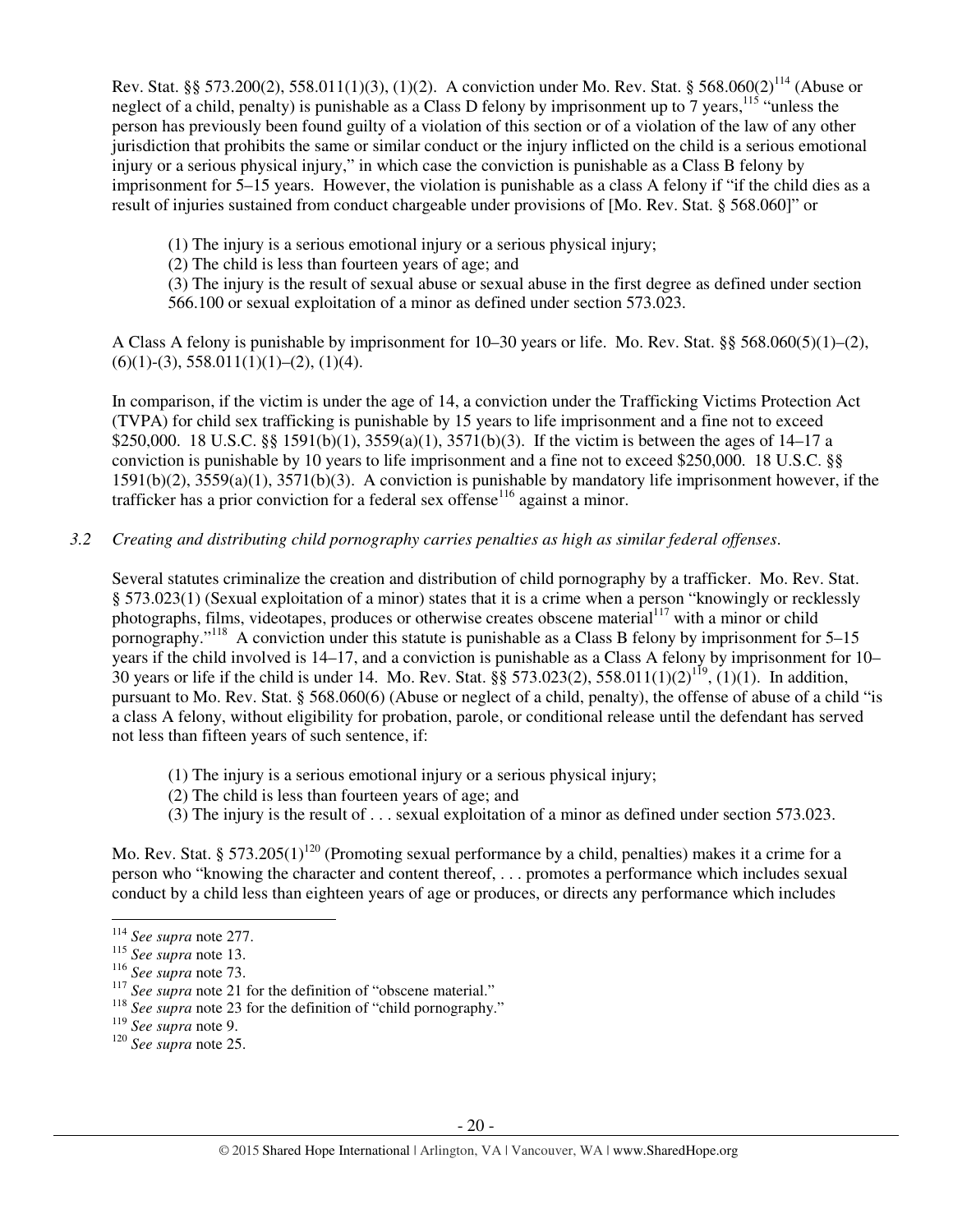sexual conduct<sup>121</sup> by a child less than eighteen years of age." A conviction under this statute is punishable as a Class C felony by imprisonment for  $3-10$  years.<sup>122</sup> Mo. Rev. Stat. §§ 573.205(2), 558.011(1)(3).

Mo. Rev. Stat. § 573.025<sup>123</sup> (Promoting child pornography in the first degree) makes it a class B felony when a person "knowing of its content and character, . . . possesses with the intent to promote or promotes child pornography<sup>124</sup> of a child less than fourteen years of age or obscene material<sup>125</sup> portraying what appears to be a child less than fourteen years of age," and a Class A felony if "the person knowingly promotes such material to a minor." Mo. Rev. Stat. § 573.025(1)-(2). Mo. Rev. Stat. § 573.025(2) states in part, "No person who is found guilty of promoting child pornography in the first degree shall be eligible for probation, parole, or conditional release for a period of three calendar years."<sup>126</sup>

Mo. Rev. Stat. § 573.035<sup>127</sup> (Promoting child pornography in the second degree) makes it a Class D felony when a person "knowing of its content and character, ... possesses with the intent to promote or promotes child pornography<sup>128</sup> of a minor under the age of eighteen or obscene material<sup>129</sup> portraying what appears to be a minor under the age of eighteen," and a Class B felony if "the person knowingly promotes such material to a minor." Mo. Rev. Stat. § 573.035(1)-(2). Mo. Rev. Stat. § 573.035(2) states in part, "No person who is found guilty of promoting child pornography in the second degree shall be eligible for probation."

In comparison, if the victim is under the age of 14, a conviction under the TVPA for child sex trafficking is punishable by 15 years to life imprisonment and a fine not to exceed \$250,000. 18 U.S.C. §§ 1591(b)(1),  $3559(a)(1)$ ,  $3571(b)(3)$ . If the victim is between the ages of  $14-17$ , a conviction is punishable by 10 years to life imprisonment and a fine not to exceed \$250,000. 18 U.S.C. §§ 1591(b)(2), 3559(a)(1), 3571(b)(3). A conviction is punishable by mandatory life imprisonment, however, if the trafficker has a prior conviction for a federal sex offense<sup>130</sup> against a minor. Additionally, a federal conviction for distribution of child pornography<sup>131</sup> is generally punishable by imprisonment for 5–20 years and a fine not to exceed \$250,000.<sup>132</sup>

l

<sup>&</sup>lt;sup>121</sup> See supra note 39 for the definition of "sexual conduct."

<sup>122</sup> *See supra* note 13.

 $123$  The text of Mo. Rev. Stat. § 573.025 included here and elsewhere in this report reflects the passage of Senate Bill 491, 98th Gen. Assemb., Reg. Sess. (Mo. 2014) (effective January 1, 2017).

<sup>&</sup>lt;sup>124</sup> See supra note 23 for the definition of "child pornography."

<sup>&</sup>lt;sup>125</sup> *See supra* note 21 for the definition of "obscene material."

<sup>&</sup>lt;sup>126</sup> Mo. Rev. Stat. § 573.025(3) provides, "Nothing in this section shall be construed to require a provider of electronic communication services or remote computing services to monitor any user, subscriber or customer of the provider, or the content of any communication of any user, subscriber or customer of the provider."

 $127$  The text of Mo. Rev. Stat. § 573.035 included here and elsewhere in this report reflects the passage of Senate Bill 491, 98th Gen. Assemb., Reg. Sess. (Mo. 2014) (effective January 1, 2017).

<sup>&</sup>lt;sup>128</sup> *See supra* note 23 for the definition of "child pornography."

<sup>&</sup>lt;sup>129</sup> See supra note 21 for the definition of "obscene material."

<sup>130</sup> *See supra* note 73.

<sup>&</sup>lt;sup>131</sup> 18 U.S.C. §§ 2252(a)(1), (a)(2), (a)(3) (Certain activities relating to material involving the sexual exploitation of minors), 2252A(a)(2), (a)(3) (Certain activities relating to material constituting or containing child pornography), 1466A(a) (Obscene visual representations of the sexual abuse of children).

<sup>&</sup>lt;sup>132</sup> 18 U.S.C. §§ 2252(b) (stating that a conviction under subsection (a)(1), (a)(2), or (a)(3) is punishable by imprisonment for 5–20 years and a fine), 2252A(b)(1) (a conviction is punishable by imprisonment for 5–20 years and a fine), 1466A(a), (b) (stating that a conviction under subsection (a) is "subject to the penalties provided in section 2252A(b)(1)," imprisonment for 5–20 years and a fine, while a conviction under subsection (b) is "subject to the penalties provided in section 2252A(b)(2)," imprisonment up to 10 years, a fine, or both); *see also* 18 U.S.C §§  $3559(a)(1)$  (classifying all of the above listed offenses as felonies),  $3571(b)(3)$  (providing a fine up to \$250,000 for any felony conviction).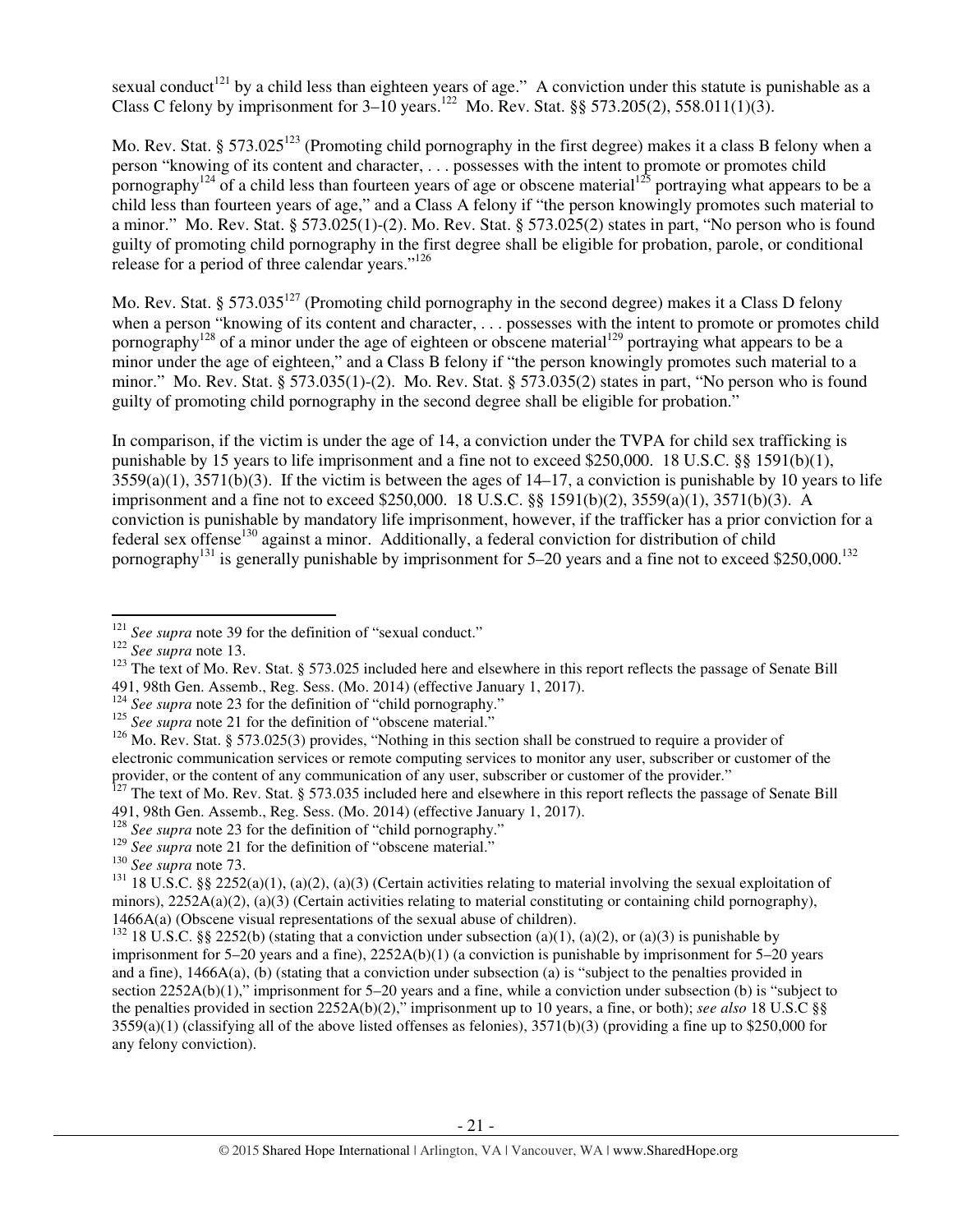Subsequent convictions, however, are punishable by imprisonment up to 40 years and a fine not to exceed \$250,000.<sup>133</sup>

*3.3 Using the Internet or electronic communications to lure, entice, recruit or sell commercial sex acts with a minor is a separate crime or results in an enhanced penalty for traffickers.* 

There are no laws in Missouri that specifically make it a crime to use the Internet or electronic communications to recruit minors for commercial sex acts. However, Mo. Rev. Stat. § 566.153(1)<sup>134</sup> (Age misrepresentation, crime of—penalty) provides that "[a] person commits the offense of age misrepresentation with intent to solicit a minor when he or she knowingly misrepresents his or her age with the intent to use the internet or any electronic communication to engage in criminal sexual conduct<sup>135</sup> involving a minor." A conviction under this statute is punishable as a Class E felony by imprisonment up to 4 years.<sup>136</sup> Mo. Rev. Stat. §§ 566.153(2),  $558.011(1)(5)$ <sup>137</sup>

Mo. Rev. Stat. § 566.151(1)<sup>138</sup> (Enticement of a child, penalties) states,

A person twenty-one years of age or older commits the offense of enticement of a child if he or she persuades, solicits, coaxes, entices, or lures whether by words, actions or through communication via the internet or any electronic communication, any person who is less than fifteen years of age for the purpose of engaging in sexual conduct.

A conviction under this statute is punishable as a felony by imprisonment for 5–30 years without eligibility for "parole, probation, conditional release, or suspended imposition or execution of sentence for" 5 years. Mo. Rev. Stat. § 566.151(3).

## *3.4 Financial penalties for traffickers, including asset forfeiture, are sufficiently high*.

Convicted traffickers face financial penalties including fines, restitution, forfeiture and civil damages to victims.

A trafficker faces a fine up to \$250,000 for a conviction under Mo. Rev. Stat. § 566.211<sup>139</sup> (Sexual trafficking of a child). Mo. Rev. Stat. § 566.211(3). In addition, a trafficker who is convicted of a Class C, D, or E felony may be required to pay a fine of  $$10,000$  or up to "double the amount of the person's gain<sup>140</sup> from the commission of the offense." Mo. Rev. Stat. §§ 558.002(1)(1), (7).<sup>141</sup>

l

As used in this section the term 'gain' means the amount of money or the value of property derived from the commission of the offense. The amount of money or value of property returned to the victim of the

<sup>&</sup>lt;sup>133</sup> 18 U.S.C. §§ 2252(b) (stating if a person has a prior conviction under subsection (a)(1), (a)(2), or (a)(3) or a list of other statutes, a conviction is punishable by a fine and imprisonment for  $15-40$  years),  $2252A(b)(1)$  (stating if a person has a prior conviction under subsection (a)(2), (a)(3), or a list of other statutes, a conviction is punishable by a fine and imprisonment for 15–40 years), 1466A(a), (b) (stating that the penalty scheme for section 2252A(b) applies); *see also* 18 U.S.C §§ 3559(a)(1) (classifying all of the above listed offenses as felonies), 3571(b)(3) (providing a fine up to \$250,000 for any felony conviction).

<sup>&</sup>lt;sup>4</sup> See supra note 38.

<sup>&</sup>lt;sup>135</sup> Mo. Rev. Stat. § 566.010(5) defines "sexual conduct" as "sexual intercourse, deviate sexual intercourse or sexual contact." *See supra* note 12 for the definitions of sexual intercourse, deviate sexual intercourse, and sexual contact. <sup>136</sup> *See supra* note 13.

<sup>137</sup> *See supra* note 9.

<sup>138</sup> *See supra* note 29.

<sup>139</sup> *See supra* note 2.

 $140$  Mo. Rev. Stat. §§ 558.002(3) (Fines for felonies) states,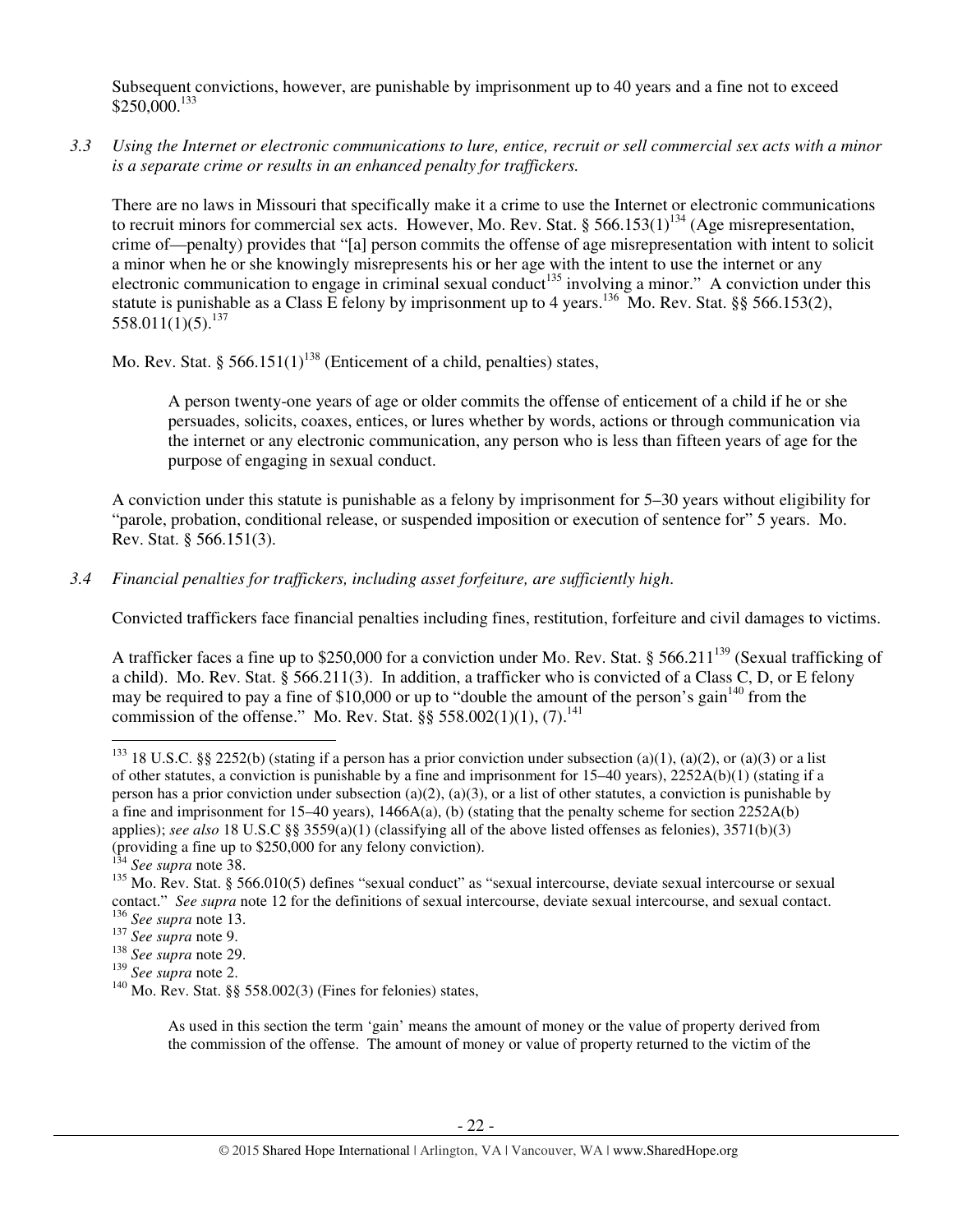Mo. Rev. Stat. § 558.004(1)<sup>142</sup> (Imposition of fines) further provides,

In determining the amount and the method of payment of a fine, the court shall, insofar as practicable, proportion the fine to the burden that payment will impose in view of the financial resources of an individual. The court shall not sentence an offender to pay a fine in any amount which will prevent him or her from making restitution or reparation to the victim of the offense.

Additionally, Mo. Rev. Stat. § 558.004(3) states,

The court shall not sentence an individual to pay a fine in addition to any other sentence authorized by section 557.011 [Authorized dispositions], unless

(1) He or she has derived a pecuniary gain from the offense; or

(2) The court is of the opinion that a fine is uniquely adapted to deterrence of the type of offense involved or to the correction of the defendant.

A trafficker convicted of sex trafficking of a child must pay restitution under Mo. Rev. Stat. § 566.218 $^{143}$ (Restitution required for certain offenders), which states,

[A] person found guilty of violating any provisions of section . . . 566.210 [Sexual trafficking of a child under age twelve], [or] 566.211 [Sexual trafficking of a child] . . . shall be ordered by the sentencing court to pay restitution to the victim of the offense regardless of whether the defendant is sentenced to a term of imprisonment or probation. The minimum restitution ordered by the court shall be in the amount determined by the court necessary to compensate the victim for the value of the victim's labor and/or for the mental and physical rehabilitation of the victim and any child of the victim.

Furthermore, Mo. Rev. Stat. § 566.223(7) (Federal Trafficking Victims Protection Act of 2000 to apply, when) permits the attorney general to

bring a civil action, in the circuit court in which the victim of trafficking was found, to recover from any person or entity that benefits, financially or by receiving anything of value, from violations of section . . . 566.212 or 566.213 , a civil penalty of not more than fifty thousand dollars for each violation . . . and injunctive and other equitable relief as the court may, in its discretion, order. The first priority of any money or property collected under such an action shall be to pay restitution to the victims of trafficking on whose behalf the civil action was brought.

Traffickers are also subject to discretionary civil asset forfeiture under Mo. Rev. Stat. § 513.607(1) (Property subject to forfeiture), which makes "[a]ll property of every kind, including cash or other negotiable instruments, used or intended for use in the course of, derived from, or realized through criminal activity . . . subject to civil forfeiture." Mo. Rev. Stat. § 513.605(3) (Definitions) defines "criminal activity" as

offense or seized by or surrendered to lawful authority prior to the time sentence is imposed shall be deducted from the fine. When the court imposes a fine based on gain the court shall make a finding as to the amount of the offender's gain from the crime. If the record does not contain sufficient evidence to support such a finding, the court may conduct a hearing upon the issue.

l

*See supra* note 13.

<sup>141</sup> *See supra* note13.

<sup>142</sup> *See supra* note 93.

<sup>143</sup> *See supra* note 93.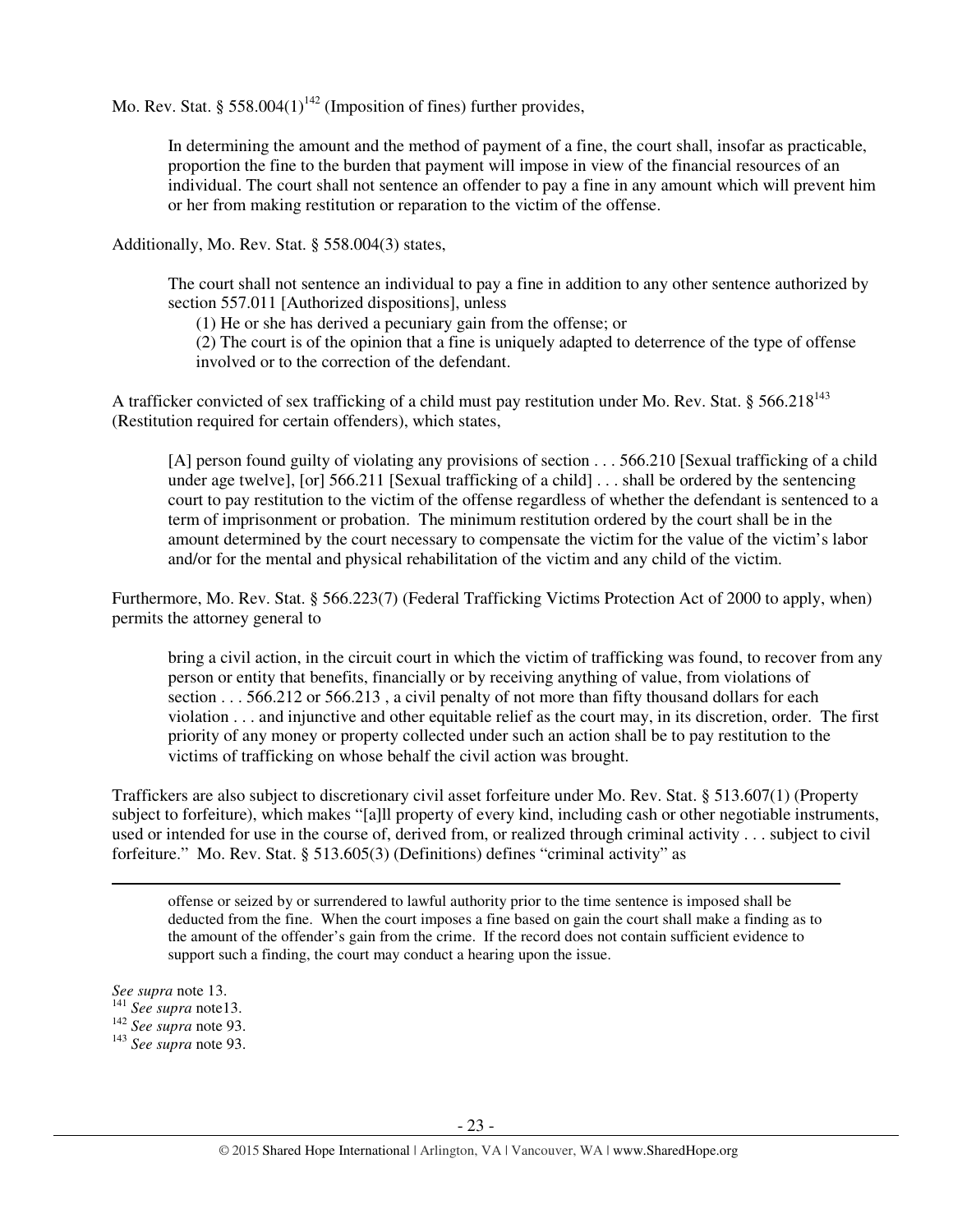the commission, attempted commission, conspiracy to commit, or the solicitation, coercion or intimidation of another person to commit any crime which is chargeable by indictment or information under the following Missouri laws:

(c) Chapter 566, relating to sexual offenses [includes Mo. Rev. Stat. § 566.212 (Sexual trafficking of a child)];

(d) Chapter 568, relating to offenses against the family;

. . .

. . .

(g) Chapter 567, relating to prostitution;

(h) Chapter 573, relating to pornography and related offenses;

. . . .

Seizure of forfeitable property is governed by Mo. Rev. Stat. § 513.607(6), which states, "Seizure may be effected by a law enforcement officer authorized to enforce the criminal laws of this state prior to the filing of the petition and without a writ of seizure if the seizure is incident to a lawful arrest, search, or inspection and the officer has probable cause to believe the property is subject to forfeiture and will be lost or destroyed if not seized." Disposition of forfeited property is governed by Mo. Rev. Stat. §§ 513.620 – 513.623. Mo. Rev. Stat. §513.623 states "The clear proceeds of any sale or disposition after satisfaction of the interest of any innocent party and after payment of the reasonable costs . . . be distributed pursuant to section 7 of article IX of the Constitution of the state of Missouri."

*3.5 Convicted traffickers are required to register as sex offenders.*

Traffickers convicted of a number of sexual offenses are required to register as sex offenders. Mo. Rev. Stat.  $\S$  589.400<sup>144</sup> (Registration of certain offenders with chief law officers of county of residence) provides that it applies to

(1) Any person who, since July 1, 1979,  $^{145}$  has been or is hereafter convicted of, been found guilty of, or pled guilty or nolo contendere to committing, attempting to commit, or conspiring to commit a felony offense of chapter 566, including sexual trafficking of a child and sexual trafficking of a child under the age of twelve, or any offense of chapter 566 where the victim is a minor, unless such person is exempted from registering under subsection 8 [exemption for certain minor offenders] of this section; or

(2) Any person who, since July 1, 1979, has been or is hereafter convicted of, been found guilty of, or pled guilty or nolo contendere to committing, attempting to commit, or conspiring to commit one or more of the following offenses: kidnapping or kidnapping in the first degree when the victim was a child and the defendant was not a parent or guardian of the child; abuse of a child under section 568.060 when such abuse is sexual in nature; . . . promoting prostitution in the first degree; promoting prostitution in the second degree; promoting prostitution in the third degree; sexual exploitation of a minor; promoting child pornography in the first degree; promoting child pornography in the second degree; possession of child pornography; furnishing pornographic material to minors; . . . promoting pornography for minors or obscenity in the second degree; incest; use of a child in a sexual performance; or promoting sexual performance by a child; . . .

. . . .

l

<sup>144</sup> *See supra* note 103.

<sup>145</sup> *See supra* note 104.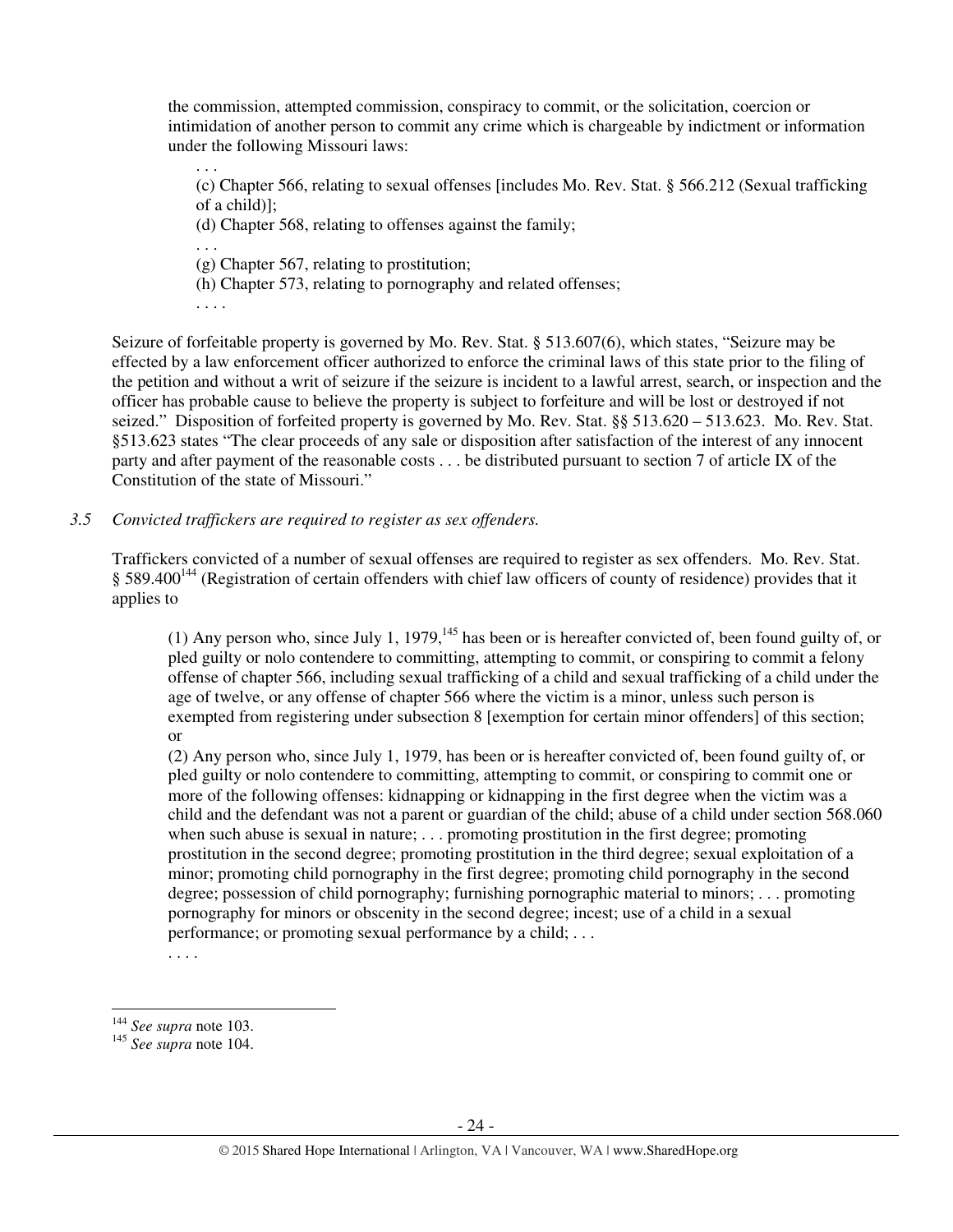Any person to whom the section applies must "within three days of conviction, release from incarceration, or placement upon probation, register with the chief law enforcement official of the county or city not within a county in which such person resides unless such person has already registered in that county for the same offense." Mo. Rev. Stat. § 589.400(2).

*3.6 Laws relating to termination of parental rights for certain offenses include sex trafficking or commercial sexual exploitation of children (CSEC) offenses in order to remove the children of traffickers from their control and potential exploitation.* 

A violation of Mo. Rev. Stat. § 566.211 (Sexual trafficking of a child) or § 566.210 (Sexual trafficking of a child under age twelve), as well as any other violation of Chapter 566 (Sexual offenses), constitutes grounds for terminating a trafficker's parental rights under Mo. Rev. Stat. § 211.447 (Petition to terminate parental rights filed, when—juvenile court may terminate parental rights, when—investigation to be made—grounds for termination). Mo. Rev. Stat. § 211.447(5)(4) provides,

The juvenile officer or the division may file a petition to terminate the parental rights of the child's parent when it appears that one or more of the following grounds for termination exist: . . . . The parent has been found guilty or pled guilty to a felony violation of chapter 566 5.1[Sexual offenses], when the child<sup>146</sup> or any child in the family was a victim  $\dots$ .

Mo. Rev. Stat. § 211.447(7)(6) clarifies, however, that the court shall evaluate as a factor in considering whether to terminate the parent-child relationship "[t]he conviction of the parent of a felony offense that the court finds is of such a nature that the child will be deprived of a stable home for a period of years; provided, however, that incarceration in and of itself shall not be grounds for termination of parental rights."

<sup>&</sup>lt;sup>146</sup> Pursuant to Mo. Rev. Stat. § 211.447(5)(4), "As used in this subdivision, a 'child' means any person who was under eighteen years of age at the time of the crime and who resided with such parent or was related within the third degree of consanguinity or affinity to such parent."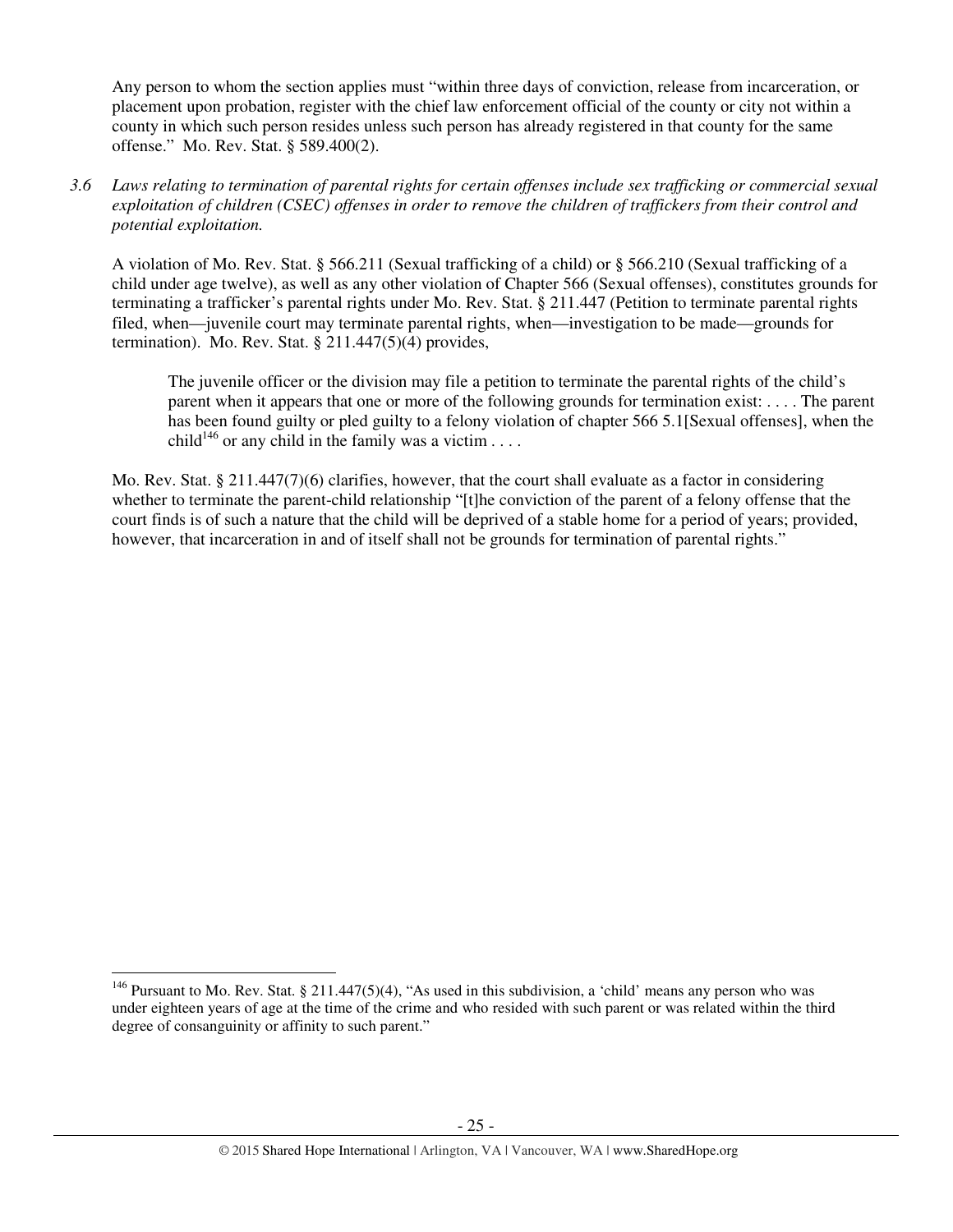#### **FRAMEWORK ISSUE 4: CRIMINAL PROVISIONS FOR FACILITATORS**

#### *Legal Components:*

- *4.1 The acts of assisting, enabling, or financially benefitting from child sex trafficking are included as criminal offenses in the state sex trafficking statute.*
- *4.2 Financial penalties, including asset forfeiture laws, are in place for those who benefit financially from or aid and assist in committing domestic minor sex trafficking.*

*\_\_\_\_\_\_\_\_\_\_\_\_\_\_\_\_\_\_\_\_\_\_\_\_\_\_\_\_\_\_\_\_\_\_\_\_\_\_\_\_\_\_\_\_\_\_\_\_\_\_\_\_\_\_\_\_\_\_\_\_\_\_\_\_\_\_\_\_\_\_\_\_\_\_\_\_\_\_\_\_\_\_\_\_\_\_\_\_\_\_\_\_\_\_* 

- *4.3 Promoting and selling child sex tourism is illegal.*
- *4.4 Promoting and selling child pornography is illegal.*

#### *Legal Analysis:*

*4.1 The acts of assisting, enabling, or financially benefitting from child sex trafficking are included as criminal offenses in the state sex trafficking statute*.

Facilitators may be prosecuted under Mo. Rev. Stat. § 566.211<sup>147</sup> (Sexual trafficking of a child) or § 566.210<sup>148</sup> (Sexual trafficking of a child under age twelve), which makes it a crime when a person "knowingly . . . benefits, financially or by receiving anything of value, from participation in [trafficking] activities." Mo. Rev. Stat. §§ 566.211(1), 566.210(1). A conviction under Mo. Rev. Stat. § 566.211 is punishable as a felony by imprisonment for 10 years to life and a fine up to \$250,000. If "force, abduction, or coercion" was used, the penalty is enhanced to "life imprisonment without eligibility for probation or parole" for 25 years. Mo. Rev. Stat. § 566.211(3). A conviction under Mo. Rev. Stat. § 566.210 is punishable as a felony by "life imprisonment without eligibility for probation or parole" for 25 years. Mo. Rev. Stat. § 566.210(3).

Facilitators who permit sex traffickers to use their online service to recruit minors or promote child sex trafficking face substantial financial penalties under Mo. Rev. Stat. § 566.103 (Crime of promoting online sexual solicitation, violation, penalty).<sup>149</sup> A conviction is punishable as a felony by a fine of \$5,000 "per day that the advertisement remains posted on the web-based classified service after seventy-two hours of when notice has been provided." Mo. Rev. Stat. § 566.103(6).

Facilitators may be prosecuted under Mo. Rev. Stat. § 573.205<sup>150</sup> (Promoting sexual performance by a child, penalties).<sup>151</sup> A conviction under this statute is punishable as a class C felony by imprisonment for 3–10 years.<sup>152</sup> Mo. Rev. Stat. §§ 573.205(2), 558.011(1)(3).<sup>153</sup>

*4.2 Financial penalties, including asset forfeiture laws, are in place for those who benefit financially from or aid and assist in committing domestic minor sex trafficking.* 

Facilitators convicted in Missouri face financial penalties including fines, restitution, forfeiture, and civil damages to trafficking victims.

- <sup>152</sup> *See supra* note 13.
- <sup>153</sup> *See supra* note 9.

<sup>147</sup> *See supra* note 2.

<sup>148</sup> *See supra* note 7.

<sup>149</sup> *See supra* Section 1.2 for a detailed discussion of this statute.

<sup>150</sup> *See supra* note 25.

<sup>151</sup> *See supra* Section 1.2 for a detailed discussion of this statute.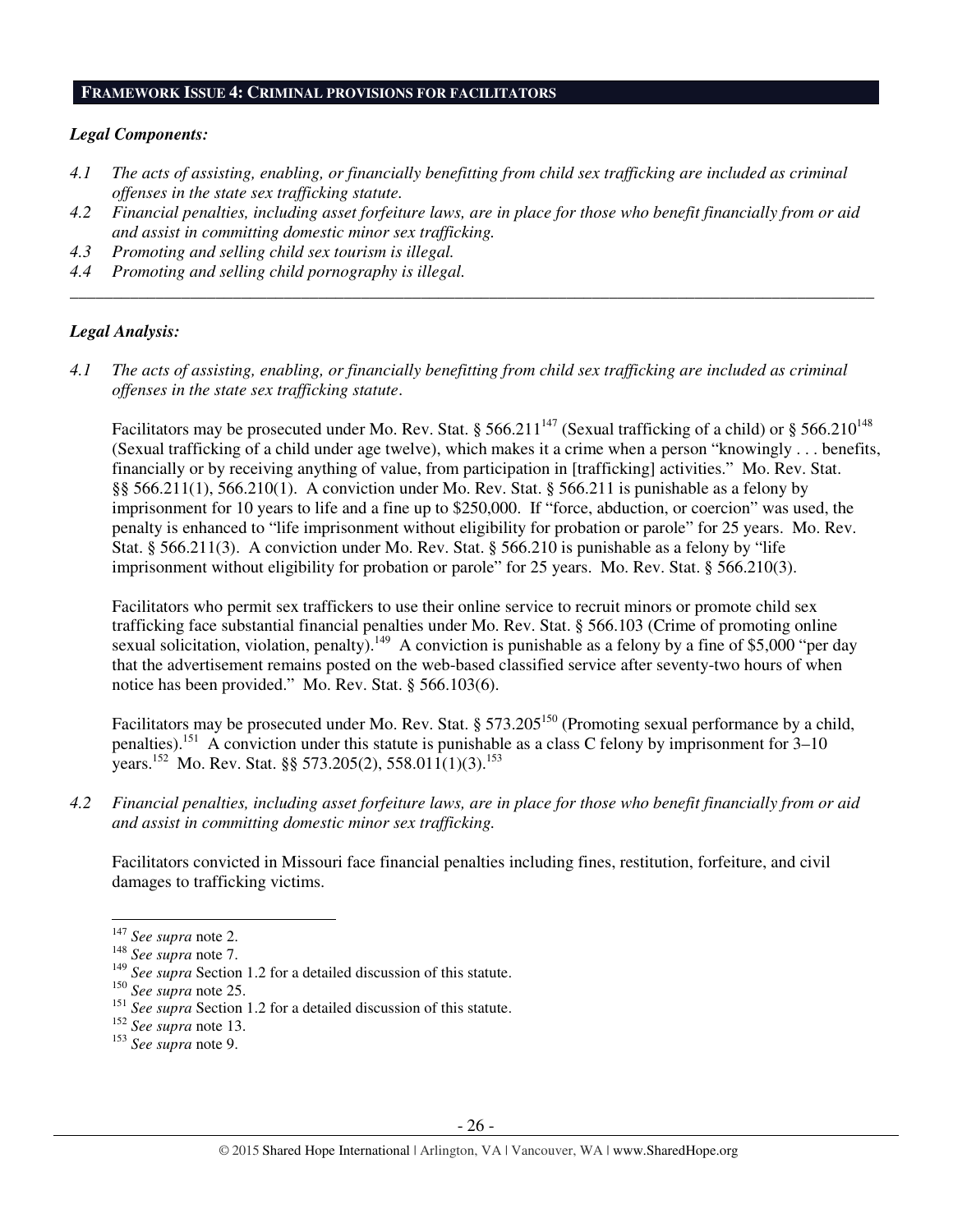Facilitators face a fine up to \$250,000 for convictions under Mo. Rev. Stat. § 566.211<sup>154</sup> (Sexual trafficking of a child). Mo. Rev. Stat. § 566.211(3). Facilitators also face potential fines of \$5,000 per day for failing to remove certain materials pursuant to Mo. Rev. Stat. § 566.103(1) (Crime of promoting online sexual solicitation). Mo. Rev. Stat. § 566.103(6). In addition, under Mo. Rev. Stat. § 558.002(1)(1), (7)<sup>155</sup> (Fines for felonies), a trafficker who is convicted of a Class C, D, or E felony may be required to pay a fine of \$10,000 or up to "double the amount of the person's gain $156$  from the commission of the offense."

Facilitators convicted of certain crimes must pay restitution to trafficking victims under Mo. Rev. Stat.  $§$  566.218<sup>157</sup> (Restitution required for certain offenders), which states,

[A] person found guilty of violating any provisions of section . . . 566.210 [Sexual trafficking of a child under age twelve], [or] 566.211 [Sexual trafficking of a child] . . . shall be ordered by the sentencing court to pay restitution to the victim of the offense regardless of whether the defendant is sentenced to a term of imprisonment or probation. The minimum restitution ordered by the court shall be in the amount determined by the court necessary to compensate the victim for the value of the victim's labor and/or for the mental and physical rehabilitation of the victim and any child of the victim.

Facilitators are also subject to discretionary civil asset forfeiture under Mo. Rev. Stat. § 513.607(1) (Property subject to forfeiture), which provides in part, "All property of every kind, including cash or other negotiable instruments, used or intended for use in the course of, derived from, or realized through criminal activity is subject to civil forfeiture." Mo. Rev. Stat. § 513.605(3) (Definitions) defines "criminal activity" as

the commission, attempted commission, conspiracy to commit, or the solicitation, coercion or intimidation of another person to commit any crime which is chargeable by indictment or information under the following Missouri laws:

(c) Chapter 566, relating to sexual offenses;

- (d) Chapter 568, relating to offenses against the family;
- . . .

. . .

- (g) Chapter 567, relating to prostitution;
- (h) Chapter 573, relating to pornography and related offenses;
- . . . .

Seizure of forfeitable property is governed by Mo. Rev. Stat. § 513.607(6), which states, "Seizure may be effected by a law enforcement officer authorized to enforce the criminal laws of this state prior to the filing of the petition and without a writ of seizure if the seizure is incident to a lawful arrest, search, or inspection and the officer has probable cause to believe the property is subject to forfeiture and will be lost or destroyed if not seized." Disposition of forfeited property is governed by Mo. Rev. Stat. §§ 513.620 – 513.623. Mo. Rev. Stat. §513.623 states "The clear proceeds of any sale or disposition after satisfaction of the interest of any innocent party and after payment of the reasonable costs . . . be distributed pursuant to section 7 of article IX of the Constitution of the state of Missouri."

<sup>154</sup> *See supra* note 2.

<sup>155</sup> *See supra* note 13.

<sup>&</sup>lt;sup>156</sup> See supra note 140 for the definition of "gain."

<sup>157</sup> *See supra* note 94.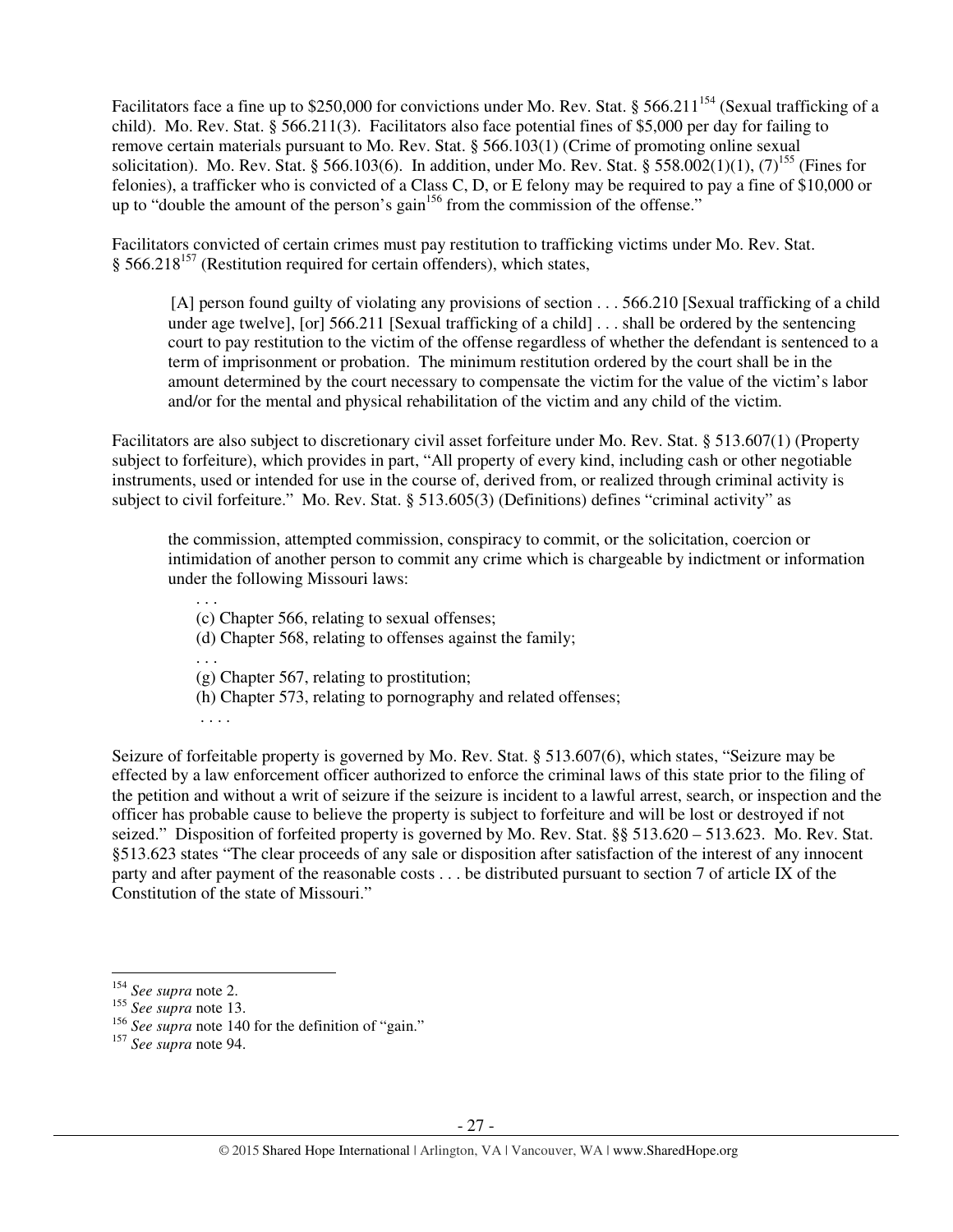A travel agency that facilitates child sex tourism could have its business assets frozen for a violation of Mo. Rev. Stat. § 567.089 (Offering travel for purpose of prostitution prohibited—penalties).<sup>158</sup> Mo. Rev. Stat. § 567.089(2) states that if an agency violates this section, "[T]he secretary of state shall revoke the articles of incorporation of the travel agency or charter tour operator. The secretary of state, as part of a proceeding brought under this section, may order a freeze of the bank or deposit accounts of the travel agency or charter tour operator."

# *4.3 Promoting and selling child sex tourism is illegal*.

Missouri has a series of laws that criminalize the promotion and sale of sex tourism, though the laws are not child-specific. In light of the broad definition of "prostitution" in Chapter 567 (Prostitution), which does not distinguish between acts by adults and acts by minors, facilitators of child sex tourism could be prosecuted under Missouri's sex tourism laws.

Mo. Rev. Stat. § 567.085(1)<sup>159</sup> (Promoting travel for prostitution—penalty) criminalizes the conduct of a person who " knowingly sells or offers to sell travel services that include or facilitate travel for the purpose of engaging in prostitution as defined by section  $567.020^{160}$  [Prostitution]." A conviction under this statute is punishable as a Class D felony by imprisonment for up to seven years.<sup>161</sup> Mo. Rev. Stat. §§ 567.085(2), 558.011(1)(4).<sup>162</sup>

Mo. Rev. Stat. § 567.087(1) (Prohibitions on travel agencies or tour operators—rebuttable presumption, advertisements) states,

No travel agency or charter tour operator shall:

- (1) Promote travel for prostitution under section 567.085;
- (2) Sell, advertise, or otherwise offer to sell travel services or facilitate travel:
	- (a) For the purpose of engaging in a commercial sex act as defined in section  $566.200$ ;<sup>163</sup>

(b) That consists of tourism packages or activities using and offering any sexual contact as defined in section  $566.010$ ,<sup>164</sup> as enticement for tourism; or

(c) That provides or purports to provide access to or that facilitates the availability of sex escorts or sexual services.

Mo. Rev. Stat. § 567.087(2) further provides, "There shall be a rebuttable presumption that any travel agency or charter tour operator using advertisements that include the term 'sex tours' or 'sex travel' or include depictions of human genitalia is in violation of this section."

Mo. Rev. Stat. § 567.089 (Offering travel for purpose of prostitution prohibited―penalties) states,

1. No travel agency or charter tour operator shall engage in selling, advertising, or otherwise offering to sell travel services, tourism packages, or activities that solicit, encourage, or facilitate travel for the purpose of engaging in prostitution.

<sup>158</sup> *See infra* Section 4.3 for discussion of substantive provisions.

<sup>&</sup>lt;sup>159</sup> The text of Mo. Rev. Stat. § 567.085 included here and elsewhere in this report reflects the passage of Senate Bill 491, 98th Gen. Assemb., Reg. Sess. (Mo. 2014) (effective January 1, 2017).

<sup>160</sup> *See supra* note 41

<sup>161</sup> *See supra* note 13.

<sup>162</sup> *See supra* note 9.

<sup>&</sup>lt;sup>163</sup> See supra note 4 for the definition of "commercial sex act."

<sup>&</sup>lt;sup>164</sup> See supra note 39 for the definition of "sexual contact."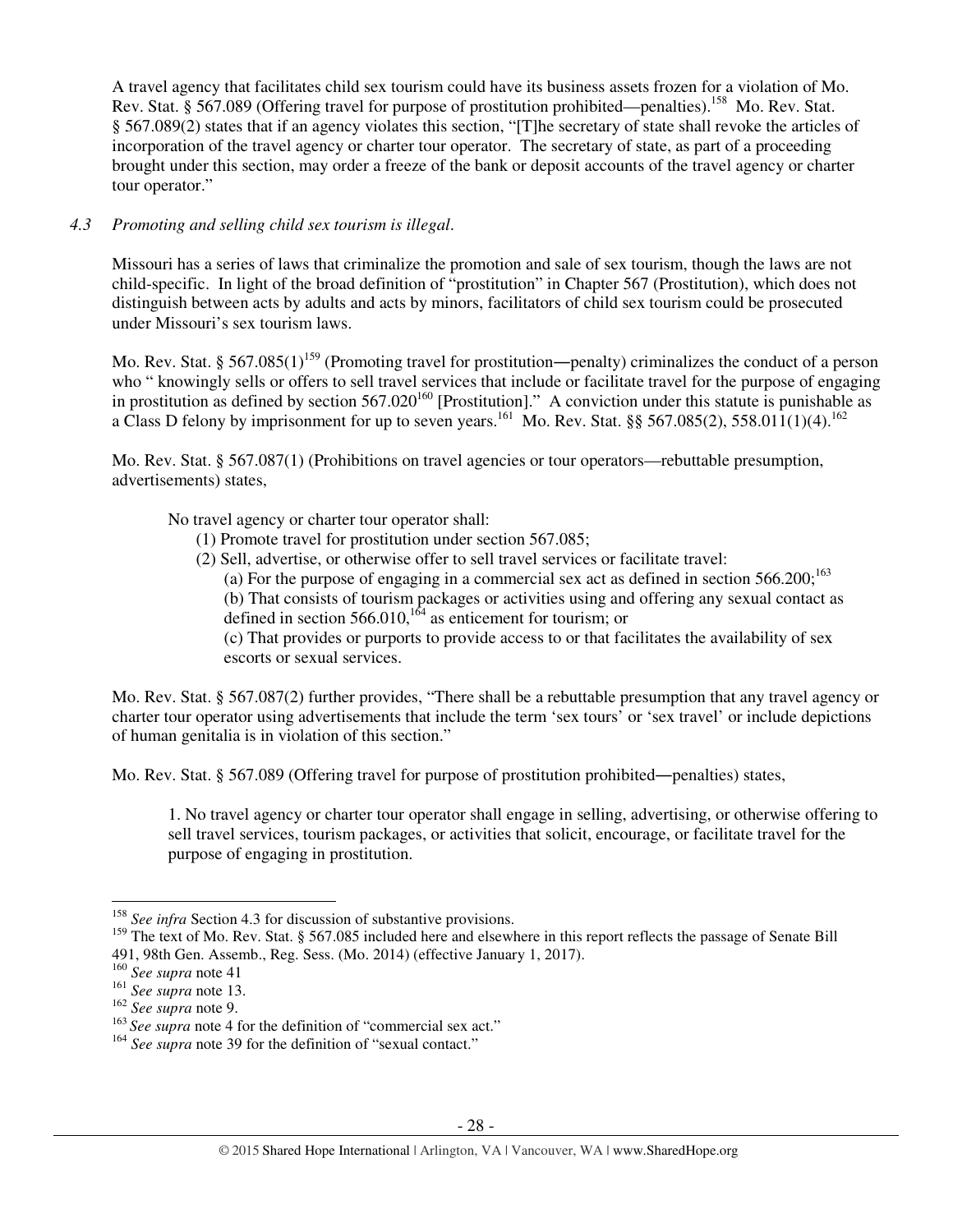2. Upon violation of this section by a travel agency or charter tour operator, the secretary of state shall revoke the articles of incorporation of the travel agency or charter tour operator. The secretary of state, as part of a proceeding brought under this section, may order a freeze of the bank or deposit accounts of the travel agency or charter tour operator.

4.3.1 Recommendation: Amend Mo. Rev. Stat. § 567.085 (Promoting travel for prostitution penalty), § 567.087 (Prohibitions on travel agencies or tour operators), and § 567.089 (Offering travel for purpose of prostitution prohibited—penalties) to provide a penalty enhancement for violations involving the sale or promotion of child sex tourism.

## *4.4 Promoting and selling child pornography is illegal.*

Several laws in Missouri make it illegal to promote or sell child pornography. Mo. Rev. Stat. § 573.205(1)<sup>165</sup> (Promoting sexual performance by a child, penalties) makes it a crime when a person "knowing the character and content thereof, . . . promotes a performance which includes sexual conduct by a child less than eighteen years of age or produces, or directs any performance which includes sexual conduct by a child less than eighteen years of age." A conviction under this statute is punishable as a Class C felony by imprisonment for  $3-10$  years.<sup>166</sup> Mo. Rev. Stat. §§ 573.205(2), 558.011(1)(3).<sup>167</sup>

Mo. Rev. Stat. § 573.025(1)<sup>168</sup> (Promoting child pornography in the first degree) makes it a crime when a person "knowing of its content and character, ....possesses with the intent to promote<sup>169</sup> or promotes child pornography<sup>170</sup> of a child less than fourteen years of age or obscene material<sup>171</sup> portraying what appears to be a child less than fourteen years of age." A conviction under this statute is punishable as a Class B felony, "unless the person knowingly promotes such material to a minor, in which case it is a class A felony." Mo. Rev. Stat. § 573.025(2). Mo. Rev. Stat. § 573.025(2) further provides that "[n]o person who is found guilty of promoting child pornography in the first degree shall be eligible for probation, parole, or conditional release for a period of three calendar years."<sup>172</sup> Mo. Rev. Stat. § 573.035(1)<sup>173</sup> (Promoting child pornography in the second degree) makes it illegal if a person "knowing of its content and character, . . . possesses with the intent to promote or promotes child pornography<sup>174</sup> of a minor under the age of eighteen or obscene material<sup>175</sup> portraying what appears to be a minor under the age of eighteen." A conviction under this statute is punishable as a class D felony, "unless the person knowingly promotes such material to a minor, in which case it is a class B felony." Mo. Rev. Stat. § 573.035(2). If convicted under Mo. Rev. Stat. § 573.035, there is no eligibility for probation. Mo. Rev. Stat. § 573.035(2).

<sup>165</sup> *See supra* note 25.

<sup>166</sup> *See supra* note 13.

<sup>167</sup> *See supra* note 9.

<sup>168</sup> *See supra* note 123.

<sup>&</sup>lt;sup>169</sup> Mo. Rev. Stat. § 573.010(16) defines "promote" as "to manufacture, issue, sell, provide, mail, deliver, transfer, transmute, publish, distribute, circulate, disseminate, present, exhibit, or advertise, or to offer or agree to do the same, by any means including a computer."

*See supra* note 6.

<sup>&</sup>lt;sup>170</sup> See supra note 23 for the definition of "child pornography."

<sup>&</sup>lt;sup>171</sup> See supra note 21 for the definition of "obscene material."

<sup>172</sup> *See supra* note 126.

<sup>173</sup> *See supra* note 127.

<sup>&</sup>lt;sup>174</sup> See supra note 23 for the definition of "child pornography."

<sup>&</sup>lt;sup>175</sup> See supra note 21 for the definition of "obscene material."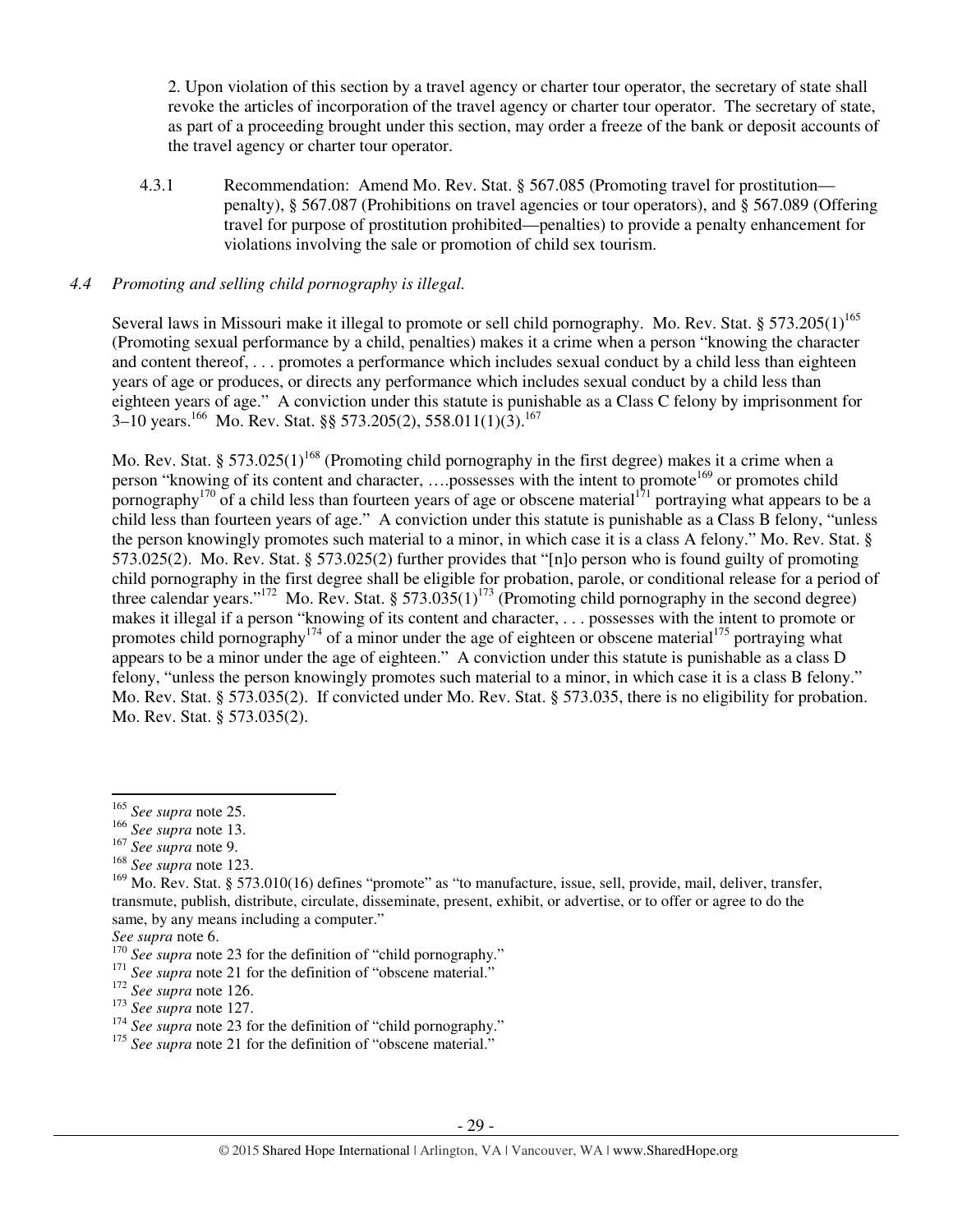#### **FRAMEWORK ISSUE 5: PROTECTIVE PROVISIONS FOR THE CHILD VICTIMS**

## *Legal Components:*

- *5.1 Statutorily-mandated victim services define "victim" to specifically include victims of domestic minor sex trafficking or commercial sexual exploitation of children (CSEC) to ensure prompt identification and access to victims' rights and services.*
- *5.2 The state sex trafficking statute expressly prohibits a defendant from raising consent of the minor to the commercial sex acts as a defense.*
- *5.3 Prostitution laws apply only to adults, preventing criminalization of minors under 18 for prostitution offenses.*
- *5.4 State law provides a non-punitive avenue to specialized services through one or more points of entry.*
- *5.5 Commercial sexual exploitation is identified as a type of abuse and neglect within child protection statutes.*
- *5.6 The definition of "caregiver" or another related term in the child welfare statutes is not a barrier to a sex trafficked child accessing the protection of child welfare.*
- *5.7 Crime victims' compensation is specifically available to a child victim of sex trafficking or commercial sexual exploitation of children (CSEC) without regard to ineligibility factors.*
- *5.8 Victim-friendly procedures and protections are provided in the trial process for minors under 18.*
- *5.9 Expungement or sealing of juvenile delinquency records resulting from arrests or adjudications for prostitution-related offenses committed as a result of, or in the course of, the commercial sexual exploitation of a minor is available within a reasonable time after turning 18.*
- *5.10 Victim restitution and civil remedies for victims of domestic minor sex trafficking or commercial sexual exploitation of children (CSEC) are authorized by law.*
- *5.11 Statutes of limitations for civil and criminal actions for child sex trafficking or commercial sexual exploitation of children (CSEC) offenses are eliminated or lengthened sufficiently to allow prosecutors and victims a realistic opportunity to pursue criminal action and legal remedies.*

*\_\_\_\_\_\_\_\_\_\_\_\_\_\_\_\_\_\_\_\_\_\_\_\_\_\_\_\_\_\_\_\_\_\_\_\_\_\_\_\_\_\_\_\_\_\_\_\_\_\_\_\_\_\_\_\_\_\_\_\_\_\_\_\_\_\_\_\_\_\_\_\_\_\_\_\_\_\_\_\_\_\_\_\_\_\_\_\_\_\_\_\_\_* 

# *Legal Analysis:*

 $\overline{a}$ 

*5.1 Statutorily-mandated victim services define "victim" to specifically include victims of domestic minor sex trafficking or commercial sexual exploitation of children (CSEC) to ensure prompt identification and access to victims' rights and services.* 

Mo. Rev. Stat. § 566.223(1) (Federal Trafficking Victims Protection Act of 2000 to apply, when) provides that victims of trafficking violations in Mo. Rev. Stat. §§ 566.200–566.221 "shall be afforded the rights and protections provided in the federal Trafficking Victims Protection Act of 2000, Public Law 106-386, as amended."

For the purposes of Chapter 595 (Victims of crimes, compensation and services), a "victim" is defined as "a person who suffers personal physical injury<sup>176</sup> or death as a direct result of a crime, as defined in subdivision (5) of this subsection." Mo. Rev. Stat. § 595.010(1)(28) (Definitions). "Crime" is defined in Mo. Rev. Stat.  $§$  595.010(1)(5) in pertinent part as

<sup>&</sup>lt;sup>176</sup> "Personal physical injury" is defined in Mo. Rev. Stat. § 595.010(1)(23) as "actual bodily harm only with respect to the victim. Personal physical injury may include mental or nervous shock resulting from the specific incident upon which the claim is based."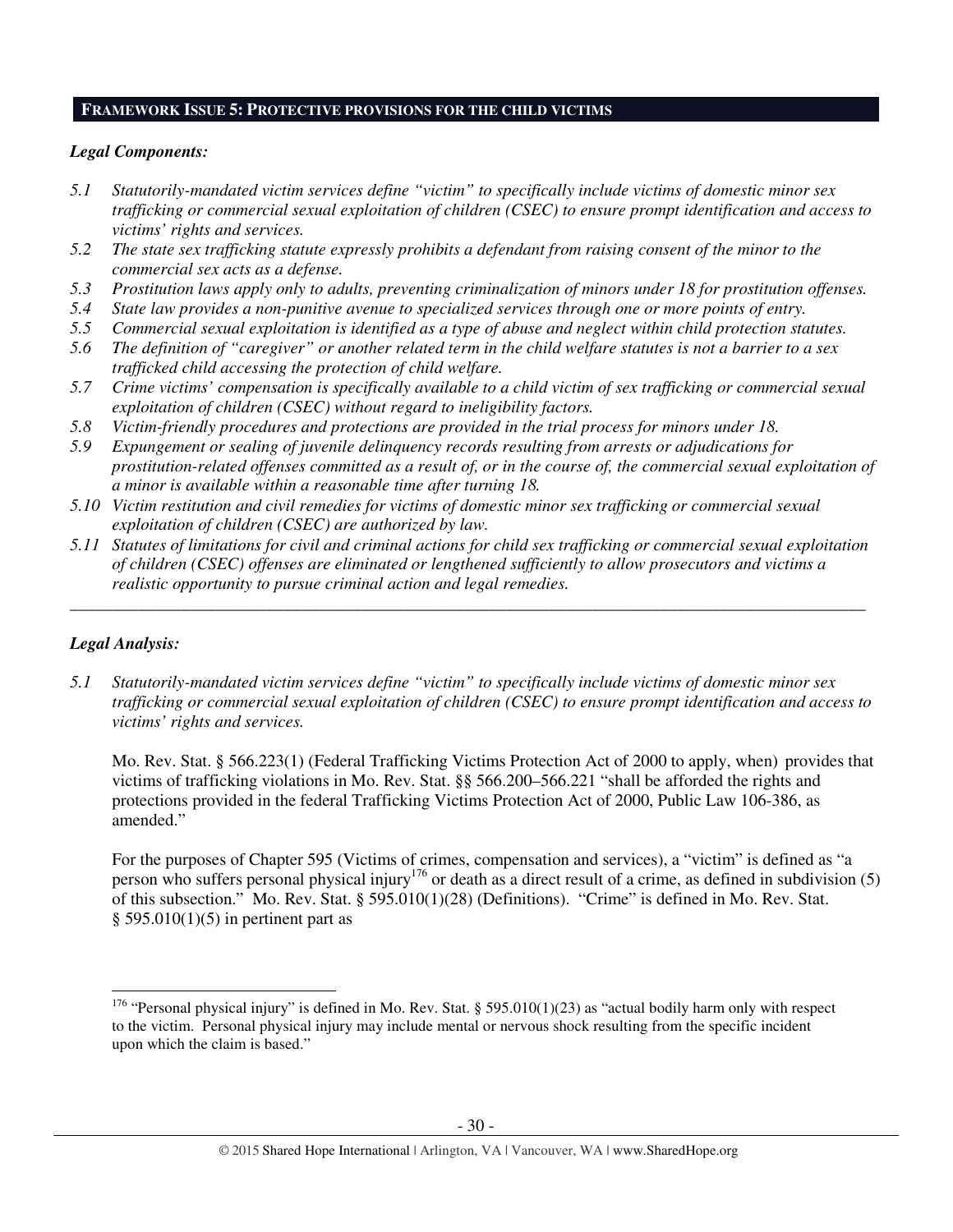an act committed in this state which, if committed by a mentally competent, criminally responsible person who had no legal exemption or defense, would constitute a crime; provided that, such act involves the application of force or violence or the threat of force or violence by the offender upon the victim . . . .

Even if the personal physical injury requirement is satisfied, victims under Mo. Rev. Stat. § 566.211<sup>177</sup> (Sexual trafficking of a child) and § 566.210<sup>178</sup> (Sexual trafficking of a child under age twelve) may not be eligible for compensation under this chapter if there is no proof of force or violence.

However, "victim" is defined more broadly for the purposes of victim's and witness's rights in Mo. Rev. Stat. § 595.200(6) as "a natural person who suffers direct or threatened physical, emotional or financial harm as the result of the commission or attempted commission of a crime." "Crime" is also more broadly defined in Mo. Rev. Stat. § 595.200(1) as "an act which would constitute a violation of any criminal statute including any act which may result in an adjudication of delinquency." Consequently, minor victims may be eligible to receive victim services despite being potentially ineligible for victim compensation.

*5.2 The state sex trafficking statute expressly prohibits a defendant from raising consent of the minor to the commercial sex acts as a defense.* 

Mo. Rev. Stat. § 566.020(3)<sup>179</sup> (Mistake as to age—consent not a defense, when) provides that "[c]onsent is not a defense to any offense under this chapter [Sexual Offenses] if the alleged victim is less than fourteen years of age." Chapter 566 offenses include all sexual offenses, non-prostitution CSEC offenses, and sex trafficking offenses.

Mo. Rev. Stat. § 566.211<sup>180</sup> (Sexual trafficking of a child) and § 566.210<sup>181</sup> (Sexual trafficking of a child under age twelve) do not make lack of consent an element of the crime, but also do not explicitly forbid the use of the defense of consent.

*5.3 Prostitution laws apply only to adults, preventing criminalization of minors under 18 for prostitution offenses.* 

Mo. Rev. Stat. § 567.020<sup>182</sup> (Prostitution) does not distinguish between minors and adults in setting out the conduct that constitutes commission of the offense.

- 5.3.1 Recommendation: Amend Mo. Rev. Stat. § 567.020 to eliminate liability for prostitution offenses for all minors under 18.
- *5.4 State law provides a non-punitive avenue to specialized services through one or more points of entry.*

# **Child Identified as Abused/Neglected**

A child that is a victim of sexual abuse is likely to be considered abused or neglected pursuant to Mo. 210.110(1) (Definitions), which defines "abuse" in part as "any physical injury, sexual abuse, or emotional abuse inflicted on a child other than by accidental means by those responsible for the child's care, custody, and l

<sup>177</sup> *See supra* note 2.

<sup>178</sup> *See supra* note 7.

<sup>179</sup> *See supra* note 85.

<sup>180</sup> *See supra* note 2.

<sup>181</sup> *See supra* note 7.

<sup>182</sup> *See supra* note 41.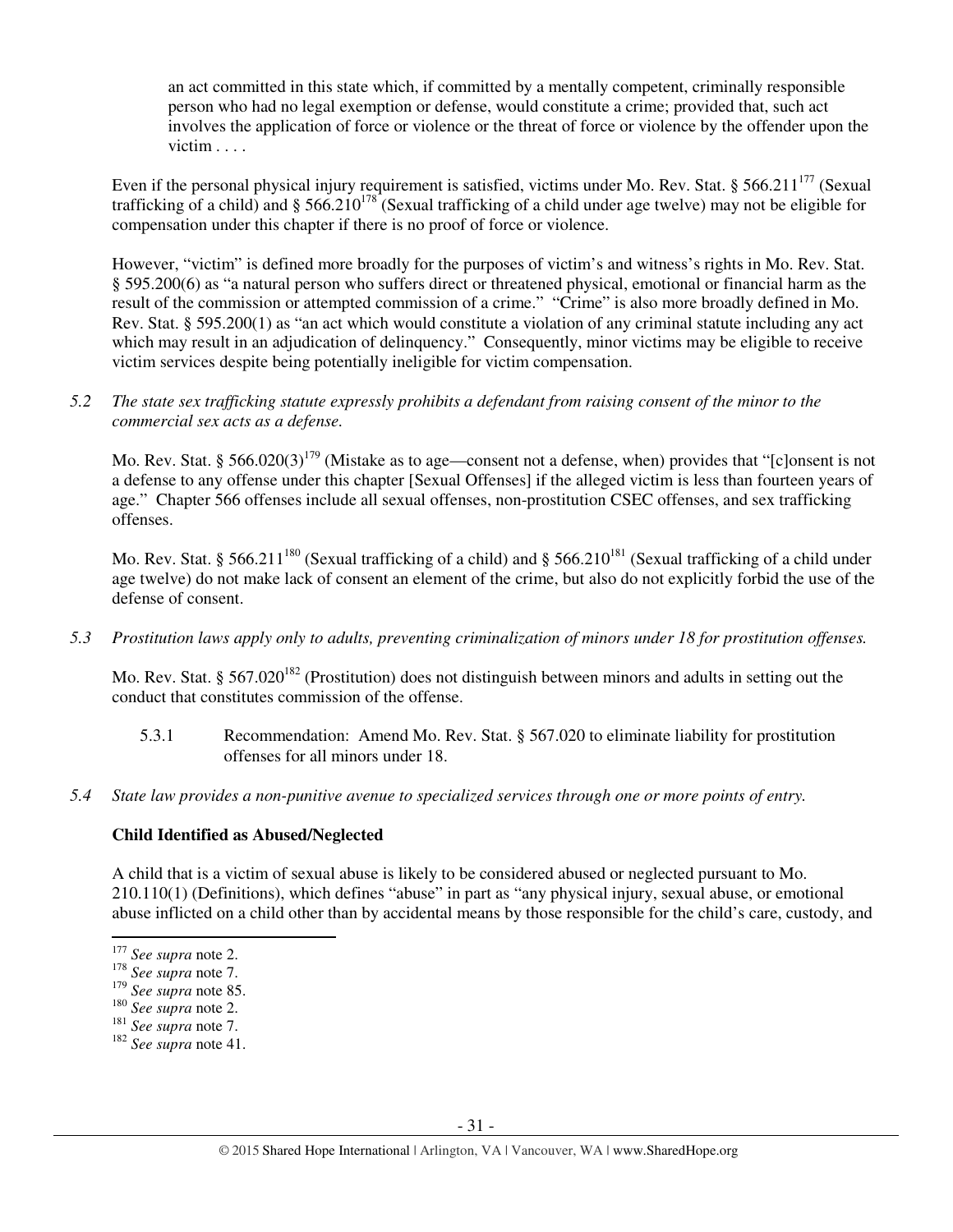control§ 210.110(12) defines "neglect" as "failure to provide, by those responsible for the care, custody, and control of the child, the proper or necessary support, education as required by law, nutrition or medical, surgical, or any other care necessary for the child's well-being."<sup>183</sup>

## *I. Initial Custody*

a. Authority for Initial Custody

Pursuant to Mo. Rev. Stat. § 210.115(1) (Reports of abuse, neglect, and under age eighteen deaths), a commercially sexually exploited child may have access a protective response through child protective services through the requirement that a report of abuse or neglect be generated

When any physician, medical examiner, coroner, dentist, chiropractor, optometrist, podiatrist, resident, intern, nurse, hospital or clinic personnel that are engaged in the examination, care, treatment or research of persons, and any other health practitioner, psychologist, mental health professional, social worker, day care center worker or other child-care worker, juvenile officer, probation or parole officer, jail or detention center personnel, teacher, principal or other school official, minister as provided by section 352.400, peace officer or law enforcement official, or other person with responsibility for the care of children has reasonable cause to suspect that a child has been or may be subjected to abuse or neglect or observes a child being subjected to conditions or circumstances which would reasonably result in abuse or neglect, that person shall immediately report or cause a report to be made to the division in accordance with the provisions of sections 210.109 to 210.183. As used in this section, the term "abuse" is not limited to abuse inflicted by a person responsible for the child's care, custody and control as specified in section  $210.110$ ,<sup>184</sup> but shall also include abuse inflicted by any other person.

Additionally, under Mo. Rev. Stat. § 210.115(4) a person, including those not listed above, is required to report any case of suspected abuse or neglect<sup>185</sup> "if such person has reasonable cause to suspect that a child has been or may be subjected to abuse or neglect or observes a child being subjected to conditions or circumstances which would reasonably result in abuse or neglect."

Further, Mo. Rev. Stat. § 210.125 (Protective custody of child) dictates that based on a filed report or other circumstances,

1. A police officer, law enforcement official, or a physician who has reasonable cause to suspect that a child is suffering from illness or injury or is in danger of personal harm by reason of his surroundings and that a case of child abuse or neglect exists, may request that the juvenile officer take the child into protective custody under chapter 211 [Juvenile courts].

2. A police officer, law enforcement official, or a physician who has reasonable cause to believe that a child is in imminent danger of suffering serious physical harm or a threat to life as a result of abuse or neglect, and such person has reasonable cause to believe the harm or threat to life may occur before a juvenile court could issue a temporary protective custody order or before a juvenile officer could take the child into protective custody, the police officer . . . may take or retain temporary protective

<sup>&</sup>lt;sup>183</sup> Pursuant to Mo. Rev. Stat. § 210.110, a sexually exploited child is likely to be identified as abused or neglected. If a child is identified as abused or neglected under Mo. Rev. Stat. § 210.110, the definition of "caregiver" under Mo. Rev. Stat. § 210.110(16) is sufficiently broad to involve Child Protective Services in investigations where the child is in the custody or control of a non-family trafficker.

<sup>&</sup>lt;sup>184</sup> See infra Section 5.5 for the definition of "abuse."

<sup>&</sup>lt;sup>185</sup> See infra Section 5.5 for the definition of "neglect."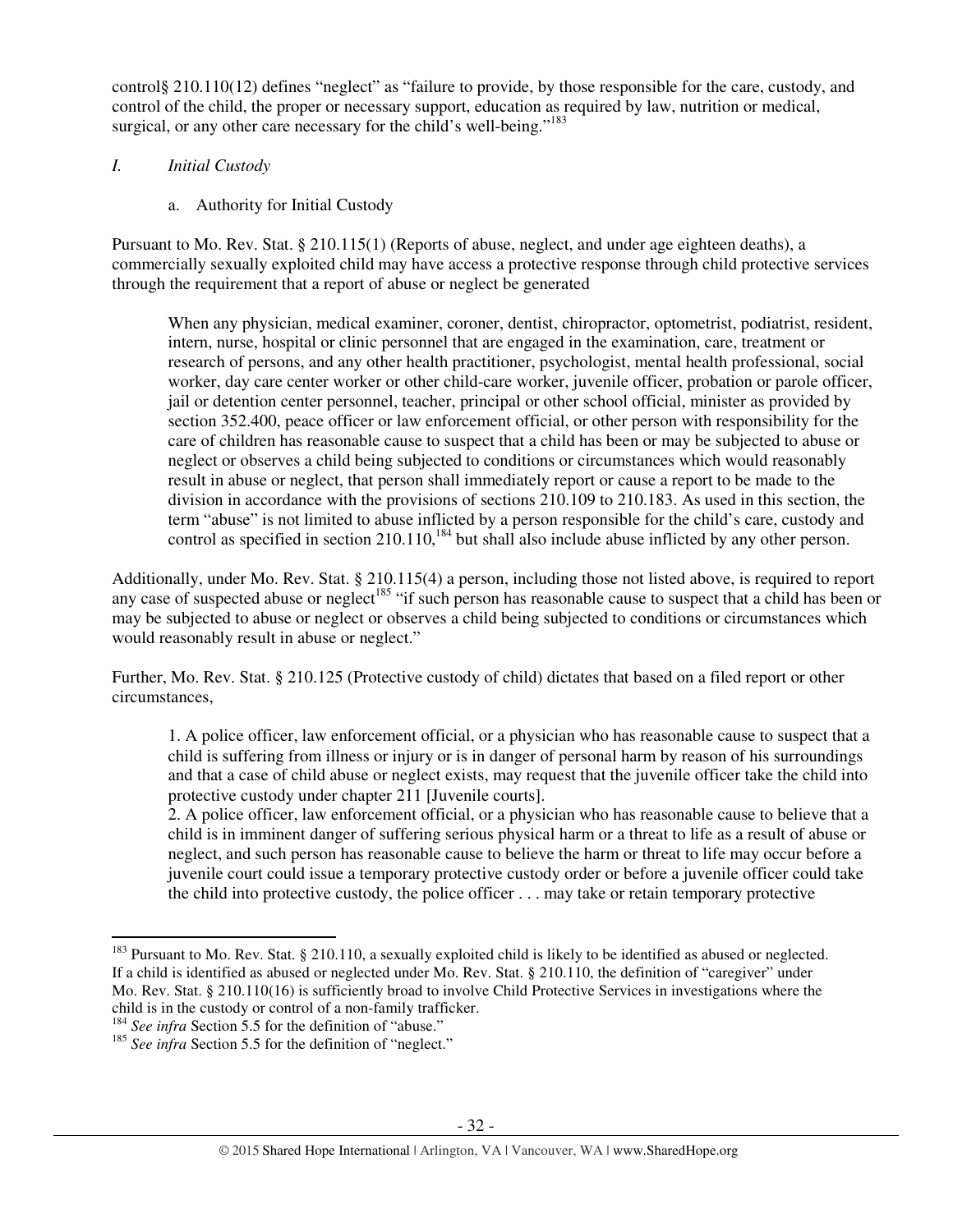custody<sup>186</sup> of the child without the consent of the child's parents, guardian or others legally responsible for his care.

b. Placement

The juvenile is immediately notified of the protective custody and a juvenile officer may either return the child to parental care or may initiate a Chapter 211 (Juvenile courts) protective proceeding. Mo. Rev. Stat. § 210.125(3).

If a Chapter 211 protective proceeding is initiated, Mo. Rev. Stat. § 211.141 (Child returned to parent, when, conditions—detention on order of court—detention without order, when—assessment of child required, when—random sampling of assessments) dictates that

1. When a child is taken into custody . . . the person taking the child into custody shall, unless it has been otherwise ordered by the court, return the child to his or her parent, guardian or legal custodian on the promise of such person to bring the child to court, if necessary, at a stated time or at such times as the court may direct. The court may also impose other conditions relating to activities of the child . . .

2. If the child is not released as provided in subsection 1 of this section, he or she may be conditionally released or detained in any place of detention specified in section 211.151 (Places of detention—photographing and fingerprinting, restrictions) but only on order of the court specifying the reason for the conditional release or the detention . . .

Mo. Rev. Stat. § 211.151 (Places of detention—photographing and fingerprinting, restrictions) states that

1. Pending disposition of a case, the juvenile court may order in writing the detention of a child in one of the following places:

(1) A juvenile detention facility provided by the county;

- (2) A shelter care facility, subject to the supervision of the court;
- (3) A suitable place of detention maintained by an association having for one of its objects the care and protection of children;
- (4) Such other suitable custody as the court may direct.
- 2. A child shall not be detained in a jail or other adult detention facility pending disposition of a case.

# *II. Process Following Initial Custody*

 $\overline{a}$ 

Pursuant to Mo. Rev. Stat. § 211.032(1) (Child abuse and neglect hearings),

[W]hen a child or person seventeen years of age, alleged to be in need of care and treatment pursuant to subdivision (1) of subsection 1 of section 211.031,<sup>187</sup> is taken into custody, the juvenile or family court shall notify the parties of the right to have a protective custody hearing.

<sup>&</sup>lt;sup>186</sup> Mo. Rev. Stat. § 210.125(5) defines "temporary protective custody" as "temporary placement within a hospital or medical facility or emergency foster care facility or such other suitable custody placement as the court may direct; provided, however, that an abused or neglected child may not be detained in temporary custody in a secure detention facility." Temporary protective custody may not exceed 24 hours without authorization by the juvenile court. Mo. Rev. Stat. § 210.125(4).

<sup>&</sup>lt;sup>187</sup> Mo. Rev. Stat. § 211.031(1)(1) states that a child is alleged to be in need of care and treatment if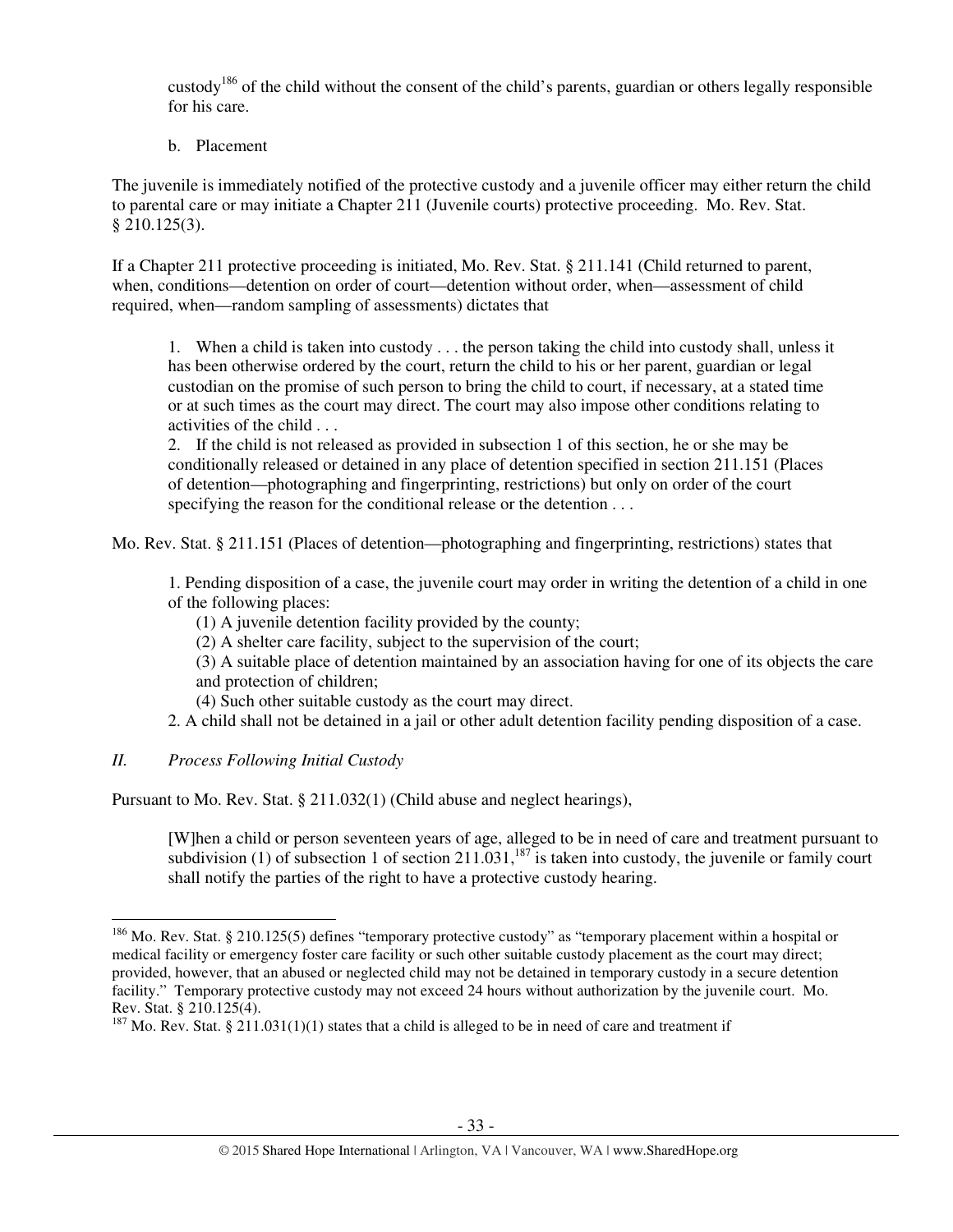The hearing must take place within 24 hours of the initial detention, unless otherwise ordered by the court. Mo. Rev. Stat. § 210.125(4).

## *III. Placement Process Pending Adjudication*

Pursuant to Mo. Rev. Stat. § 211.061 (Arrested child taken before juvenile court—transfer of prosecution to juvenile court—limitations on detention of juvenile—detention hearing, notice.),

. . . . 3. When the juvenile court is informed that a child is in detention it shall examine the reasons therefor and shall immediately:

(1) Order the child released; or

 $\overline{a}$ 

(2) Order the child continued in detention until a detention hearing is held. An order to continue the child in detention shall only be entered upon the filing of a petition or motion to modify and a determination by the court that probable cause exists to believe that the child has committed acts specified in the petition or motion that bring the child within the jurisdiction of the court under subdivision (2) or (3) of subsection 1 of section 211.031.

4. A juvenile shall not remain in detention for a period greater than twenty-four hours unless the court orders a detention hearing. If such hearing is not held within three days, excluding Saturdays, Sundays and legal holidays, the juvenile shall be released from detention unless the court for good cause orders the hearing continued. The detention hearing shall be held within the judicial circuit at a date, time and place convenient to the court . . . .

Additionally, if a child is held in secure detention,<sup>188</sup> pursuant to Mo. Rev. Stat. § 211.063(1), the child also may not be held for more than 24 hours, unless "the court finds pursuant to a probable cause hearing held within that twenty-four-hour period, that the child has violated the conditions of a valid court order," and meets other requirements set out in the section.<sup>189</sup>

(a) The parents, or other persons legally responsible for the care and support of the child or person seventeen years of age, neglect or refuse to provide proper support, education which is required by law, medical, surgical or other care necessary for his or her well-being; except that reliance by a parent, guardian or custodian upon remedial treatment other than medical or surgical treatment for a child or person seventeen years of age shall not be construed as neglect when the treatment is recognized or permitted pursuant to the laws of this state;

(b) The child or person seventeen years of age is otherwise without proper care, custody or support; or (c) The child or person seventeen years of age was living in a room, building or other structure at the time such dwelling was found by a court of competent jurisdiction to be a public nuisance pursuant to section 195.130;

(d) The child or person seventeen years of age is a child in need of mental health services and the parent, guardian or custodian is unable to afford or access appropriate mental health treatment or care for the child.

<sup>188</sup> "Secure detention" is defined in Mo. Rev. Stat. § 211.063(2)(1) as "any public or private residential facility used for the temporary placement of any child if such facility includes construction fixtures designed to physically restrict the movements and activities of children held in the lawful custody of such facility."

 $189$  Pursuant to Mo. Rev. Stat. § 211.063(1), the specific conditions for extended detention include:

(1) The child has a record of willful failure to appear at juvenile court proceedings; or

(2) The child has a record of violent conduct resulting in physical injury to self or others; or

(3) The child has a record of leaving a court-ordered placement, other than secure detention, without permission.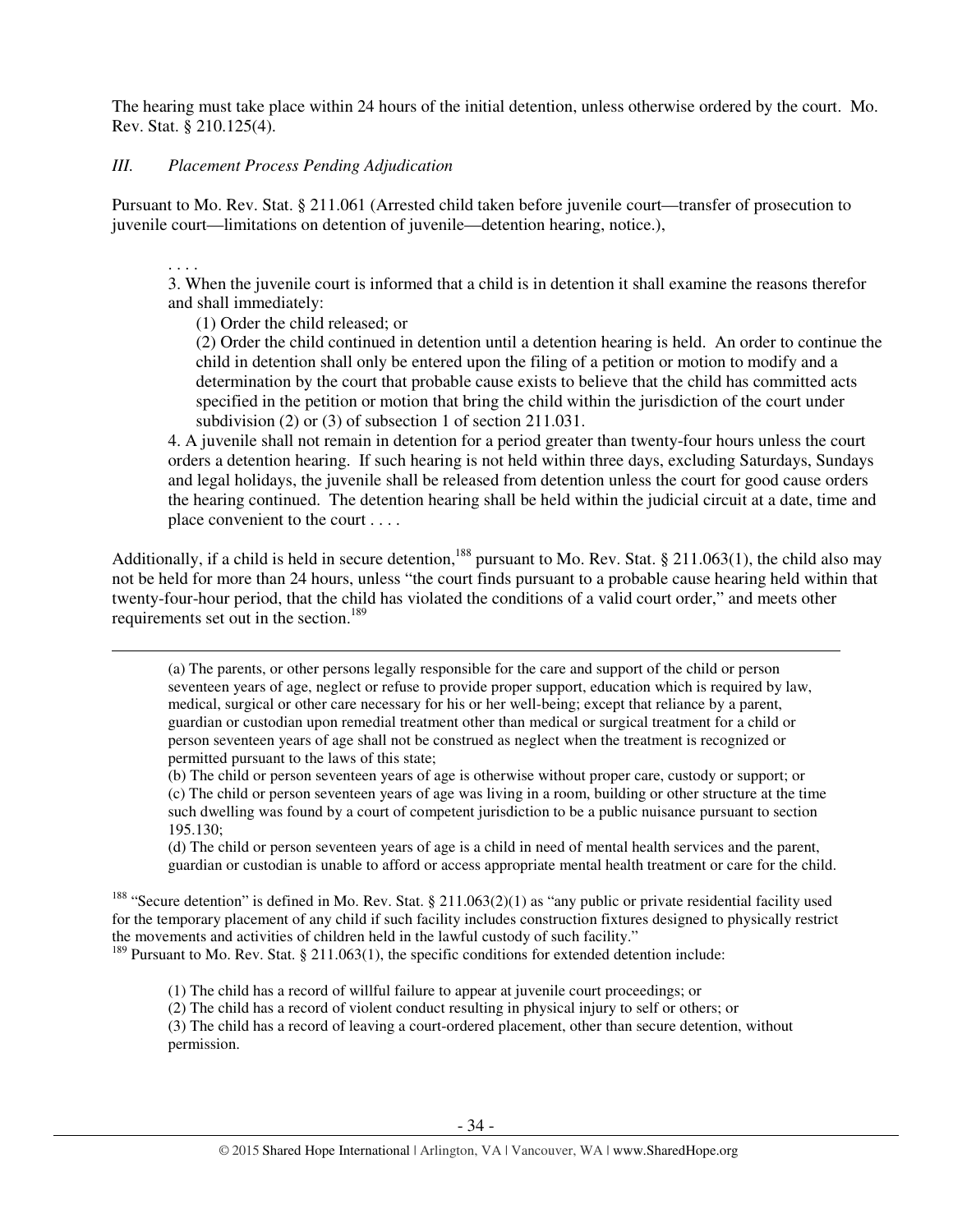Subsequent to the detention hearing, the court may order, pursuant to Mo. Rev. Stat. § 211.151(1), placement in  $(1)$  A juvenile detention facility provided by the county; (2) A shelter care facility, subject to the supervision of the court; (3) A suitable place of detention maintained by an association having for one of its objects the care and protection of children; (4) Such other suitable custody as the court may direct." However, Mo. Rev. Stat. § 211.151(2) states that "[a] child shall not be detained in a jail or other adult detention facility pending disposition of a case." $^{190}$ 

## *IV. Adjudication or Referral to Alternate Process*

. . . .

l

Pursuant to Mo. Rev. Stat. § 211.032 (Child abuse and neglect hearings, when held, procedure—supreme court rules to be promulgated—transfer of school records, when),

. . . . 4. The court shall hold an adjudication hearing no later than sixty days after the child has been taken into custody. The court shall notify the parties in writing of the specific date, time, and place of such hearing. If at such hearing the court determines that sufficient cause exists for the child to remain in the custody of the state, the court shall conduct a dispositional hearing no later than ninety days after the child has been taken into custody and shall conduct review hearings regarding the reunification efforts made by the division every ninety to one hundred twenty days for the first year the child is in the custody of the division. After the first year, review hearings shall be held as necessary, but in no event less than once every six months for as long as the child is in the custody of the division. . . . .

Additionally or alternatively, in Missouri, a victim of sex trafficking may be identified through use of the procedures in Mo. Rev. Stat. § 566.223 (Federal Trafficking Victims Protection Act of 2000 to apply, when), which states in part,

4. As soon as possible after a first encounter with a person who reasonably appears to a law enforcement agency to be a victim of trafficking as defined in section 566.200 [Definitions], that agency or office shall notify the department of social services and, where applicable, juvenile justice authorities, that the person may be a victim of trafficking, in order that such agencies may determine whether the person may be eligible for state or federal services, programs, or assistance. 5. The department of social services may coordinate with relevant state, federal, and local agencies to evaluate appropriate services for victims of trafficking. State agencies may implement programs and enter into contracts with nonprofit agencies, domestic and sexual violence shelters, and other nongovernment organizations to provide services to confirmed victims of trafficking, insofar as funds are available for that purpose. Such services may include, but are not limited to, case management, emergency temporary housing, health care, mental health counseling, alcohol and drug addiction screening and treatment, language interpretation and translation services, English language instruction, job training, and placement assistance.

<sup>&</sup>lt;sup>190</sup> "The term 'jail or other adult detention facility' does not include a juvenile detention facility." Mo. Rev. Stat.  $$211.151(4)(1).$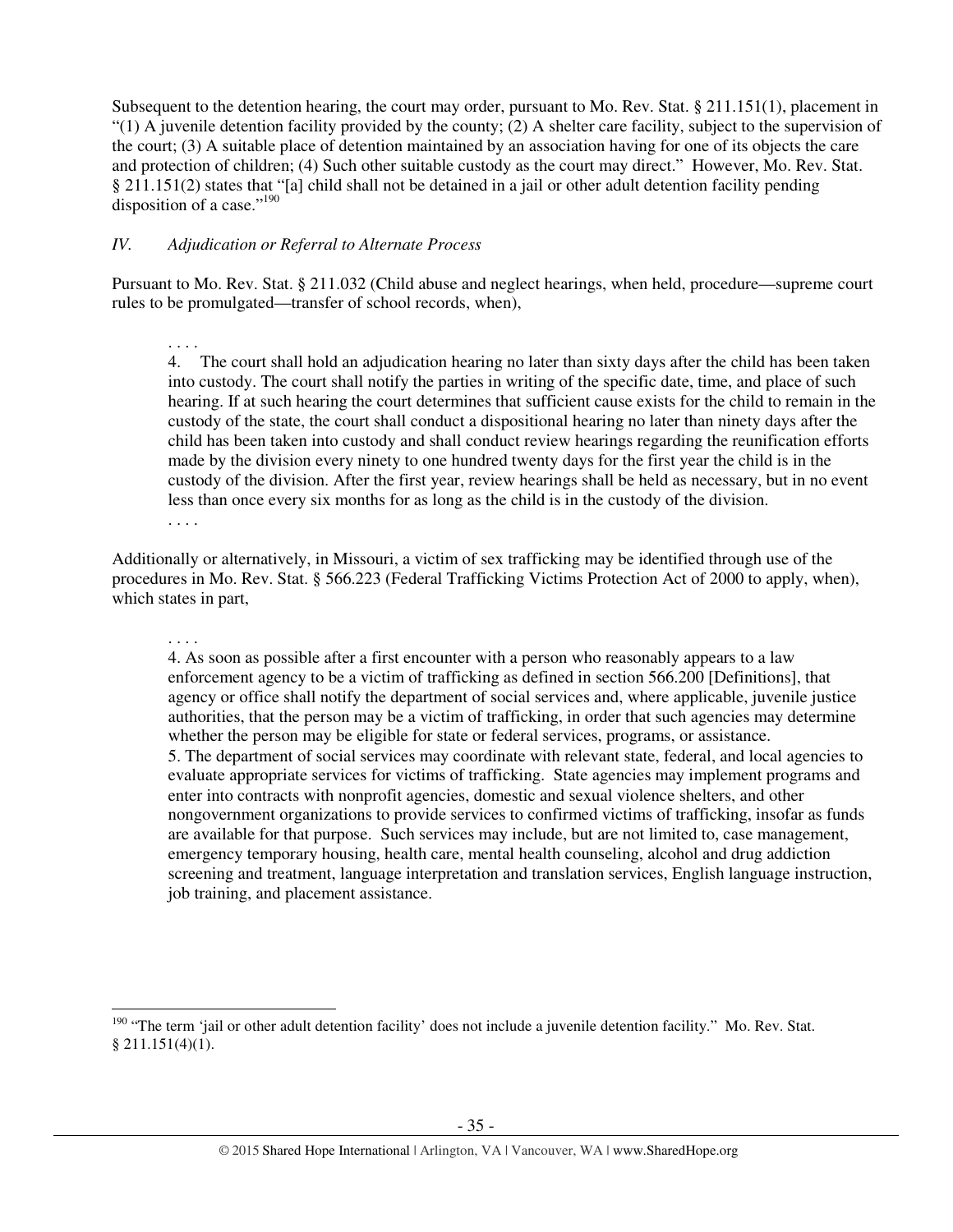#### *V. Outcomes*

Once connected with the child protective services system, trafficking victims may have access to specialized services through a state technical assistance team. Mo. Rev. Stat. § 660.520(1) (State technical assistance team for child sexual abuse cases) provides that a special team in the department of social services is created to assist, train teams, develop protocols, and be involved in, upon request, the "investigation and prosecution of child abuse, child neglect, child sexual abuse, child exploitation, child pornography, [and] child fatality cases."

Pursuant to Mo. Rev. Stat. § 660.520(3),

Each county may develop a multidisciplinary team for the purpose of determining the appropriate investigative and therapeutic action. . . . The multidisciplinary team may include, but is not limited to, a prosecutor, or his or her representative, an investigator from the children's division, a physician, a representative from a mental health care services agency and a representative of the police agency of primary jurisdiction.

If a child is found to be abused or neglected, Missouri law could prevent the return of a child to the custody of a trafficker parent. Under Mo. Rev. Stat. § 211.038(1)<sup>191</sup> (Children not to be reunited with parents or placed in a home),

A child under the jurisdiction of the juvenile court shall not be reunited with a parent or placed in a home in which the parent or any person residing in the home has been found guilty of any of the following offenses when a child was the victim:

(1) A felony violation of section . . . 566.031 [Rape in the second degree] . . . 566.061 [Sodomy in the second degree] . . . 566.064 [Statutory sodomy, second degree], . . . 566.083 [Sexual misconduct involving a child], . . . 566.100 [Sexual abuse], . . . 566.151 [Enticement of a child], . . . 566.212 [Sexual trafficking of a child] . . . ;

 . . . (3) Abuse of a child under section 568.060 [Abuse of a child] when such abuse is sexual in nature; . . .

(5) A violation of section 573.200 [Child used in sexual performance];

(6) A violation of section 573.205 [Promoting sexual performance by a child]; or  $\ldots$ <sup>192</sup>

# **Child Identified as In Need of Care and Treatment**

 $\overline{a}$ 

Pursuant to Mo. Rev. Stat. § 211.031(2), the juvenile court system shall have jurisdiction over

. . . . (2) . . . any child who may be a resident of or found within the county and who is alleged to be in need of care and treatment because:

<sup>&</sup>lt;sup>191</sup> The text of Mo. Rev. Stat. § 211.038 included here and elsewhere in this report reflects the passage of Senate Bill 491 and Senate Bill 1371, 98th Gen. Assemb., Reg. Sess. (Mo. 2014) (effective January 1, 2017, and September 15, 2014, respectively).

<sup>&</sup>lt;sup>192</sup> Mo. Rev. Stat. § 211.038(2) also provides, "For all other violations of offenses in chapters 566 and 568 not specifically listed in subsection 1 of this section or for a violation of an offense committed in another state when a child is the victim that would be a violation of chapter 566 or 568 if committed in Missouri, the juvenile court may exercise its discretion regarding the placement of a child under the jurisdiction of the juvenile court in a home in which a parent or any person residing in the home has been found guilty of, or pled guilty to, any such offense."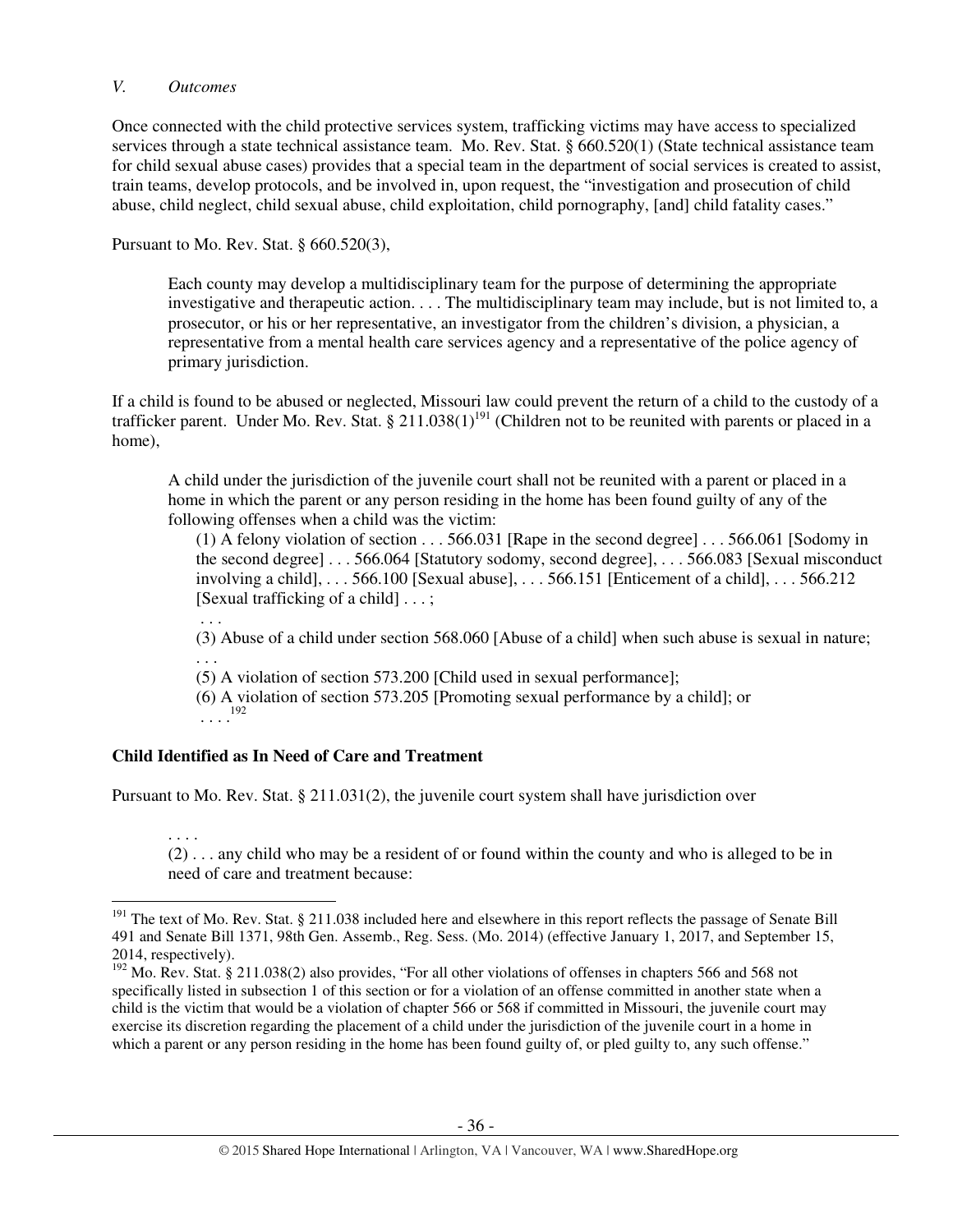(a) The child while subject to compulsory school attendance is repeatedly and without justification absent from school; or (b) The child disobeys the reasonable and lawful directions of his or her parents or other custodian and is beyond their control; or (c) The child is habitually absent from his or her home without sufficient cause, permission, or justification; or (d) The behavior or associations of the child are otherwise injurious to his or her welfare or to the welfare of others; or

(e) The child is charged with an offense not classified as criminal, or with an offense applicable only to children . . . .

# *J. Initial Custody*

a. Authority for Initial Custody

Pursuant to Mo. Rev. Stat. § 211.131 (Taking child into custody, effect—notice to parents—jurisdiction attaches, when),

1. When any child found violating any law or ordinance or whose behavior, environment or associations are injurious to his welfare or to the welfare of others or who is without proper care, custody or support is taken into custody, the taking into custody is not considered an arrest.

. . . .

Additionally, initial custody may be allowed later in the process if a child that is seventeen years of age is found to be, "is in such condition or surroundings that his or her welfare requires that his or her custody be immediately assumed by the court, the judge may order, by endorsement upon the summons, the officer serving it to take the child or person seventeen years of age into custody at once." Mo. Rev. Stat. § 211.101(3) (Issuance of summons—notice—temporary custody of child—subpoenas).

# b. Placement

Pursuant to Mo. Rev. Stat. § 211.141 (Child returned to parent, when, conditions—detention on order of court—detention without order, when—assessment of child required, when—random sampling of assessments),

1. When a child is taken into custody . . . the person taking the child into custody shall, unless it has been otherwise ordered by the court, return the child to his or her parent, guardian or legal custodian on the promise of such person to bring the child to court, if necessary, at a stated time or at such times as the court may direct. The court may also impose other conditions relating to activities of the child . . .

2. If the child is not released as provided in subsection 1 of this section, he or she may be conditionally released or detained in any place of detention specified in section 211.151 (Places of detention—photographing and fingerprinting, restrictions) but only on order of the court specifying the reason for the conditional release or the detention . . .

Mo. Rev. Stat. § 211.151 (Places of detention—photographing and fingerprinting, restrictions) states that

1. Pending disposition of a case, the juvenile court may order in writing the detention of a child in one of the following places:

(1) A juvenile detention facility provided by the county;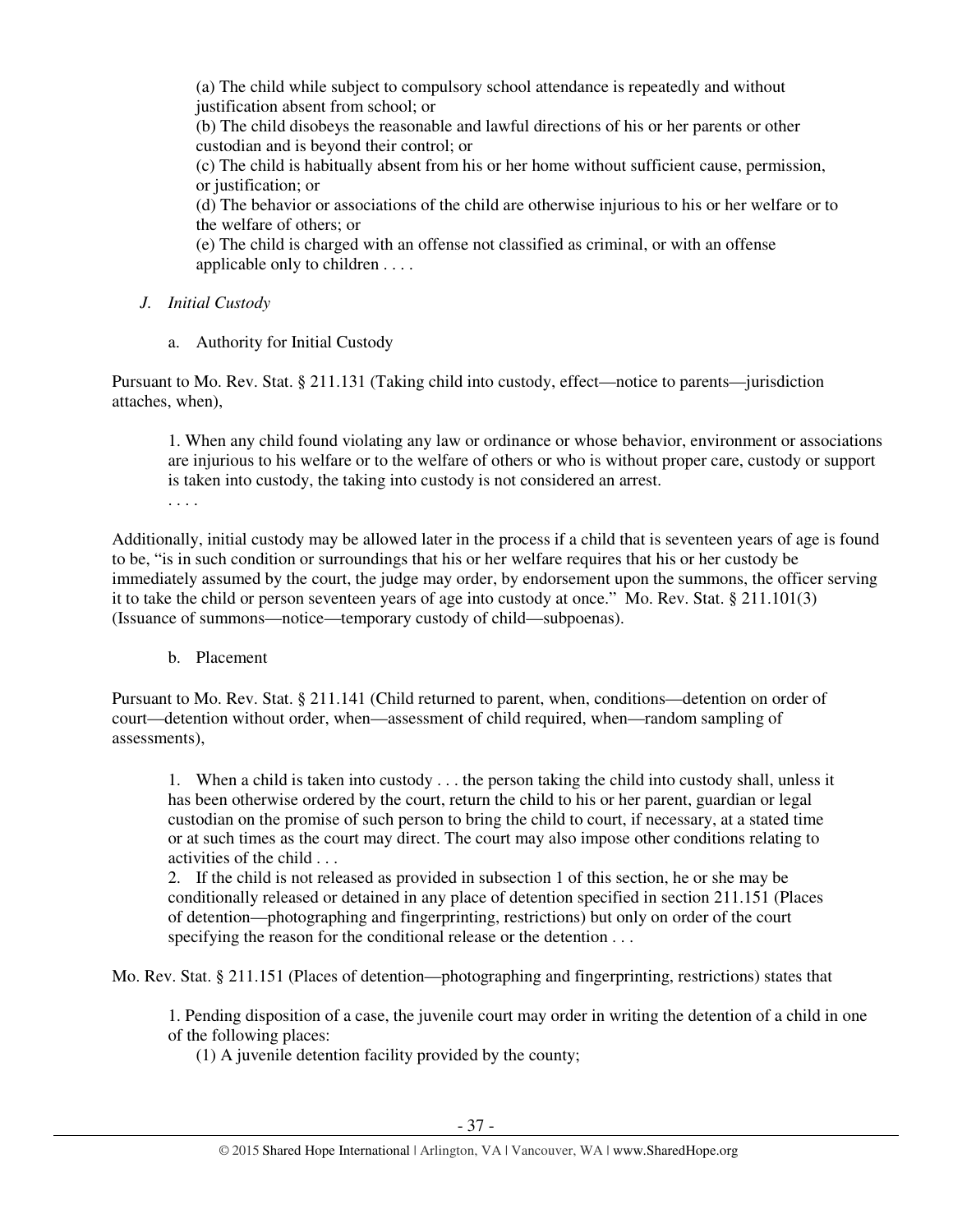(2) A shelter care facility, subject to the supervision of the court;

(3) A suitable place of detention maintained by an association having for one of its objects the care and protection of children;

- (4) Such other suitable custody as the court may direct.
- 2. A child shall not be detained in a jail or other adult detention facility pending disposition of a case.

## *II. Process Following Initial Custody*

Pursuant to Mo. Rev. Stat. § 211.063(1), after a child is taken into custody, he may not be held in secure detention<sup>193</sup> for more than 24 hours, unless "the court finds pursuant to a probable cause hearing held within that twenty-four-hour period, that the child has violated the conditions of a valid court order," and meets other requirements set out in the section.<sup>194</sup>

During the period between the filing of a petition and the adjudication, "the juvenile officer shall make a risk and needs assessment of the child and, before the disposition of the matter, shall report the results of the assessment to the juvenile court." Mo. Rev. Stat. § 211.141 (Child returned to parent, when, conditions detention on order of court—detention without order, when—assessment of child required, when—random sampling of assessments).

Pursuant to Mo. Rev. Stat. § 211.131 (Taking child into custody, effect—notice to parents—jurisdiction attaches, when), ". . . jurisdiction of the court attaches from the time the child is taken into custody."

## *III. Placement Process Pending Adjudication*

Subsequent to the detention hearing, the court may order, pursuant to Mo. Rev. Stat. § 211.151(1), placement in  $(1)$  A juvenile detention facility provided by the county; (2) A shelter care facility, subject to the supervision of the court; (3) A suitable place of detention maintained by an association having for one of its objects the care and protection of children; (4) Such other suitable custody as the court may direct." However, Mo. Rev. Stat. § 211.151(2) states that "[a] child shall not be detained in a jail or other adult detention facility pending disposition of a case." $195$ 

# *IV. Adjudication or Referral to Alternate Process*

Pursuant to Mo. Rev. Stat. § 211.101(1) (Issuance of summons—notice—temporary custody of child subpoenas),

After a petition has been filed, unless the parties appear voluntarily, the juvenile court shall issue a summons in the name of the state of Missouri requiring the person who has custody of the child or person seventeen years of age to appear personally and, unless the court orders otherwise, to bring the child or person seventeen years of age before the court, at the time and place stated.

 $\overline{a}$ 

<sup>195</sup> *See supra* note 190.

<sup>193</sup> *See supra* note 188.

<sup>&</sup>lt;sup>194</sup> Pursuant to Mo. Rev. Stat. § 211.063(1), the specific conditions for extended detention include:

 <sup>(1)</sup> The child has a record of willful failure to appear at juvenile court proceedings; or

<sup>(2)</sup> The child has a record of violent conduct resulting in physical injury to self or others; or

<sup>(3)</sup> The child has a record of leaving a court-ordered placement, other than secure detention, without permission.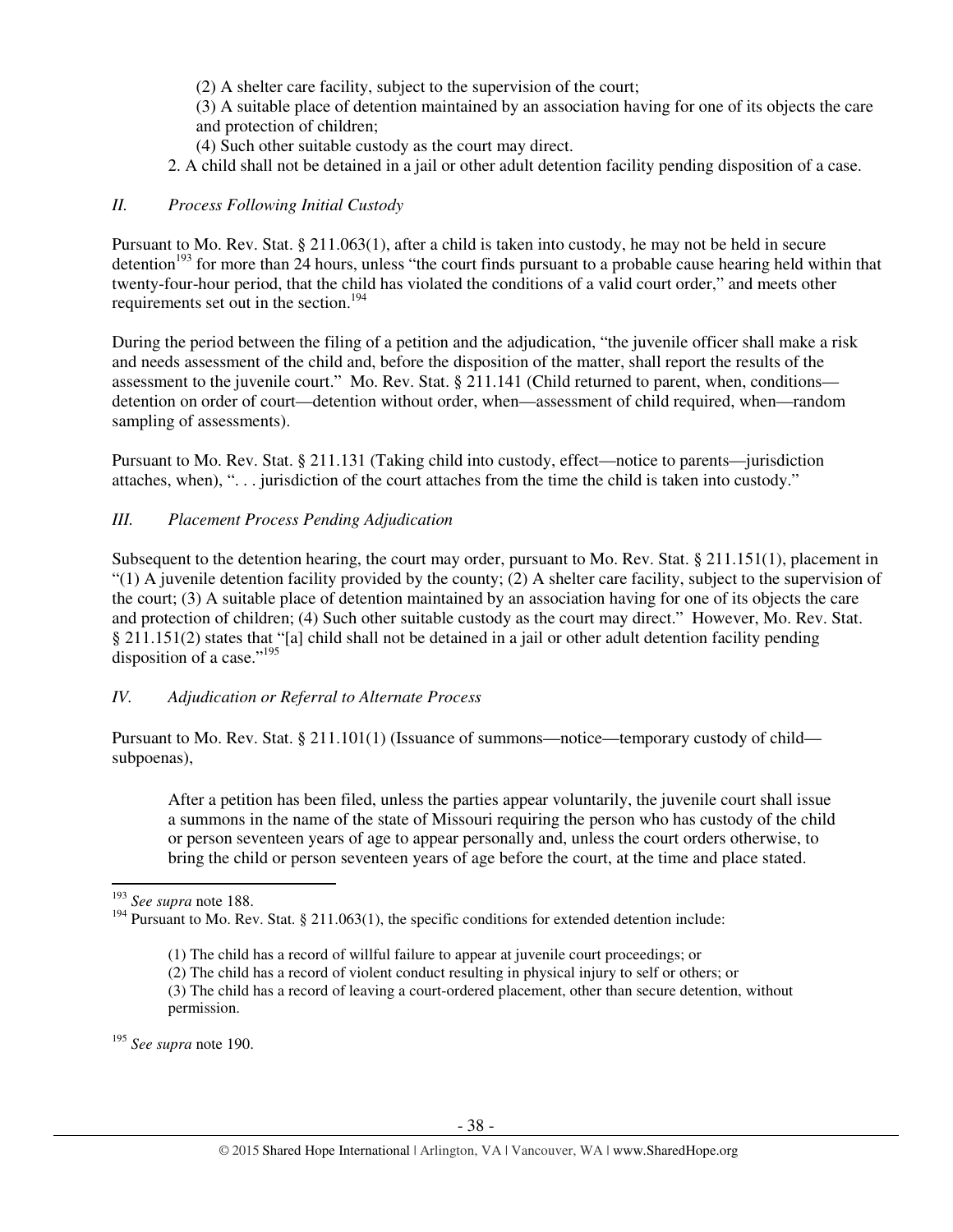At the adjudication, the court must make a finding of whether the allegations against the juvenile are proved. Rule 128.02 (Adjudication hearing). If so, the court will hold a disposition hearing. Additionally, pursuant to Rule 128.02, if the dispositional hearing,

. . . does not immediately follow the adjudication hearing, the court shall determine and make findings on whether:

(1) reasonable efforts were made, or deemed to have been made, to prevent or eliminate the need for removal of the juvenile from the home; and

(2) continuation of the juvenile in the home is contrary to the welfare of the juvenile.

In Missouri as an alternative to adjudication, a victim of sex trafficking may be identified through use of the procedures in Mo. Rev. Stat. § 566.223 (Federal Trafficking Victims Protection Act of 2000 to apply, when), which states in part,

. . . .

l

4. As soon as possible after a first encounter with a person who reasonably appears to a law enforcement agency to be a victim of trafficking as defined in section 566.200 [Definitions], that agency or office shall notify the department of social services and, where applicable, juvenile justice authorities, that the person may be a victim of trafficking, in order that such agencies may determine whether the person may be eligible for state or federal services, programs, or assistance. 5. The department of social services may coordinate with relevant state, federal, and local agencies to evaluate appropriate services for victims of trafficking. State agencies may implement programs and enter into contracts with nonprofit agencies, domestic and sexual violence shelters, and other nongovernment organizations to provide services to confirmed victims of trafficking, insofar as funds are available for that purpose. Such services may include, but are not limited to, case management, emergency temporary housing, health care, mental health counseling, alcohol and drug addiction screening and treatment, language interpretation and translation services, English language instruction, job training, and placement assistance.

Additionally, the court may also allow for informal process in lieu of adjudication. Pursuant to Mo. Rev. Stat. § 211.081(1) (Preliminary inquiry as to institution of proceedings),

Whenever any person informs the court in person and in writing that a child appears to be within the purview of applicable provisions<sup>196</sup> . . . the court shall make or cause to be made a preliminary inquiry to determine the facts and to determine whether or not the interests of the public or of the child or

<sup>&</sup>lt;sup>196</sup> The applicable provisions include, pursuant to Mo. Rev. Stat. § 211.031(1),

<sup>(</sup>a) The parents, or other persons legally responsible for the care and support of the child or person seventeen years of age, neglect or refuse to provide proper support, education which is required by law, medical, surgical or other care necessary for his or her well-being; except that reliance by a parent, guardian or custodian upon remedial treatment other than medical or surgical treatment for a child or person seventeen years of age shall not be construed as neglect when the treatment is recognized or permitted pursuant to the laws of this state;

<sup>(</sup>b) The child or person seventeen years of age is otherwise without proper care, custody or support; or (c) The child or person seventeen years of age was living in a room, building or other structure at the time such dwelling was found by a court of competent jurisdiction to be a public nuisance pursuant to section 195.130;

<sup>(</sup>d) The child or person seventeen years of age is a child in need of mental health services and the parent, guardian or custodian is unable to afford or access appropriate mental health treatment or care for the child.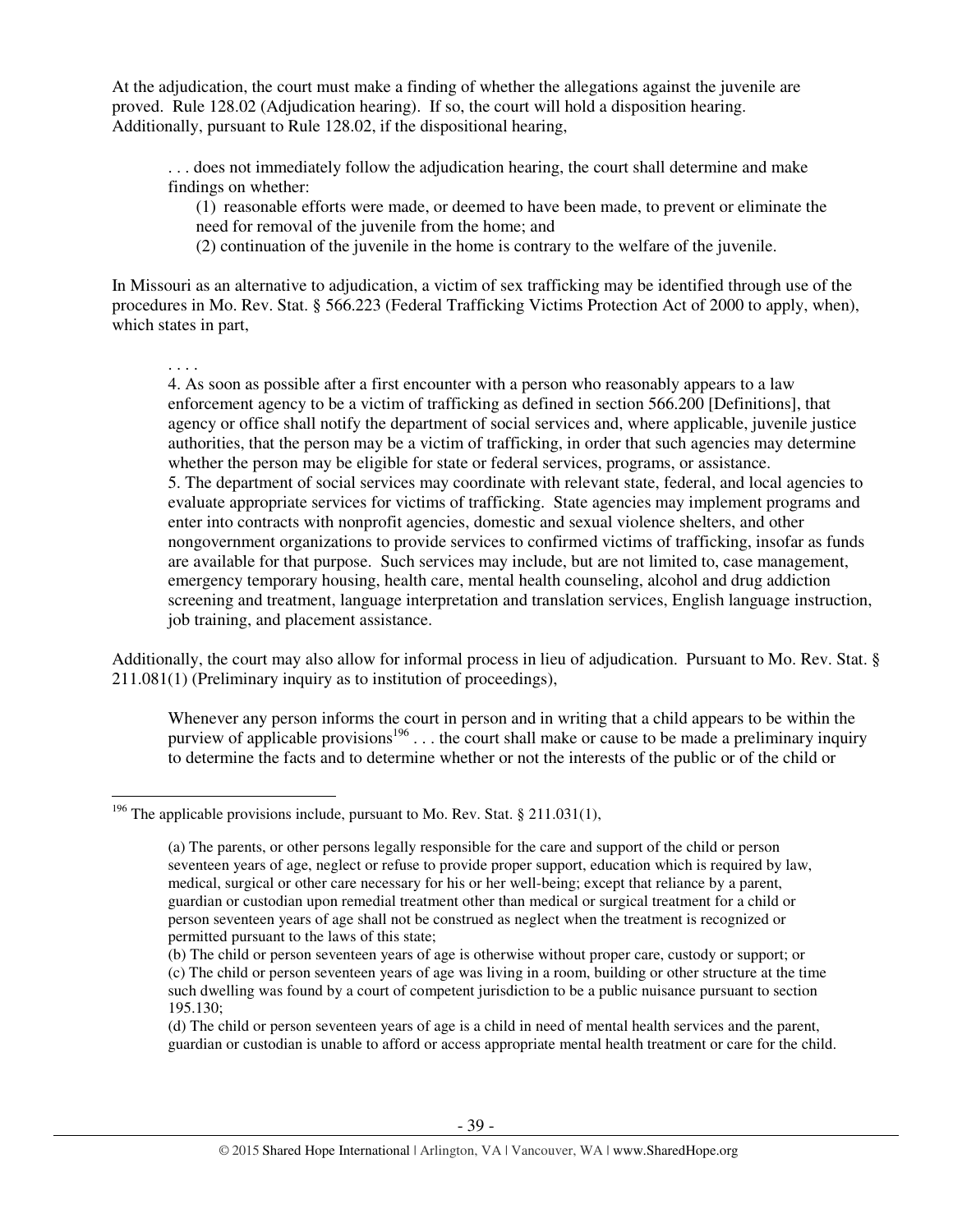person seventeen years of age require that further action be taken. On the basis of this inquiry, the juvenile court may make such informal adjustment as is practicable without a petition or may authorize the filing of a petition by the juvenile officer.

Mo. Rev. Stat. § 211.083 (Informal adjustments—court may allow restitution or community service) further states that

Whenever an informal adjustment is made under the provisions of section 211.081, the juvenile court may allow the child:

(1) To make restitution or reparation for the damage or loss caused by his offense. Any restitution or reparation shall be reasonable in view of the child's ability to make payment or perform the reparation. The court may require the clerk of the circuit court to act as receiving and disbursing agent for any payment agreed upon;

(2) To complete a term of community service under the supervision of the court or an organization selected by the court.

#### *V. Outcomes*

 $\overline{a}$ 

Pursuant to Mo. Rev. Stat. § 211.181(2) (Order for disposition or treatment of child—suspension of order and probation granted, when—community organizations, immunity from liability, when—length of commitment may be set forth—assessments, deposits, use), when a child is found to be in need of services the court may

(1) Place the child under supervision in his own home or in custody of a relative or other suitable person after the court or a public agency or institution designated by the court conducts an investigation of the home, relative or person and finds such home, relative or person to be suitable and upon such conditions as the court may require;

(2) Commit the child to the custody of:

(a) A public agency or institution authorized by law to care for children or place them in family homes; except that, a child may be committed to the department of social services, division of youth services, only if he is presently under the court's supervision after an adjudication under the provisions of subdivision (2) or (3) of subsection 1 of section 211.031<sup>197</sup>;

 $197$  This subsection will apply if the child is currently supervised either because,

<sup>(</sup>a) The child while subject to compulsory school attendance is repeatedly and without justification absent from school; or

<sup>(</sup>b) The child disobeys the reasonable and lawful directions of his or her parents or other custodian and is beyond their control; or

<sup>(</sup>c) The child is habitually absent from his or her home without sufficient cause, permission, or justification; or

<sup>(</sup>d) The behavior or associations of the child are otherwise injurious to his or her welfare or to the welfare of others; or

<sup>(</sup>e) The child is charged with an offense not classified as criminal, or with an offense applicable only to children; except that, the juvenile court shall not have jurisdiction over any child fifteen years of age who is alleged to have violated a state or municipal traffic ordinance or regulation, the violation of which does not constitute a felony, or any child who is alleged to have violated a state or municipal ordinance or regulation prohibiting possession or use of any tobacco product; [or]

<sup>(3) [</sup>The child] is alleged to have violated a state law or municipal ordinance, or any person who is alleged to have violated a state law or municipal ordinance prior to attaining the age of seventeen years, in which cases jurisdiction may be taken by the court of the circuit in which the child or person resides or may be found or in which the violation is alleged to have occurred . . . .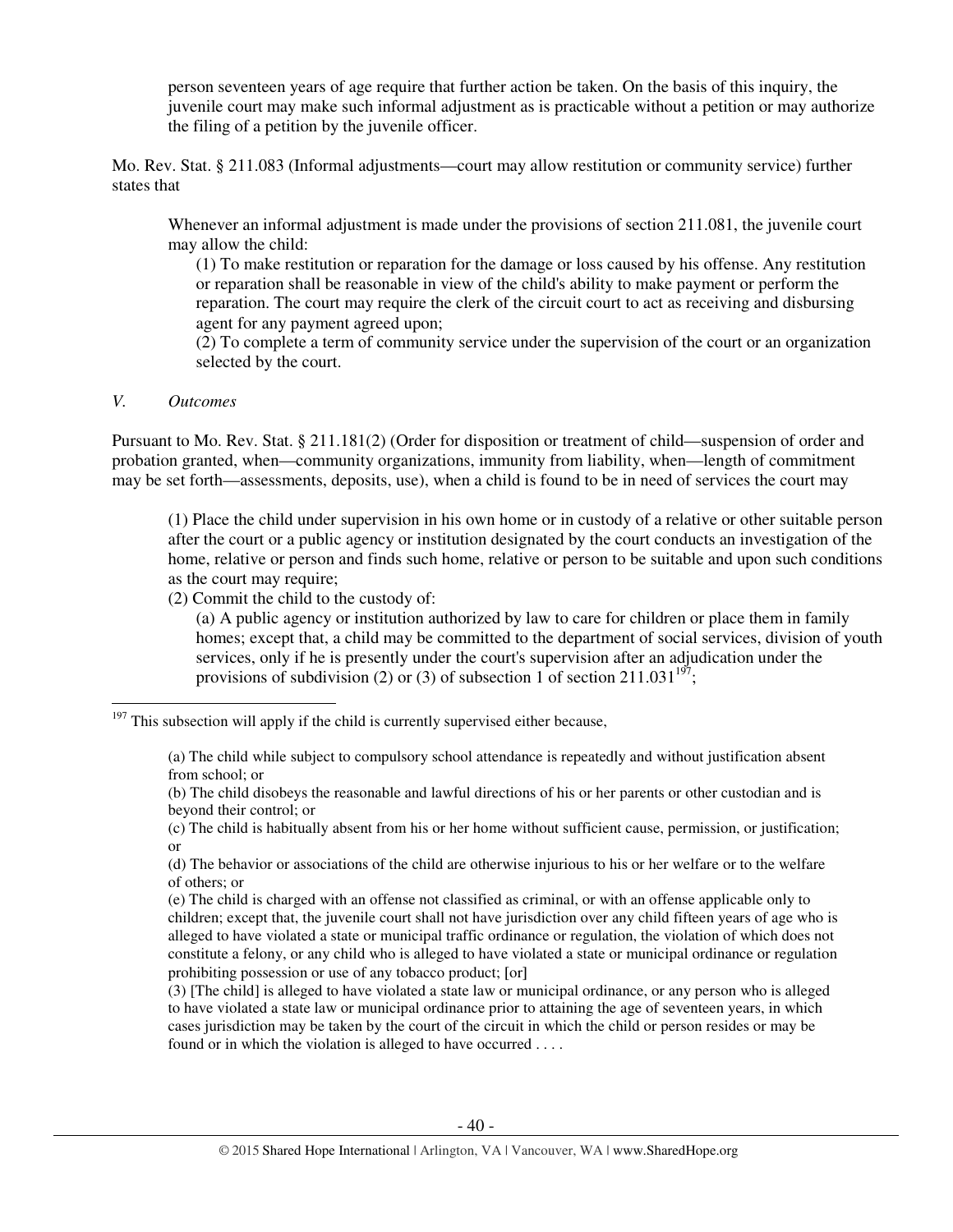(b) Any other institution or agency, which is authorized or licensed by law to care for children or to place them in family homes;

(c) An association, school or institution willing to receive it in another state if the approval of the agency in that state which administers the laws relating to importation of children into the state has been secured; or

(d) The juvenile officer;

(3) Place the child in a family home;

(4) Cause the child to be examined and treated by a physician, psychiatrist or psychologist and when the health or condition of the child requires it, cause the child to be placed in a public or private hospital, clinic or institution for treatment and care; except that, nothing contained herein authorizes any form of compulsory medical, surgical, or psychiatric treatment of a child whose parents or guardian in good faith are providing other remedial treatment recognized or permitted under the laws of this state;

However, Mo. Rev. Stat. § 211.038(1)<sup>198</sup> (Children not to be reunited with parents or placed in a home) may prevent return of a child to the custody of a trafficker parent. Under that statute,

A child under the jurisdiction of the juvenile court shall not be reunited with a parent or placed in a home in which the parent or any person residing in the home has been found guilty of any of the following offenses when a child was the victim:

(1) A felony violation of section . . . 566.031 [Rape in the second degree] . . . 566.061 [Sodomy in the second degree] . . . 566.064 [Statutory sodomy, second degree], . . . 566.083 [Sexual misconduct involving a child], . . . 566.100 [Sexual abuse], . . . 566.151 [Enticement of a child], . . . 566.212 [Sexual trafficking of a child] . . . ;

. . .

(3) Abuse of a child under section 568.060 [Abuse of a child] when such abuse is sexual in nature; . . .

(5) A violation of section 573.200 [Child used in sexual performance];

(6) A violation of section 573.205 [Promoting sexual performance by a child]; or  $\ldots$ <sup>199</sup>

## **Child Identified as Delinquent**

- *I. Initial Custody* 
	- a. Authority for Initial Custody

Law enforcement may take a child into custody pursuant to Mo. Rev. Stat. § 211.131 (Taking child into custody, effect—notice to parents—jurisdiction attaches, when), "When any child found violating any law or ordinance or whose behavior, environment or associations are injurious to his welfare or to the welfare of others…the taking into custody is not considered an arrest."

Specifically, commercially sexually exploited minors who are not identified as abused or as trafficking victims may be taken into custody and detained for prostitution-related offenses.<sup>200</sup>

<sup>198</sup> *See supra* note 191.

<sup>&</sup>lt;sup>199</sup> Mo. Rev. Stat. § 211.038(2) also provides, "For all other violations of offenses in chapters 566 and 568 not specifically listed in subsection 1 of this section or for a violation of an offense committed in another state when a child is the victim that would be a violation of chapter 566 or 568 if committed in Missouri, the juvenile court may exercise its discretion regarding the placement of a child under the jurisdiction of the juvenile court in a home in which a parent or any person residing in the home has been found guilty of, or pled guilty to, any such offense."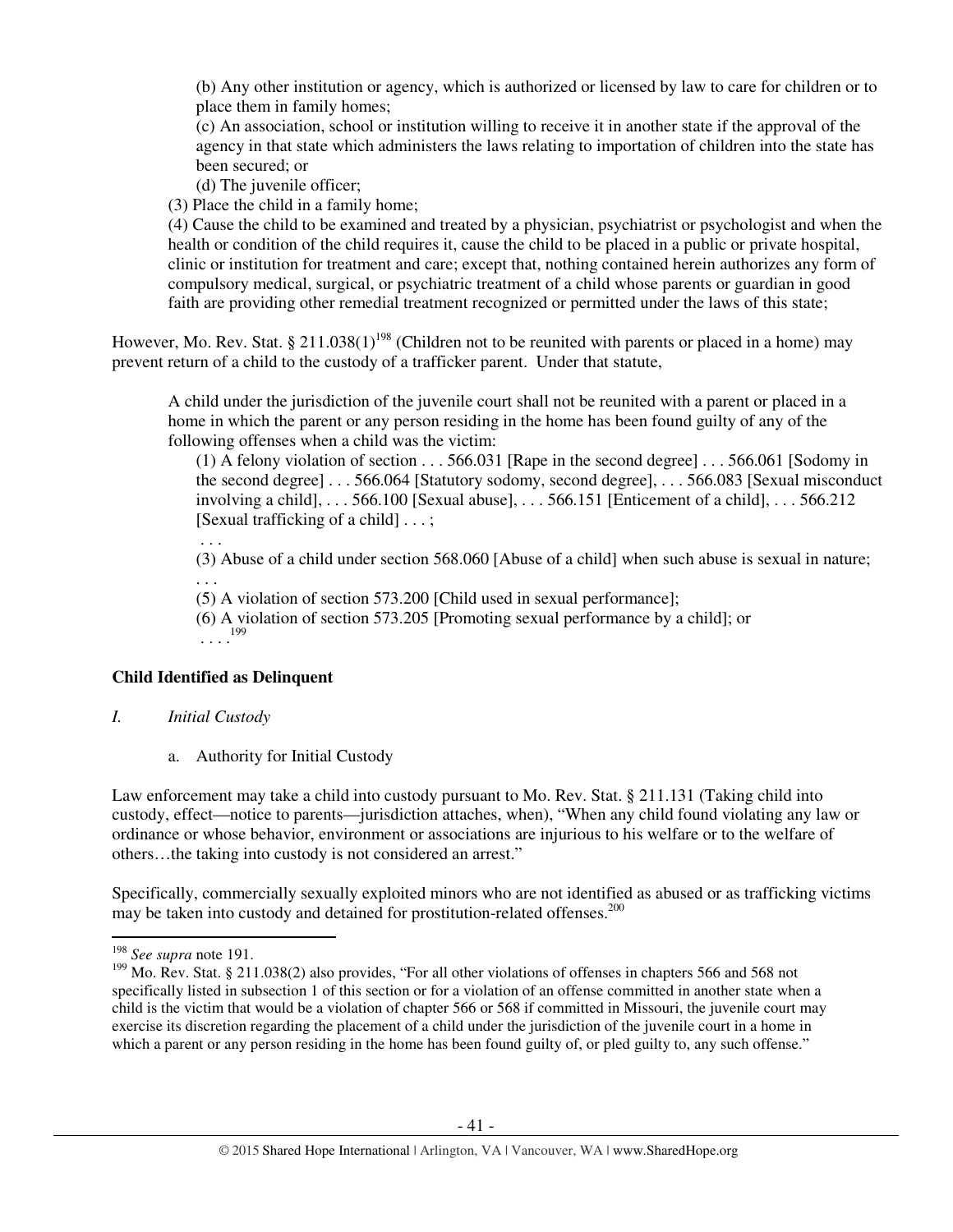Additionally, initial custody may be allowed later in the process if a child that is seventeen years of age is found to be, "is in such condition or surroundings that his or her welfare requires that his or her custody be immediately assumed by the court, the judge may order, by endorsement upon the summons, the officer serving it to take the child or person seventeen years of age into custody at once." Mo. Rev. Stat. § 211.101(3) (Issuance of summons—notice—temporary custody of child—subpoenas).

## b. Placement

Pursuant to Mo. Rev. Stat. § 211.141 (Child returned to parent, when, conditions—detention on order of court—detention without order, when—assessment of child required, when—random sampling of assessments),

1. When a child is taken into custody . . . the person taking the child into custody shall, unless it has been otherwise ordered by the court, return the child to his or her parent, guardian or legal custodian on the promise of such person to bring the child to court, if necessary, at a stated time or at such times as the court may direct. The court may also impose other conditions relating to activities of the child . . .

2. If the child is not released as provided in subsection 1 of this section, he or she may be conditionally released or detained in any place of detention specified in section 211.151 (Places of detention—photographing and fingerprinting, restrictions) but only on order of the court specifying the reason for the conditional release or the detention . . .

Mo. Rev. Stat. § 211.151 (Places of detention—photographing and fingerprinting, restrictions) states that

1. Pending disposition of a case, the juvenile court may order in writing the detention of a child in one of the following places:

- (1) A juvenile detention facility provided by the county;
- (2) A shelter care facility, subject to the supervision of the court;
- (3) A suitable place of detention maintained by an association having for one of its objects the care and protection of children;
- (4) Such other suitable custody as the court may direct.
- 2. A child shall not be detained in a jail or other adult detention facility pending disposition of a case.

# *II. Process Following Initial Custody*

 $\overline{a}$ 

During the period between the filing of a petition and the adjudication, ". . . the juvenile officer shall make a risk and needs assessment of the child and, before the disposition of the matter, shall report the results of the assessment to the juvenile court." Mo. Rev. Stat. § 211.141 (Child returned to parent, when, conditions detention on order of court—detention without order, when—assessment of child required, when—random sampling of assessments).

Pursuant to Mo. Rev. Stat. § 211.131 (Taking child into custody, effect—notice to parents—jurisdiction attaches, when), ". . . jurisdiction of the court attaches from the time the child is taken into custody."

<sup>&</sup>lt;sup>200</sup> The act is criminalized under Mo. Stat. Rev. § 567.020 (Prostitution), which states that, "[a] person commits the offense of prostitution if he or she engages in or offers or agrees to engage in sexual conduct with another person in return for something of value to be received by any person.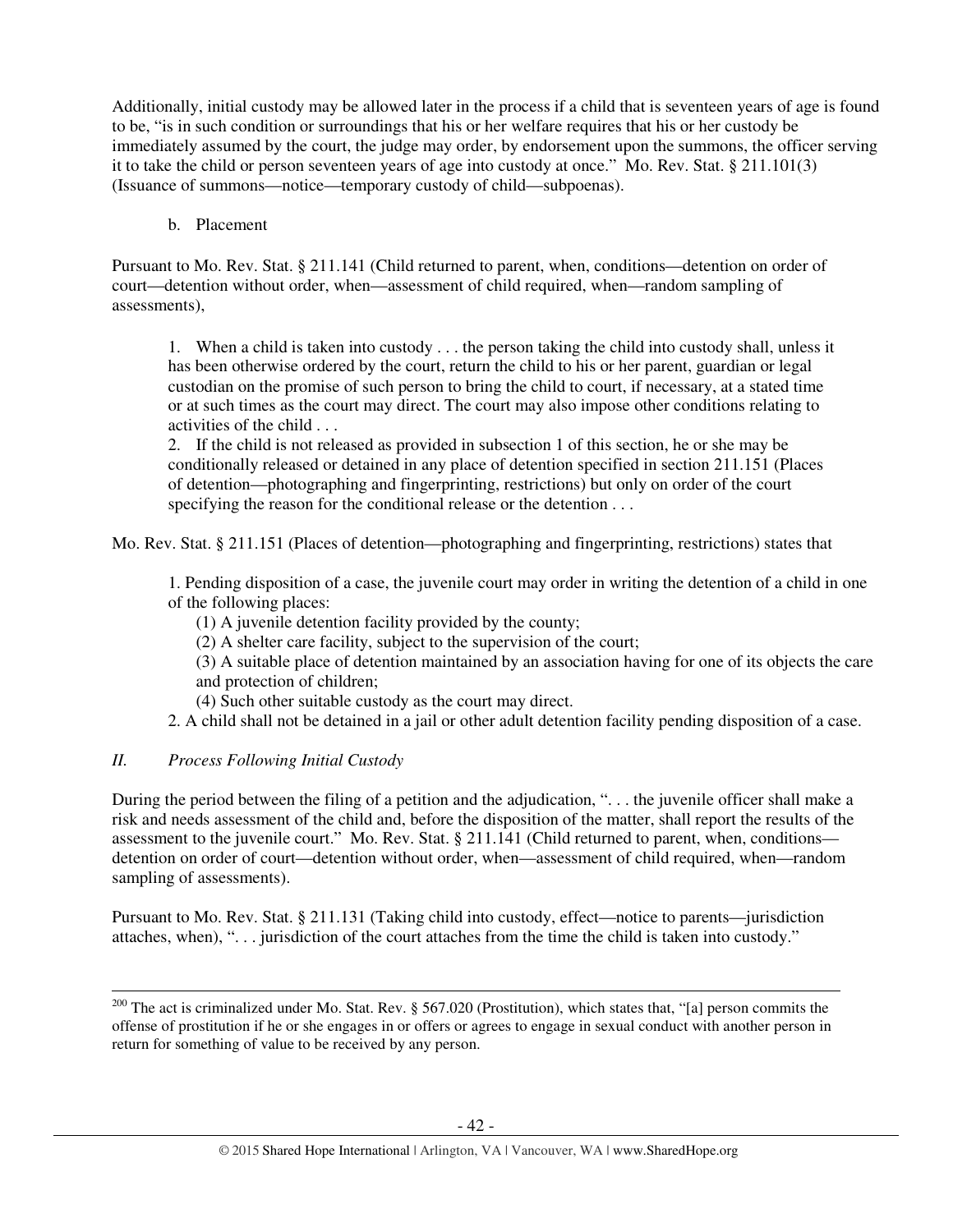Pursuant to Mo. Rev. Stat. § 211.061 (Arrested child taken before juvenile court—transfer of prosecution to juvenile court—limitations on detention of juvenile—detention hearing, notice.),

. . . . 3. When the juvenile court is informed that a child is in detention it shall examine the reasons therefor and shall immediately:

(1) Order the child released; or

(2) Order the child continued in detention until a detention hearing is held. An order to continue the child in detention shall only be entered upon the filing of a petition or motion to modify and a determination by the court that probable cause exists to believe that the child has committed acts specified in the petition or motion that bring the child within the jurisdiction of the court under subdivision (2) or (3) of subsection 1 of section 211.031.

4. A juvenile shall not remain in detention for a period greater than twenty-four hours unless the court orders a detention hearing. If such hearing is not held within three days, excluding Saturdays, Sundays and legal holidays, the juvenile shall be released from detention unless the court for good cause orders the hearing continued. The detention hearing shall be held within the judicial circuit at a date, time and place convenient to the court . . . .

Additionally, if a child is held in secure detention,<sup>201</sup> pursuant to Mo. Rev. Stat. § 211.063(1), the child also may not be held for more than 24 hours, unless "the court finds pursuant to a probable cause hearing held within that twenty-four-hour period, that the child has violated the conditions of a valid court order," and meets other requirements set out in the section. $202$ 

Subsequent to the detention hearing, the court may order, pursuant to Mo. Rev. Stat. § 211.151(1), placement in "(1) A juvenile detention facility provided by the county; (2) A shelter care facility, subject to the supervision of the court; (3) A suitable place of detention maintained by an association having for one of its objects the care and protection of children; (4) Such other suitable custody as the court may direct." However, Mo. Rev. Stat. § 211.151(2) states that "[a] child shall not be detained in a jail or other adult detention facility pending disposition of a case."203

# *IV. Adjudication or Referral to Alternate Process*

Pursuant to Mo. Rev. Stat. § 211.101(1) (Issuance of summons—notice—temporary custody of child subpoenas),

After a petition has been filed, unless the parties appear voluntarily, the juvenile court shall issue a summons in the name of the state of Missouri requiring the person who has custody of the child

 $\overline{a}$ 

<sup>203</sup> *See supra* note 190.

<sup>201</sup> *See supra* note 188.

<sup>&</sup>lt;sup>202</sup> Pursuant to Mo. Rev. Stat. § 211.063(1), the specific conditions for extended detention include:

 <sup>(1)</sup> The child has a record of willful failure to appear at juvenile court proceedings; or

<sup>(2)</sup> The child has a record of violent conduct resulting in physical injury to self or others; or

<sup>(3)</sup> The child has a record of leaving a court-ordered placement, other than secure detention, without permission.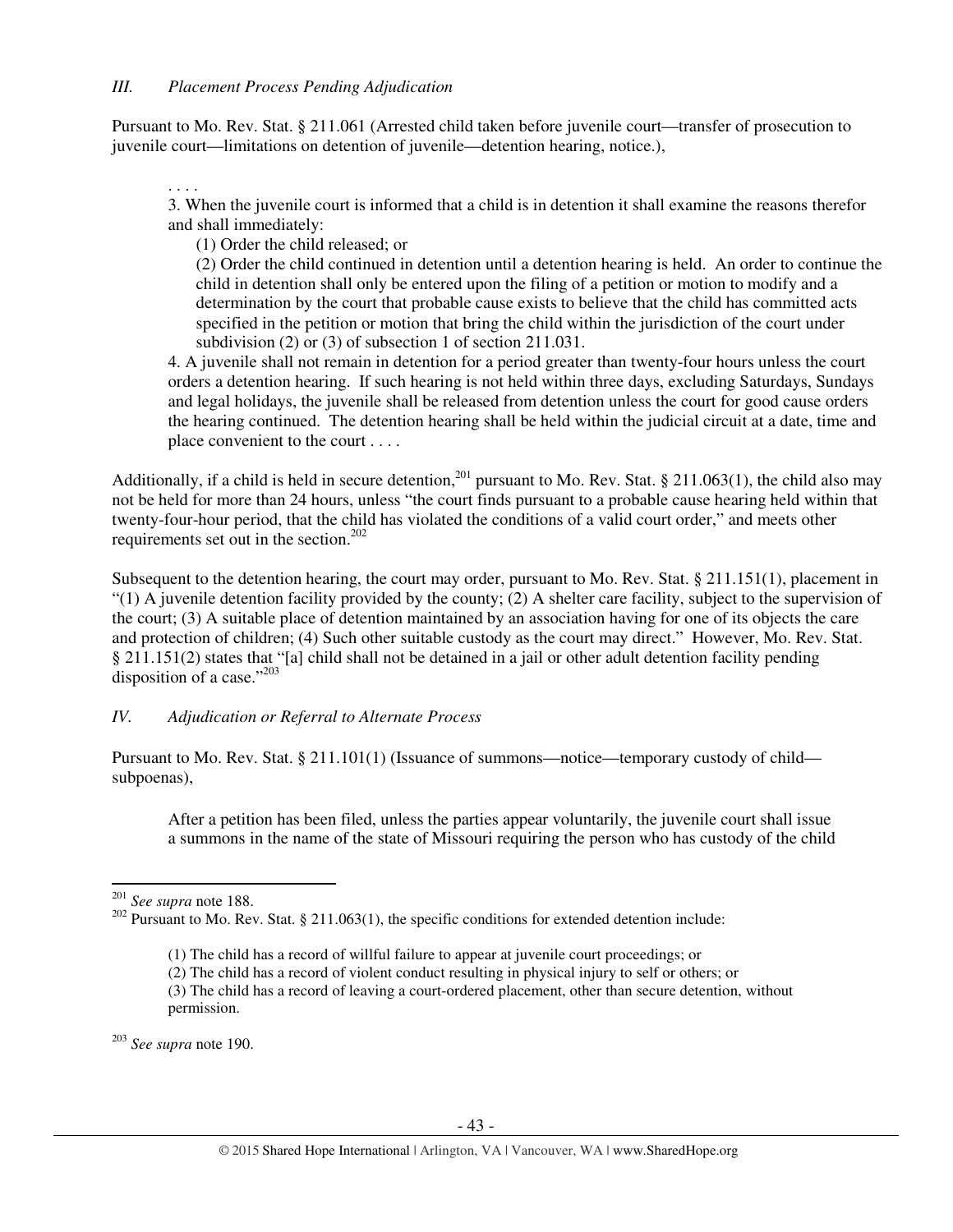or person seventeen years of age to appear personally and, unless the court orders otherwise, to bring the child or person seventeen years of age before the court, at the time and place stated.

At the adjudication, the court must make a finding of whether the allegations against the juvenile are proved. Rule 128.02 (Adjudication hearing). If so, the court will hold a disposition hearing. Additionally, pursuant to Rule 128.02, if the dispositional hearing,

. . . does not immediately follow the adjudication hearing, the court shall determine and make findings on whether:

(2) reasonable efforts were made, or deemed to have been made, to prevent or eliminate the need for removal of the juvenile from the home; and

(2) continuation of the juvenile in the home is contrary to the welfare of the juvenile.

In Missouri as an alternative to adjudication, a victim of sex trafficking may be identified through use of the procedures in Mo. Rev. Stat. § 566.223 (Federal Trafficking Victims Protection Act of 2000 to apply, when), which states in part,

#### . . . .

l

4. As soon as possible after a first encounter with a person who reasonably appears to a law enforcement agency to be a victim of trafficking as defined in section 566.200 [Definitions], that agency or office shall notify the department of social services and, where applicable, juvenile justice authorities, that the person may be a victim of trafficking, in order that such agencies may determine whether the person may be eligible for state or federal services, programs, or assistance. 5. The department of social services may coordinate with relevant state, federal, and local agencies to evaluate appropriate services for victims of trafficking. State agencies may implement programs and enter into contracts with nonprofit agencies, domestic and sexual violence shelters, and other nongovernment organizations to provide services to confirmed victims of trafficking, insofar as funds are available for that purpose. Such services may include, but are not limited to, case management, emergency temporary housing, health care, mental health counseling, alcohol and drug addiction screening and treatment, language interpretation and translation services, English language instruction, job training, and placement assistance.

Additionally, the court may also allow for informal process in lieu of adjudication. Pursuant to Mo. Rev. Stat. § 211.081(1) (Preliminary inquiry as to institution of proceedings),

Whenever any person informs the court in person and in writing that a child appears to be within the purview of applicable provisions<sup>204</sup>... the court shall make or cause to be made a preliminary inquiry to

<sup>&</sup>lt;sup>204</sup> The applicable provisions include, pursuant to Mo. Rev. Stat. § 211.031(1),

<sup>(</sup>a) The parents, or other persons legally responsible for the care and support of the child or person seventeen years of age, neglect or refuse to provide proper support, education which is required by law, medical, surgical or other care necessary for his or her well-being; except that reliance by a parent, guardian or custodian upon remedial treatment other than medical or surgical treatment for a child or person seventeen years of age shall not be construed as neglect when the treatment is recognized or permitted pursuant to the laws of this state;

<sup>(</sup>b) The child or person seventeen years of age is otherwise without proper care, custody or support; or (c) The child or person seventeen years of age was living in a room, building or other structure at the time such dwelling was found by a court of competent jurisdiction to be a public nuisance pursuant to section 195.130;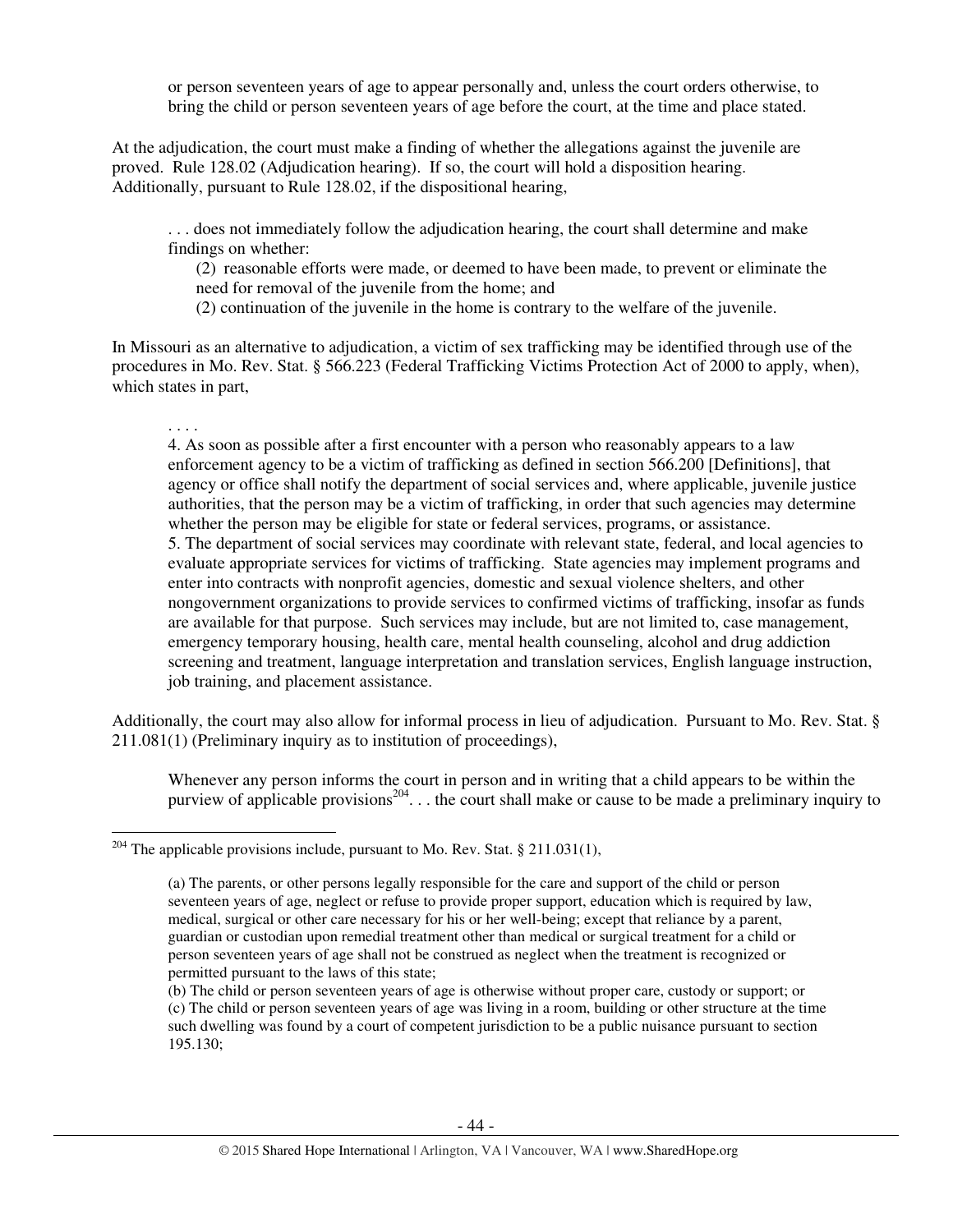determine the facts and to determine whether or not the interests of the public or of the child or person seventeen years of age require that further action be taken. On the basis of this inquiry, the juvenile court may make such informal adjustment as is practicable without a petition or may authorize the filing of a petition by the juvenile officer.

Mo. Rev. Stat. § 211.083 (Informal adjustments—court may allow restitution or community service) further states,

Whenever an informal adjustment is made under the provisions of section 211.081, the juvenile court may allow the child:

(1) To make restitution or reparation for the damage or loss caused by his offense. Any restitution or reparation shall be reasonable in view of the child's ability to make payment or perform the reparation. The court may require the clerk of the circuit court to act as receiving and disbursing agent for any payment agreed upon;

(2) To complete a term of community service under the supervision of the court or an organization selected by the court.

## *V. Outcomes*

 $\overline{a}$ 

Pursuant to Mo. Rev. Stat. § 211.181(3) (Order for disposition or treatment of child—suspension of order and probation granted, when—community organizations, immunity from liability, when—length of commitment may be set forth—assessments, deposits, use), when a child is found delinquent the court may

(1) Place the child under supervision in his or her own home or in custody of a relative or other suitable person after the court or a public agency or institution designated by the court conducts an investigation of the home, relative or person and finds such home, relative or person to be suitable and upon such conditions as the court may require; provided that, no child who has been adjudicated a delinquent by a juvenile court for committing or attempting to commit a sex-related offense which if committed by an adult would be considered a felony offense pursuant to chapter 566, including but not limited to rape, forcible sodomy, child molestation, and sexual abuse, and in which the victim was a child, shall be placed in any residence within one thousand feet of the residence of the abused child of that offense until the abused child reaches the age of eighteen, and provided further that the provisions of this subdivision regarding placement within one thousand feet of the abused child shall not apply when the abusing child and the abused child are siblings or children living in the same home;

(2) Commit the child to the custody of:

(a) A public agency or institution authorized by law to care for children or to place them in family homes;

(b) Any other institution or agency, which is authorized or licensed by law to care for children or to place them in family homes;

(c) An association, school or institution willing to receive it in another state if the approval of the agency in that state which administers the laws relating to importation of children into the state has been secured; or

(d) The juvenile officer;

(3) Beginning January 1, 1996, the court may make further directions as to placement with the division of youth services concerning the child's length of stay. The length of stay order may set forth a minimum review date;

(d) The child or person seventeen years of age is a child in need of mental health services and the parent, guardian or custodian is unable to afford or access appropriate mental health treatment or care for the child.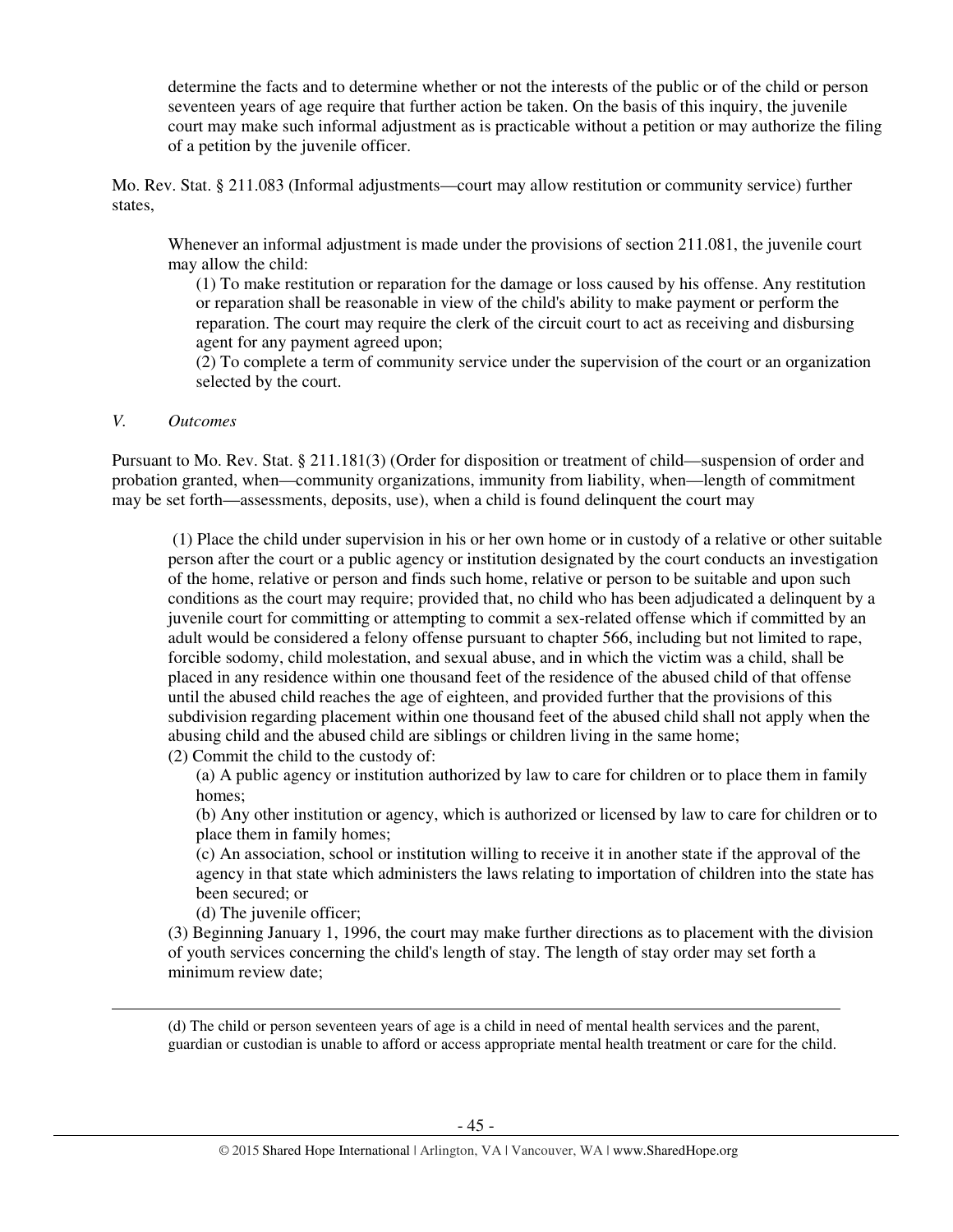(4) Place the child in a family home;

(5) Cause the child to be examined and treated by a physician, psychiatrist or psychologist and when the health or condition of the child requires it, cause the child to be placed in a public or private hospital, clinic or institution for treatment and care;

. . . .

. . .

Additionally, Mo. Rev. Stat. § 211.038(1)<sup>205</sup> (Children not to be reunited with parents or placed in a home) may prevent the return of a child to the custody of a trafficker parent or custodian. Under that statute,

A child under the jurisdiction of the juvenile court shall not be reunited with a parent or placed in a home in which the parent or any person residing in the home has been found guilty of, or pled guilty to, any of the following offenses when a child was the victim:

(1) A felony violation of section . . . 566.031 [Rape in the second degree] . . . 566.061 [Sodomy in the second degree] . . . 566.064 [Statutory sodomy, second degree] . . . 566.083 [Sexual misconduct involving a child]  $\dots$  566.100 [Sexual abuse]  $\dots$  566.151 [Enticement of a child]  $\dots$  566.212 [Sexual trafficking of a child] . . . ;

(3) Abuse of a child under section 568.060 [Abuse of a child] when such abuse is sexual in nature; . . .

(5) A violation of section 573.200 [Child used in sexual performance];

- (6) A violation of section 573.205 [Promoting sexual performance by a child]; or . . . . 206
	- 5.4.1 Recommendation: Enact a law that mandates juvenile sex trafficking victims' access to specialized services.

## *5.5 Commercial sexual exploitation is identified as a type of abuse and neglect within child protection statutes.*

Mo. Rev. Stat. § 210.110(1) (Definitions) defines "abuse" in part as "any physical injury, sexual abuse, or emotional abuse inflicted on a child other than by accidental means by those responsible for the child's care, custody, and control." Mo. Rev. Stat. § 210.110(12) defines "neglect" as "failure to provide, by those responsible for the care, custody, and control of the child, the proper or necessary support, education as required by law, nutrition or medical, surgical, or any other care necessary for the child's well-being."

5.5.1 Recommendation: Amend Mo. Rev. Stat. § 210.110(1) (Definitions) to expressly include within the definition of abuse violations of Mo. Rev. Stat. § 566.211 (Sexual trafficking of a child) and § 566.210 (Sexual trafficking of a child under age twelve).

<sup>205</sup> *See supra* note 191.

<sup>206</sup> Mo. Rev. Stat. § 211.038(2) also provides, "For all other violations of offenses in chapters 566 and 568 not specifically listed in subsection 1 of this section or for a violation of an offense committed in another state when a child is the victim that would be a violation of chapter 566 or 568 if committed in Missouri, the juvenile court may exercise its discretion regarding the placement of a child under the jurisdiction of the juvenile court in a home in which a parent or any person residing in the home has been found guilty of, or pled guilty to, any such offense."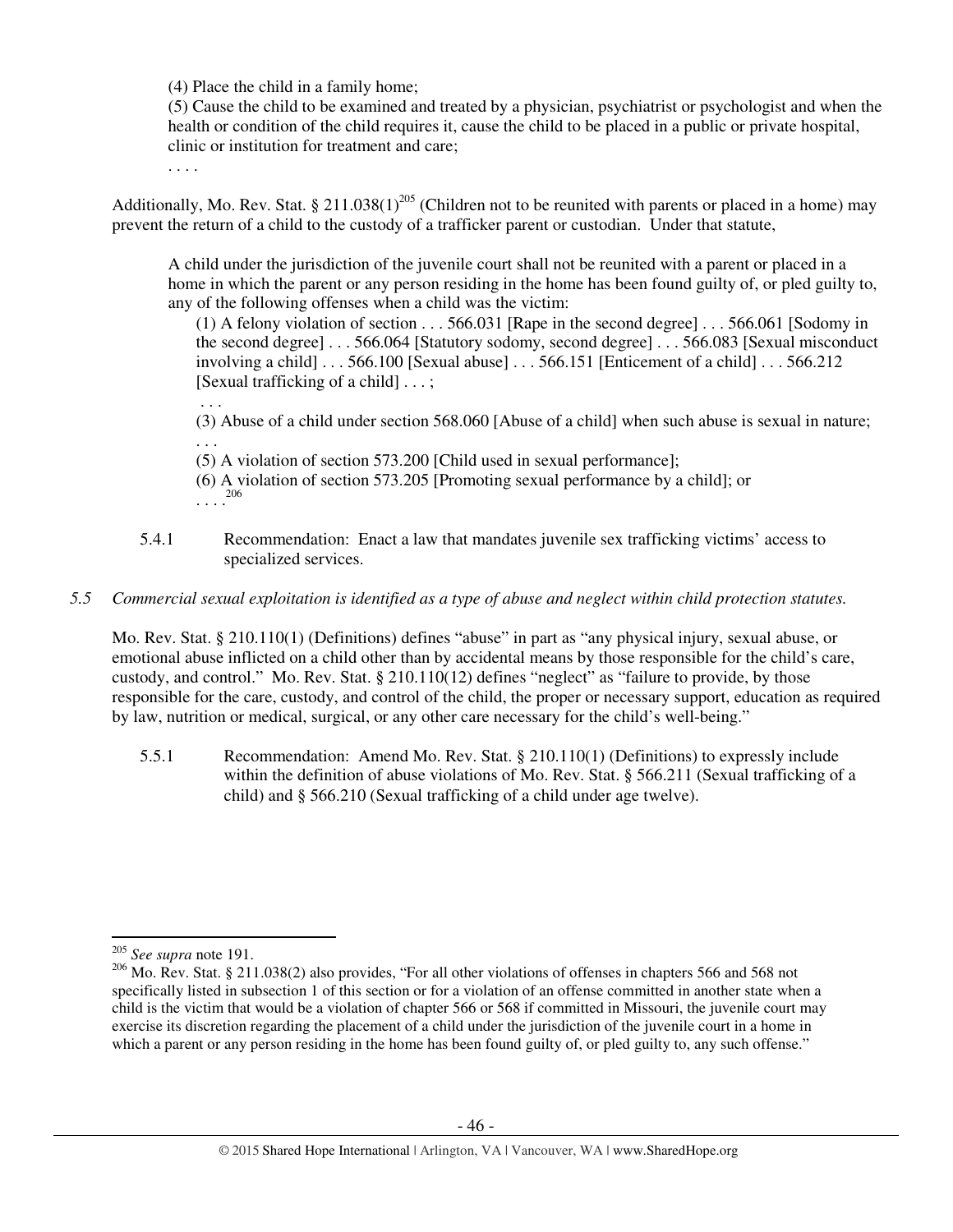*5.6 The definition of "caregiver" or another related term in the child welfare statutes is not a barrier to a sex trafficked child accessing the protection of child welfare.* 

The definition of a person "responsible for the care, custody and control" of a child is broad enough to bring a trafficker who has custody or control over the minor into child protective services. Mo. Rev. Stat. § 210.110(16) (Definitions) defines "those responsible for the care, custody, and control of the child" as,

. . . those included but not limited to the parents or guardian of a child, other members of the child's household, or those exercising supervision over a child for any part of a twenty-four-hour day. Those responsible for the care, custody and control shall also include any adult who, based on relationship to the parents of the child, members of the child's household or the family, has access to the child.

Also, Mo. Rev. Stat. § 210.115(1) (Reports of abuse, neglect, and under age eighteen deaths) outlines mandatory reporting requirements for suspected abuse or neglect of a child and states, "As used in this section, the term 'abuse' is not limited to abuse inflicted by a person responsible for the child's care, custody and control as specified in section 210.110, but shall also include abuse inflicted by any other person." Under Mo. Rev. Stat. § 660.525 (Treatment for child sexual abuse victims provided by family services, when),

The division of family services may provide treatment services for child sexual abuse victims in instances where the perpetrator is not listed in section 210.110 [Definitions], as a person responsible for the care, custody and control of the child, if treatment funds are available and such treatment services are requested by the family of the child.

- 5.6.1 Recommendation: Amend Mo. Rev. Stat. § 660.525 (Treatment for child sexual abuse victims provided by family services, when) and Mo. Rev. Stat. § 210.110(16) (Definitions) to allow child welfare protection for juvenile sex trafficking victims irrespective of the perpetrator of the abuse or whether the family requests services.
- *5.7 Crime victims' compensation is specifically available to a child victim of sex trafficking or commercial sexual exploitation of children (CSEC) without regard to ineligibility factors.*

To the extent a prostituted child meets the definition of "victim,"<sup>207</sup> certain provisions of Chapter 595 (Victims of crimes, compensation and services) may impede a domestic minor sex trafficking victim's access to victim compensation and services.

First, Mo. Rev. Stat. §  $595.030(2)^{208}$  (Compensation) states,

No compensation shall be paid unless the department of public safety finds that a crime was committed, that such crime directly resulted in personal physical injury<sup>209</sup> to, or the death of, the victim, and that police records show that such crime was promptly reported to the proper authorities. In no case may compensation be paid if the police records show that such report was made more than forty-eight hours after the occurrence of such crime, unless the department of public safety finds that the report to the police was delayed for good cause. If the victim is under eighteen years of age such report may be

<sup>207</sup> *See supra* Section 5.1.

<sup>&</sup>lt;sup>208</sup> The text of Mo. Rev. Stat. § 595.030 included here and elsewhere in this report reflects the passage of Senate Bill 141, 98th Gen. Assemb., Reg. Sess. (Mo. 2014) (effective August 28, 2015).

<sup>&</sup>lt;sup>209</sup> Mo. Rev. Stat. § 595.010(1)(23) defines "personal physical injury" as "actual bodily harm only with respect to the victim. Personal physical injury may include mental or nervous shock resulting from the specific incident upon which the claim is based."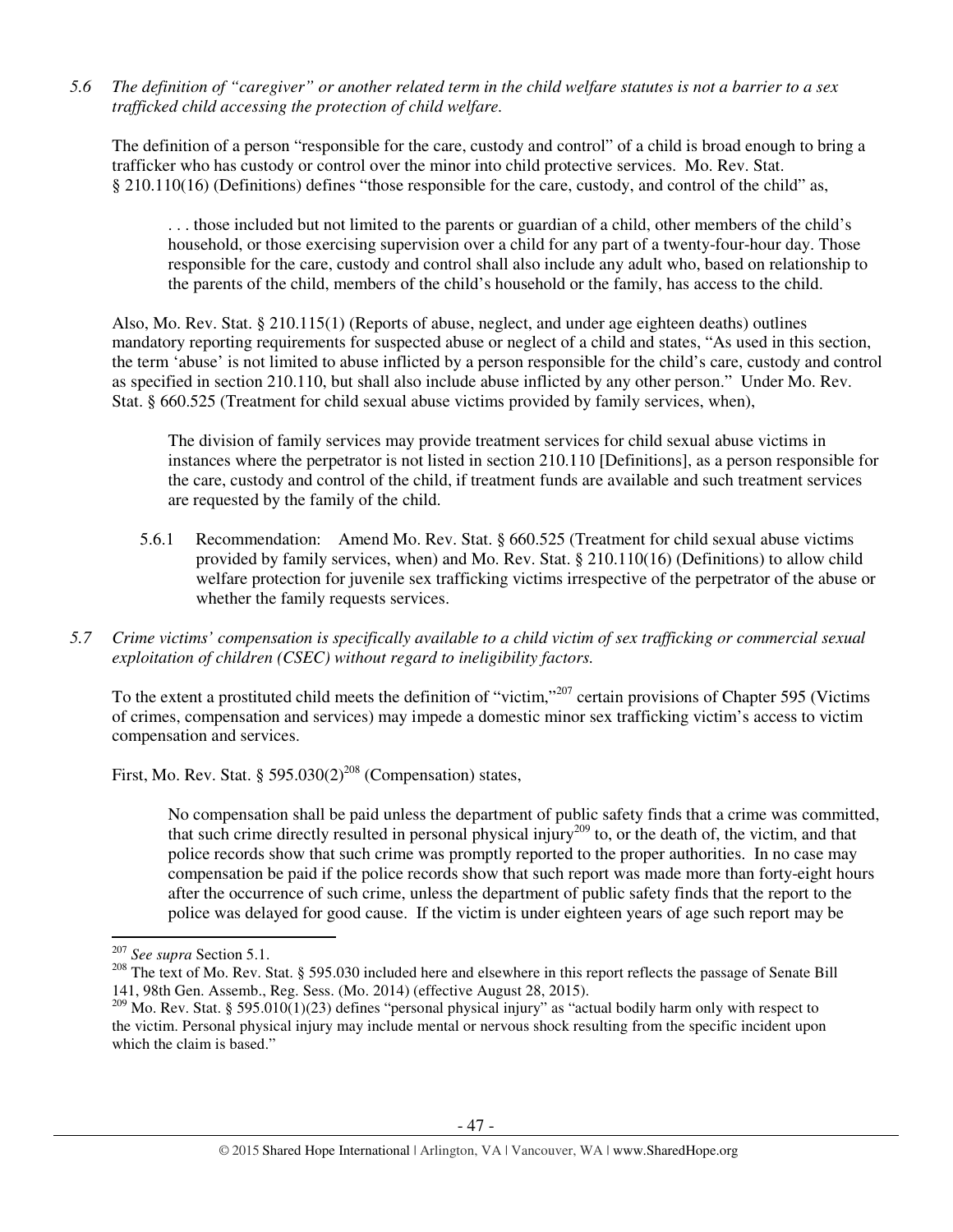made by the victim's parent, guardian or custodian; by a physician, a nurse, or hospital emergency room personnel; by the children's division personnel; or by any other member of the victim's family. . . .

In addition to the narrow timeframe for reporting the crime, Mo. Rev. Stat. § 595.025(2) (Claims, filing and hearing) requires that "[a] claim shall be filed not later than two years after the occurrence of the crime or the discovery of the crime upon which it is based."

Second, cooperation with law enforcement is required, unless good cause is shown. Mo. Rev. Stat. § 595.015(6) (Compensation claims) states, "The claimant, victim or dependent shall cooperate with law enforcement officials in the apprehension and prosecution of the offender in order to be eligible, or the department has found that the failure to cooperate was for good cause."

Third, compensation may be limited or eliminated if the department determines that the injury arose from the consent of the victim. Mo. Rev. Stat. § 595.035(3) (Award standards to be established) states, "In determining the amount of compensation payable, the department of public safety shall determine whether, because of the victim's consent, provocation, incitement or negligence, the victim contributed to the infliction of the victim's injury or death, and shall reduce the amount of the compensation or deny the claim altogether."

5.7.1 Recommendation: Amend Mo. Rev. Stat. § 595.035 (Award standards to be established) to specifically exempt trafficked minors from filing requirements and ineligibility factors.

# *5.8 Victim-friendly procedures and protections are provided in the trial process for minors under 18.*

Mo. Rev. Stat. § 566.223(1) (Federal Trafficking Victims Protection Act of 2000 to apply, when) states,

Any individual who is alleging that a violation of sections 566.200 to 566.221 [including sexual trafficking of a child and sexual trafficking of a child under 12] has occurred against his or her person shall be afforded the rights and protections provided in the federal Trafficking Victims Protection Act of 2000, Public Law 106-386, as amended.

Mo. Rev. Stat. § 491.710 (Hearings involving child witnesses) promotes speedy proceedings in cases involving a child victim witness, stating,

In all criminal cases and juvenile court hearings under chapter 211, involving a child victim or witness, as defined in section  $491.678^{210}$  or  $491.696$ ,<sup>211</sup> the court shall give docket priority. The court and the prosecuting or circuit attorney shall take appropriate action to insure a speedy trial in order to minimize the length of time the child must endure the stress of his or her involvement in the proceeding. In ruling on any motion or other request for a delay or continuance of proceedings, the court shall consider and give weight to any adverse impact the delay or continuance may have on the well-being of a child victim or witness.

Mo. Rev. Stat. § 491.015 (Prosecuting witness in certain cases not to be interrogated as to prior sexual conduct) seeks to protect sexual offense victim witnesses from cross-examination regarding prior sexual conduct. Mo. Rev. Stat. § 491.015(1), (2) states,  $\overline{a}$ 

<sup>210</sup> Mo. Rev. Stat. § 491.678 (Child defined) defines "child" as "a person under seventeen years of age who is the alleged victim in any criminal prosecution under chapter 565 [Offenses against the person], 566 [Sexual offenses] or 568 [Offenses against the family]."

 $211$  Mo. Rev. Stat. § 491.696 (Child defined) defines "child" as " a person seventeen years of age or under who is the alleged victim of sexual abuse, physical abuse, or neglect as such terms are defined in section 210.110."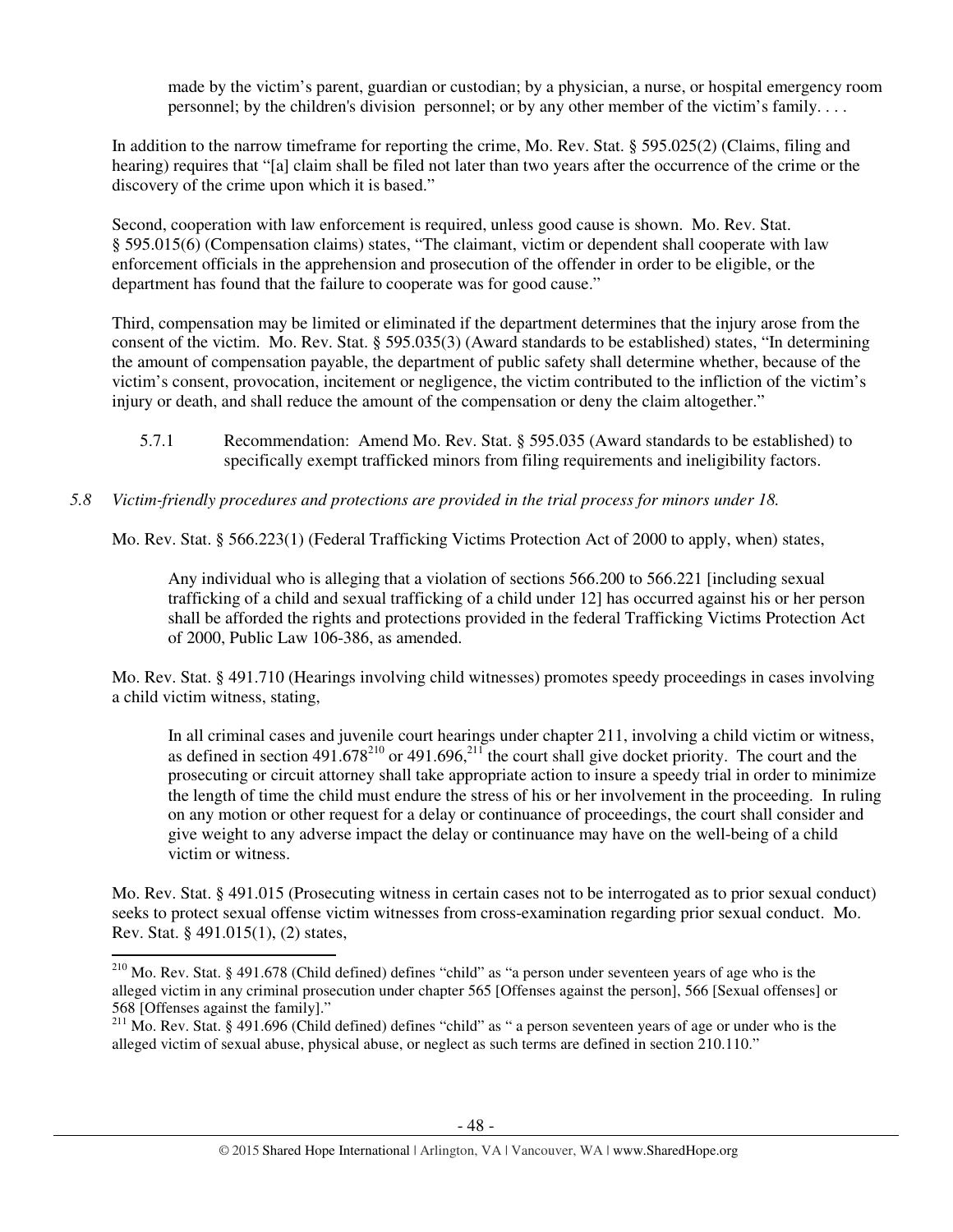1. In prosecutions under chapter 566 [Sexual offenses], or prosecutions related to sexual conduct under chapter 568 [Offenses against the family], opinion and reputation evidence of the complaining witness' prior sexual conduct is inadmissible; evidence of specific instances of the complaining witness' prior sexual conduct or the absence of such instances or conduct is inadmissible, except where such specific instances are:

(1) Evidence of the sexual conduct of the complaining witness with the defendant to prove consent where consent is a defense to the alleged crime and the evidence is reasonably contemporaneous with the date of the alleged crime; or

(2) Evidence of specific instances of sexual activity showing alternative source or origin of semen, pregnancy or disease;

(3) Evidence of immediate surrounding circumstances of the alleged crime; or

(4) Evidence relating to the previous chastity of the complaining witness in cases, where, by statute, previously chaste character is required to be proved by the prosecution.

2. Evidence of the sexual conduct of the complaining witness offered under this section is admissible to the extent that the court finds the evidence relevant to a material fact or issue.

Mo. Rev. Stat. § 491.075(1) (Statement of child under fourteen admissible, when) states,

A statement made by a child under the age of fourteen or a vulnerable person relating to an offense under chapter 565 [Offenses against the person], 566 [Sexual offenses], 568 [Offenses against the family] or 573 [Pornography and related offenses], performed by another, not otherwise admissible by statute or court rule, is admissible in evidence in criminal proceedings in the courts of this state as substantive evidence to prove the truth of the matter asserted if:

(1) The court finds, in a hearing conducted outside the presence of the jury that the time, content and circumstances of the statement provide sufficient indicia of reliability; and

- (2) (a) The child or vulnerable person testifies at the proceedings; or
	- (b) The child or vulnerable person is unavailable as a witness; or

(c) The child or vulnerable person is otherwise physically available as a witness but the court finds that the significant emotional or psychological trauma which would result from testifying in the personal presence of the defendant makes the child or vulnerable person unavailable as a witness at the time of the criminal proceeding.

In addition, such a statement when the child is a victim of the above offenses "is sufficient corroboration of a statement, admission or confession regardless of whether or not the child or vulnerable person is available to testify regarding the offense." Mo. Rev. Stat. § 491.075(2).

Protection of a child witness from additional trauma in the trial process is provided pursuant to Mo. Rev. Stat. § 491.680 (Court may order video recording of alleged child victim), which states,

1. In any criminal prosecution under the provisions of chapter 565 [Offenses against the person], 566 or 568 involving an alleged child victim, upon the motion of the prosecuting attorney, the court may order that an in-camera videotaped deposition of the testimony of the alleged child victim be made for use as substantive evidence at preliminary hearings and at trial.

2. If the court finds, at a hearing, that significant emotional or psychological trauma to the child which would result from testifying in the personal presence of the defendant exists, which makes the child unavailable as a witness at the time of the preliminary hearing or trial, the court shall order that an incamera videotaped deposition of the testimony of the alleged child victim be made for use as substantive evidence at the preliminary hearings and at trial. Such recording shall be retained by the prosecuting attorney and shall be admissible in lieu of the child's personal appearance and testimony at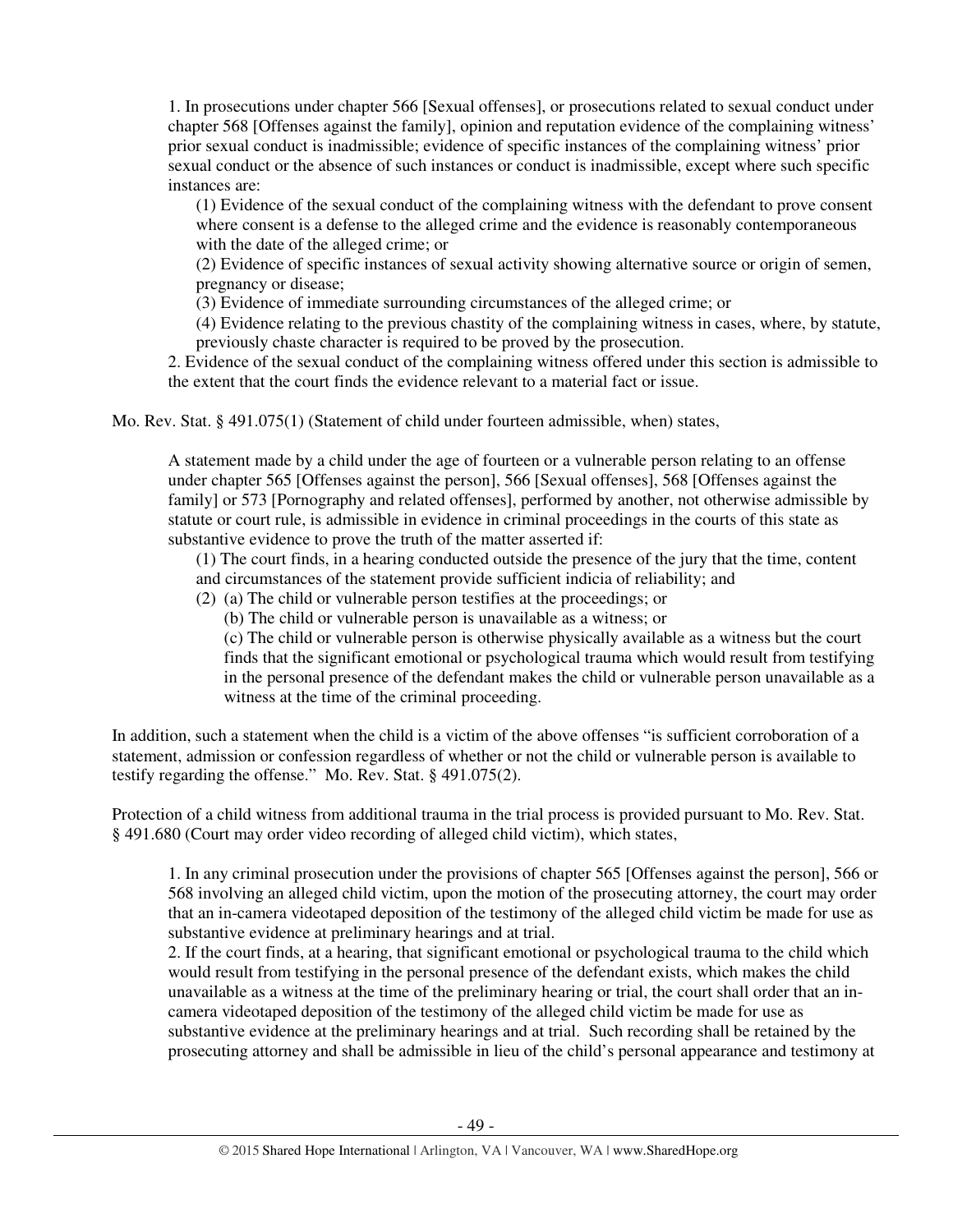preliminary hearings and at trial, conflicting provisions of section 544.270 notwithstanding. A transcript of such testimony shall be made as soon as possible after the completion of such deposition and shall be provided to the defendant together with all other discoverable materials. 3. Upon a finding of trauma as provided for in subsection 2 of this statute, the court may also exclude the defendant from the videotape deposition proceedings in which the child is to testify. Where any such order of exclusion is entered, the child shall not be excused as a witness until the defendant has had a reasonable opportunity to review the videotape deposition in private with his counsel and to consult with his counsel; and until his counsel has been afforded the opportunity to cross-examine the child following such review and consultation.  $\ldots$ <sup>212</sup>

Mo. Rev. Stat. § 491.685(1) (Defendant may be excluded from child victim deposition proceedings, when) also provides, "On motion of the prosecuting attorney, the court may exclude the defendant from any or all deposition proceedings at which the child is to testify," so long as the defendant is able to review the videotape with his attorney and his attorney has the opportunity to cross-examine the child after that review. Pursuant to Mo. Rev. Stat. § 491.685(2), "The court may also order, on motion of the prosecuting attorney, during all predeposition procedures, recesses, and post-deposition matters that the child be sequestered from the view and presence of the defendant."

Pursuant to Mo. Rev. Stat. § 492.304(1) (Visual and aural recordings of child under fourteen admissible, when), "In addition to the admissibility of a statement under the provisions of section 492.303, the visual and aural recording of a verbal or nonverbal statement of a child when under the age of fourteen who is alleged to be a victim of an offense under the provisions of chapter 565 [Offenses against the person], 566 [Sexual offenses] or 568 [Offenses against the family], is admissible into evidence if" the requirements of the statute are met.

However, pursuant to Mo. Rev. Stat. § 492.304(2), (3),

l

If the child does not testify at the proceeding, the visual and aural recording of a verbal or nonverbal statement of the child shall not be admissible under this section unless the recording qualifies for admission under section 491.075. . . . If the visual and aural recording of a verbal or nonverbal<sup>213</sup> statement of a child is admissible under this section and the child testifies at the proceeding, it shall be admissible in addition to the testimony of the child at the proceeding whether or not it repeats or duplicates the child's testimony.

Pursuant to Mo. Rev. Stat. § 595.209(1)(1)–(6), (11) (Rights of victims and witnesses), victims of dangerous felonies<sup>214</sup> or attempts to commit dangerous felonies are entitled to certain rights, upon written request,

<sup>&</sup>lt;sup>212</sup> However, Mo. Rev. Stat. § 491.690 (Provisions of sections 491.675 to 491.693 not to apply where defendant has waived right to counsel—exceptions) states that "[w]here a defendant has waived the right to counsel and elected to represent himself, the provisions of sections 491.675 to 491.693 shall not apply, except in the discretion of the court, under such rules, procedures and restrictions as the court may, in the interests of justice, impose."

<sup>213</sup> Mo. Rev. Stat.§ 492.304(4) states, "As used in this section, a nonverbal statement shall be defined as any demonstration of the child by his or her actions, facial expressions, demonstrations with a doll or other visual aid whether or not this demonstration is accompanied by words."

 $2^{14}$  Mo. Rev. Stat. § 556.061(19) (Code definitions) defines "dangerous felony" as

the felonies of . . . attempted rape in the first degree if physical injury results, attempted forcible rape if physical injury results, attempted sodomy in the first degree if physical injury results, attempted forcible sodomy if physical injury results, rape in the first degree, forcible rape, sodomy in the first degree, forcible sodomy, . . . kidnapping in the first degree, kidnapping, . . . statutory rape in the first degree when the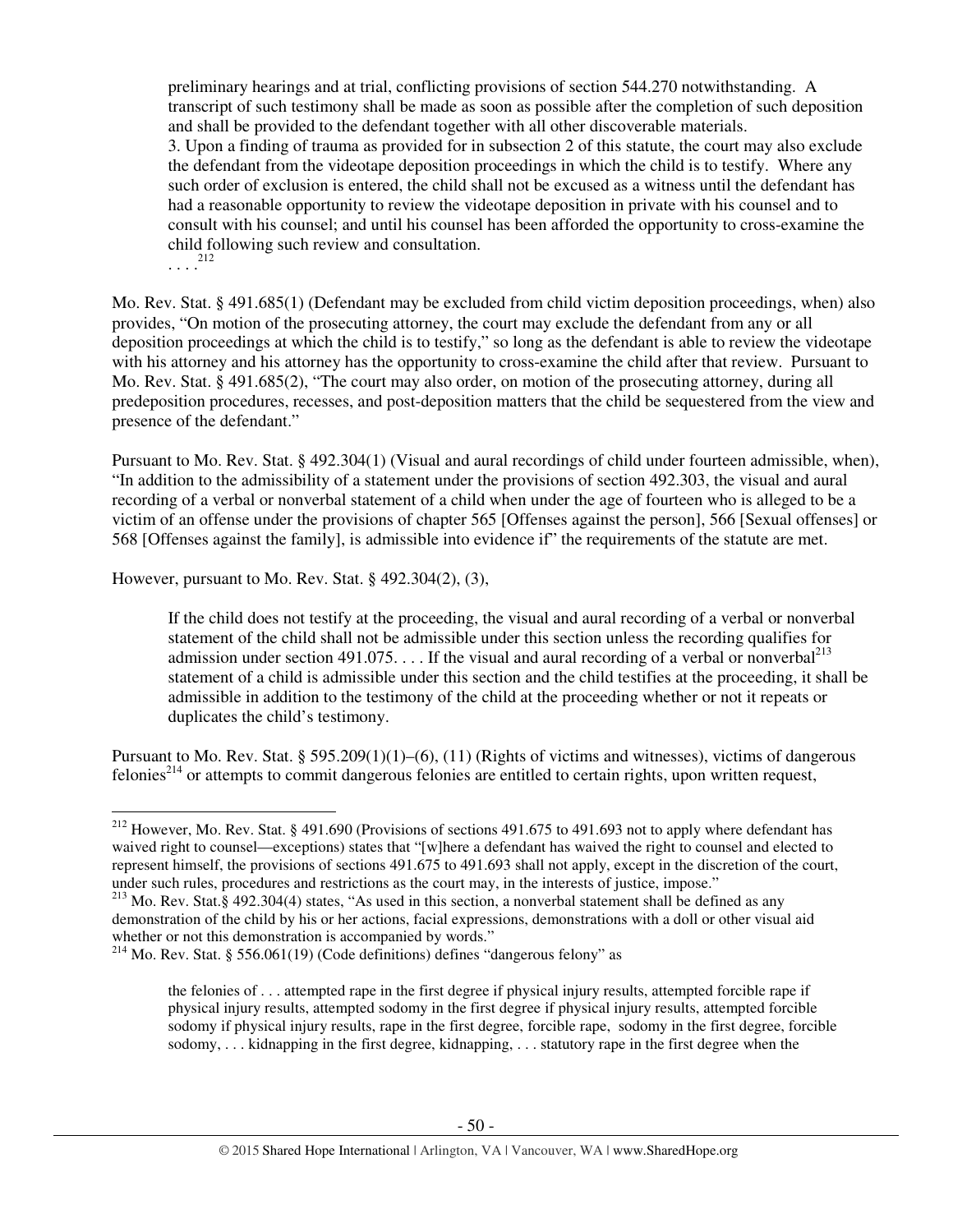including the right to be informed about the crime, the filing of charges, trial dates, all other hearing dates, the status of the case, availability of victim compensation, availability of restitution, any release or escape of the offender from confinement, and the availability of videotape statements in lieu of court appearance. Such victims also have "the right to reasonable protection from the defendant or any person acting on behalf of the defendant from harm and threats of harm arising out of their cooperation with law enforcement and prosecution efforts." Mo. Rev. Stat. § 595.209(1)(9).

Lastly, Mo. Rev. Stat. § 210.160(1) (Guardian ad litem) requires a guardian ad litem to be appointed to represent the interests of an abused or neglected child subject to the proceedings as set out in the statute. In addition, "The court may designate volunteer advocates, who may or may not be attorneys licensed to practice law, to assist in the performance of the guardian ad litem duties for the court." Mo. Rev. Stat. § 210.160(5).

*5.9 Expungement or sealing of juvenile delinquency records resulting from arrests or adjudications for prostitution-related offenses committed as a result of, or in the course of, the commercial sexual exploitation of a minor is available within a reasonable time after turning 18.* 

Mo. Rev. Stat. § 211.151(3) (Places of detention—photographing and fingerprinting, restrictions) provides in part,

A child taken into custody as a victim of abuse or neglect or as a status offender pursuant to subdivision (1) or (2) of subsection 1 of section 211.031 or for an offense that would be considered a misdemeanor if committed by an adult may be fingerprinted or photographed with the consent of the juvenile judge. Records of a child who has been fingerprinted and photographed after being taken into custody shall be closed records. . . .

These records may be expunged pursuant to Mo. Rev. Stat. §§ 610.122 [Arrest record expunged, requirements] to 610.126 [Expungement does not deem arrest invalid—department of revenue may retain records necessary for administrative actions on driver's license—power to close or expunge record, limitation] except "[i]f a petition has not been filed within thirty days of the date that the child was taken into custody; and if a petition for the child has not been filed within one year of the date the child was taken into custody."

*5.10 Victim restitution and civil remedies for victims of domestic minor sex trafficking or commercial sexual exploitation of children (CSEC) are authorized by law.* 

l

Mandatory restitution is provided to trafficking victims under Mo. Rev. Stat. § 566.218<sup>215</sup> (Restitution required for certain offenders), which provides,

victim is a child less than twelve years of age at the time of the commission of the act giving rise to the offense, statutory sodomy in the first degree when the victim is a child less than twelve years of age at the time of the commission of the act giving rise to the offense, child molestation in the first or second degree, abuse of a child if the child dies as a result of injuries sustained from conduct chargeable under section 568.060 [Abuse or neglect of child, penalty], child kidnapping, [and] parental kidnapping committed by detaining or concealing the whereabouts of the child for not less than one hundred twenty days under section 565.153, . . . .

The text of Mo. Rev. Stat. § 556.061 included here and elsewhere in this report reflects the passage of Senate Bill 491, 98th Gen. Assemb., Reg. Sess. (Mo. 2014) (effective January 1, 2017). This subsection is currently numbered Mo. Rev. Stat. § 556.061(8) but as of January 1, 2017, is renumbered as § 556.061(19). <sup>215</sup> *See supra* note 94.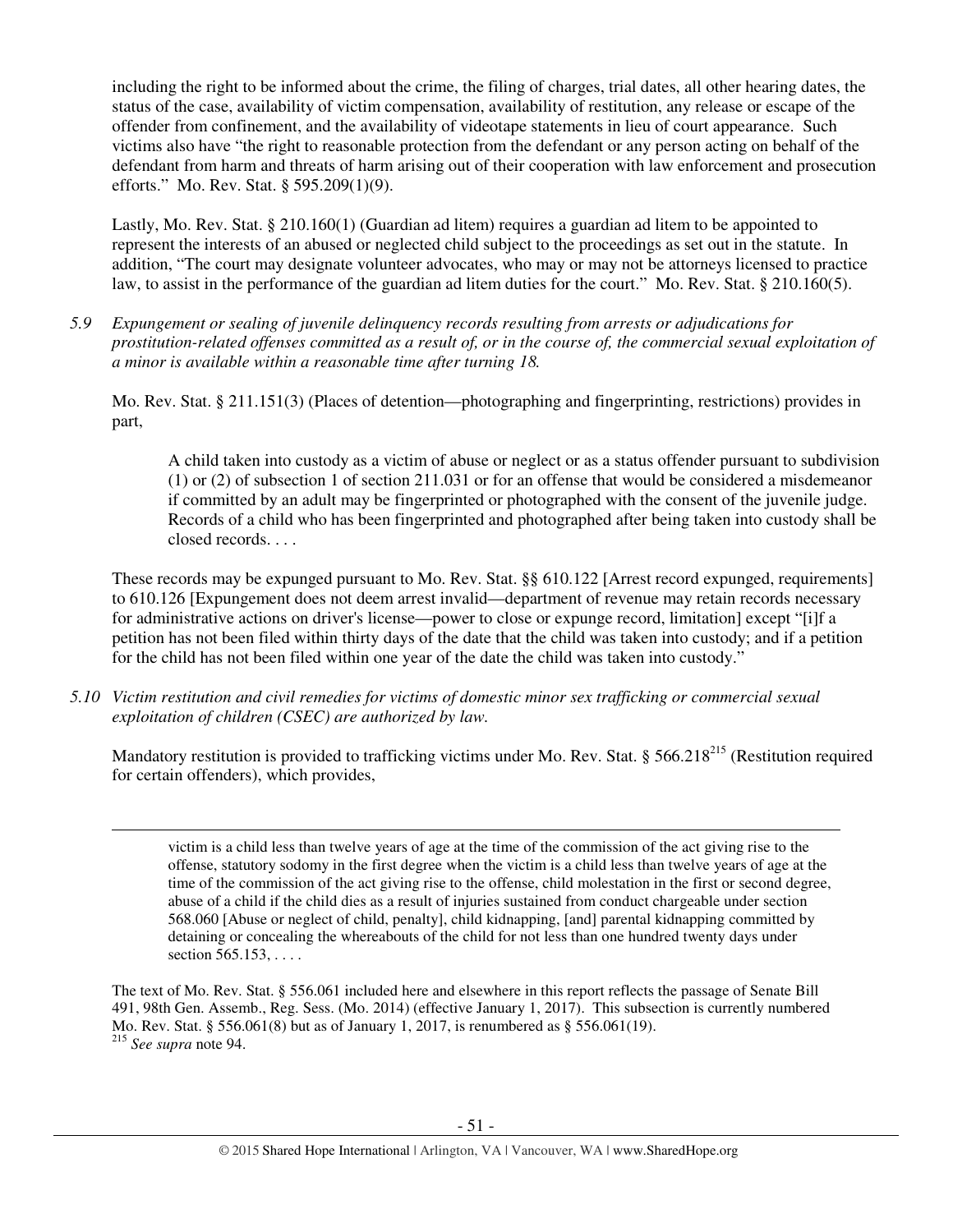[A] person found guilty of violating any provisions of section . . . 566.210 [Sexual trafficking of a child under age twelve], [or] 566.211 [Sexual trafficking of a child] shall be ordered by the sentencing court to pay restitution to the victim of the offense regardless of whether the defendant is sentenced to a term of imprisonment or probation. The minimum restitution ordered by the court shall be in the amount determined by the court necessary to compensate the victim for the value of the victim's labor and/or for the mental and physical rehabilitation of the victim and any child of the victim.

In addition to restitution, trafficking victims may pursue a civil action against traffickers and facilitators. Mo. Rev. Stat. § 566.223(6) (Federal Trafficking Victims Protection Act of 2000 to apply, when) provides that "[a] victim of trafficking may bring a civil action against a person or persons who plead guilty to or are found guilty of a violation of section . . . 566.212, or 566.213, to recover the actual damages sustained by the victim, court costs, including reasonable attorney's fees, and punitive damages, when determined to be appropriate by the court." Furthermore, Mo. Rev. Stat. § 566.223(7) permits the attorney general to

bring a civil action, in the circuit court in which the victim of trafficking was found, to recover from any person or entity that benefits, financially or by receiving anything of value, from violations of section . . . 566.212 , or 566.213, a civil penalty of not more than fifty thousand dollars for each violation . . . and injunctive and other equitable relief as the court may, in its discretion, order. The first priority of any money or property collected under such an action shall be to pay restitution to the victims of trafficking on whose behalf the civil action was brought.

Victims of select pornography statutes may also bring a civil suit for damages. Pursuant to Mo. Rev. Stat. § 537.047(1) (Civil action for damages authorized, sexual and pornographic offenses involving a minor―statute of limitations),

Any person who, while a child<sup>216</sup> or minor<sup>217</sup> as defined by section 573.010, was a victim of a violation of sections 573.023 [Sexual exploitation of a minor], 573.025 [Promoting child pornography in the first degree], 573.035 [Promoting child pornography in the second degree], or 573.037 [Possession of child pornography], and who suffers physical or psychological injury or illness as a result of such violation, shall be entitled to bring a civil action to recover the actual damages sustained as a result of the violation, and shall also be entitled to recover the costs of the civil action and reasonable fees for attorneys and expert witnesses. A psychological injury or illness as described under this section need not be accompanied by physical injury or illness.

*5.11 Statutes of limitations for civil and criminal actions for child sex trafficking or commercial sexual exploitation of children (CSEC) offenses are eliminated or lengthened sufficiently to allow prosecutors and victims a realistic opportunity to pursue criminal action and legal remedies.* 

Mo. Rev. Stat. § 566.223(6) (Federal Trafficking Victims Protection Act of 2000 to apply, when) states in relevant part that "a civil action against a person or persons who plead guilty to or are found guilty to" the listed trafficking offenses "shall be filed within ten years after of: (1) The final order in the related criminal case; (2) The victim's emancipation from the defendant; or (3) The victim's eighteenth birthday."

<sup>&</sup>lt;sup>216</sup> "Child" is defined in Mo. Rev. Stat. § 573.010(3) as "any person under the age of fourteen." *See supra* note 6.

<sup>&</sup>lt;sup>217</sup> "Minor" is defined in Mo. Rev. Stat. § 573.010(9) as "any person less than eighteen years of age." *See supra* note 6.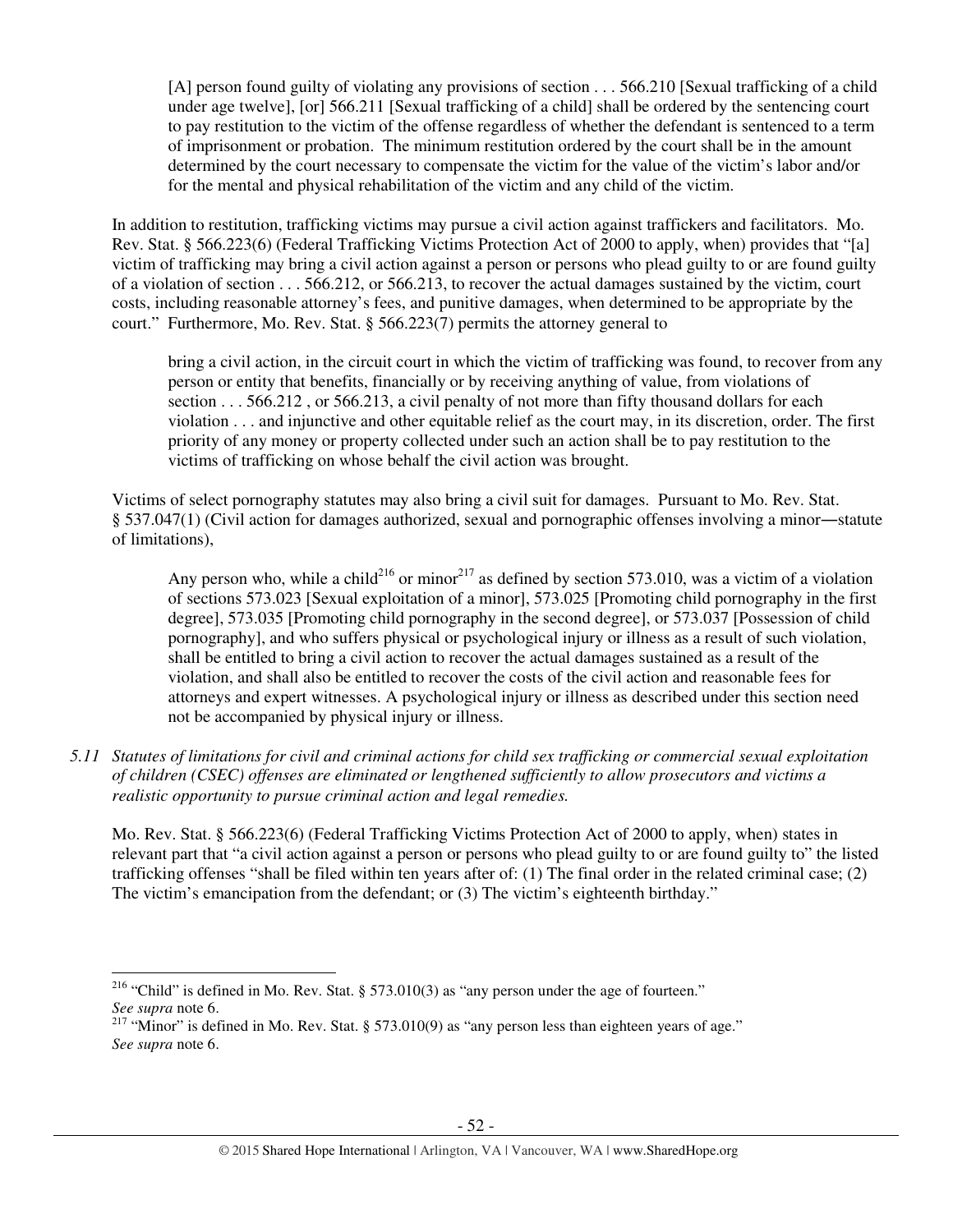Mo. Rev. Stat. § 556.037<sup>218</sup> (Time limitations for prosecutions for sexual offenses involving a person under eighteen) states that

Notwithstanding the provisions of section  $556.036^{219}$  [Time limitations], prosecutions for unlawful sexual offenses involving a person eighteen years of age or under must be commenced within thirty years after the victim reaches the age of eighteen unless the prosecutions are for rape in the first degree, forcible rape, attempted rape in the first degree, attempted forcible rape, sodomy in the first degree, forcible sodomy, kidnapping, kidnapping in the first degree, attempted sodomy in the first degree, or attempted forcible sodomy in which case such prosecutions may be commenced at any time.

The time for minor victims of sex offenses to bring civil actions for injuries resulting from their victimization is extended under Mo. Rev. Stat. § 537.046(2) (Childhood sexual abuse, injury or illness defined—action for damages may be brought, when), which provides,

Any action to recover damages from injury or illness caused by childhood sexual abuse in an action brought pursuant to this section shall be commenced within ten years of the plaintiff attaining the age of twenty-one or within three years of the date the plaintiff discovers, or reasonably should have discovered, that the injury or illness was caused by childhood sexual abuse,  $220$  whichever later occurs.  $221$ 

Similarly, Mo. Rev. Stat. § 537.047(2) (Civil action for damages authorized, sexual and pornographic offenses involving a minor—statute of limitations) states that a cause of action<sup>222</sup> "shall be commenced within ten years of the plaintiff attaining the age of twenty-one, or within three years of the date the plaintiff discovers that the injury or illness was caused by the violation of an offense enumerated in subsection 1 of this section, whichever later occurs." Additionally, Mo. Rev. Stat. § 537.047(3) states, "A cause of action under this section may arise only if the violation that caused the injury occurs on or after August 28, 2007."

Pursuant to Mo. Rev. Stat. § 516.110(3) (What action shall be commenced within ten years), the statute of limitations for civil "[a]ctions for relief, not herein otherwise provided for" is ten years, and Mo. Rev. Stat. § 516.140 (What actions within two years) requires that actions for "assault, battery, false imprisonment," among other listed actions, "shall be brought within two years after the cause accrued."

l

<sup>&</sup>lt;sup>218</sup> The text of Mo. Rev. Stat. § 556.037 included here and elsewhere in this report reflects the passage of Senate Bill 491, 98th Gen. Assemb., Reg. Sess. (Mo. 2014) (effective January 1, 2017).

<sup>&</sup>lt;sup>219</sup> Mo. Rev. Stat. § 556.036(1) states that "[a] prosecution for murder, rape in the first degree, forcible rape, attempted rape in the first degree, attempted forcible rape, sodomy in the first degree, forcible sodomy, attempted sodomy in the first degree, attempted forcible sodomy, or any class A felony may be commenced at any time."  $220$  Mo. Rev. Stat. § 537.046(1)(1) defines "childhood sexual abuse" as "any act committed by the defendant against the plaintiff which act occurred when the plaintiff was under the age of eighteen years and which act would have been a violation of section 566.030 [First degree rape and attempted first degree rape, penalties—suspended sentences not granted], . . . 566.060 [Sodomy in the first degree], . . . 566.100 [First degree sexual abuse] . . ."

 $^{221}$  Although Mo. Rev. Stat. § 537.046(3) further states that "[t]his section shall apply to any action commenced on or after August 28, 2004, including any action which would have been barred by the application of the statute of limitation applicable prior to that date," the United States District Court for the Western District of Missouri has determined that this language "clearly contravenes the constitutional prohibition against retrospective laws." Walker v. Barrett, No. 08-3426, 2010 U.S. Dist. LEXIS 93865, at \*7–8 (W.D. Mo. Sept. 9, 2010) (quoting Doe v. Roman Catholic Diocese of Jefferson City, 862 S.W.2d 338 (Mo. 1993), *aff'd*, 650 F.3d 1198 (8th Cir. 2011).

 $222$  Mo. Rev. Stat. § 537.047(1) establishes that the applicable causes of action include when the child or minor was a victim of violations of "sections 573.023 [Sexual exploitation of a minor], 573.025 [Promoting child pornography in the first degree], 573.035 [Promoting child pornography in the second degree], or 573.037 [Possession of child pornography], and who suffers physical or psychological injury or illness as a result of such violation." The statute further clarifies that "psychological injury or illness . . . need not be accompanied by physical injury or illness."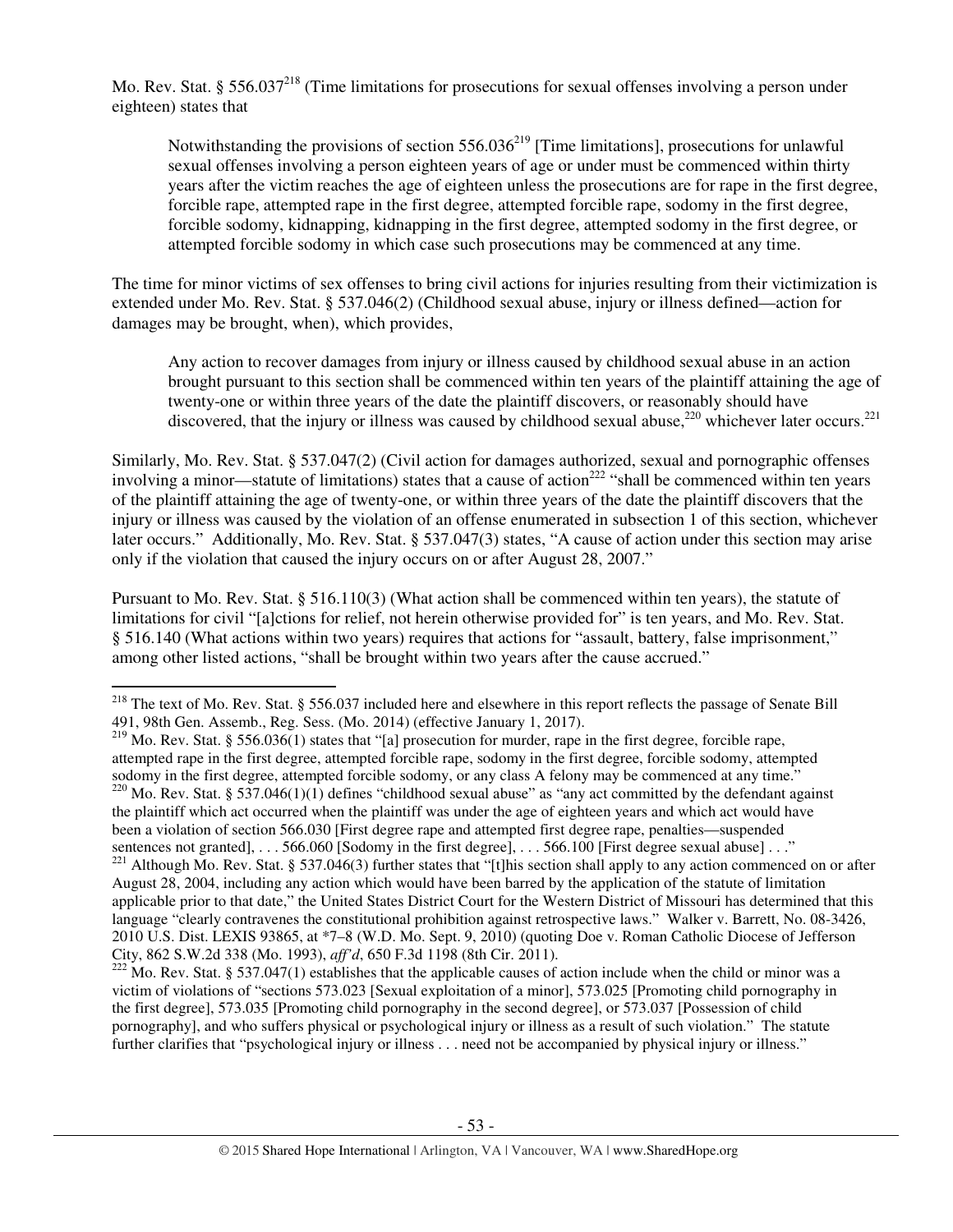5.11.1 Recommendation: Amend Mo. Rev. Stat. § 556.037 (Time limitations for prosecutions for sexual offenses involving a person under eighteen) to eliminate the statute of limitations for prosecuting offenses under Mo. Rev. Stat. § 566.211 (Sexual trafficking of a child) and § 566.210 (Sexual trafficking of a child under age twelve).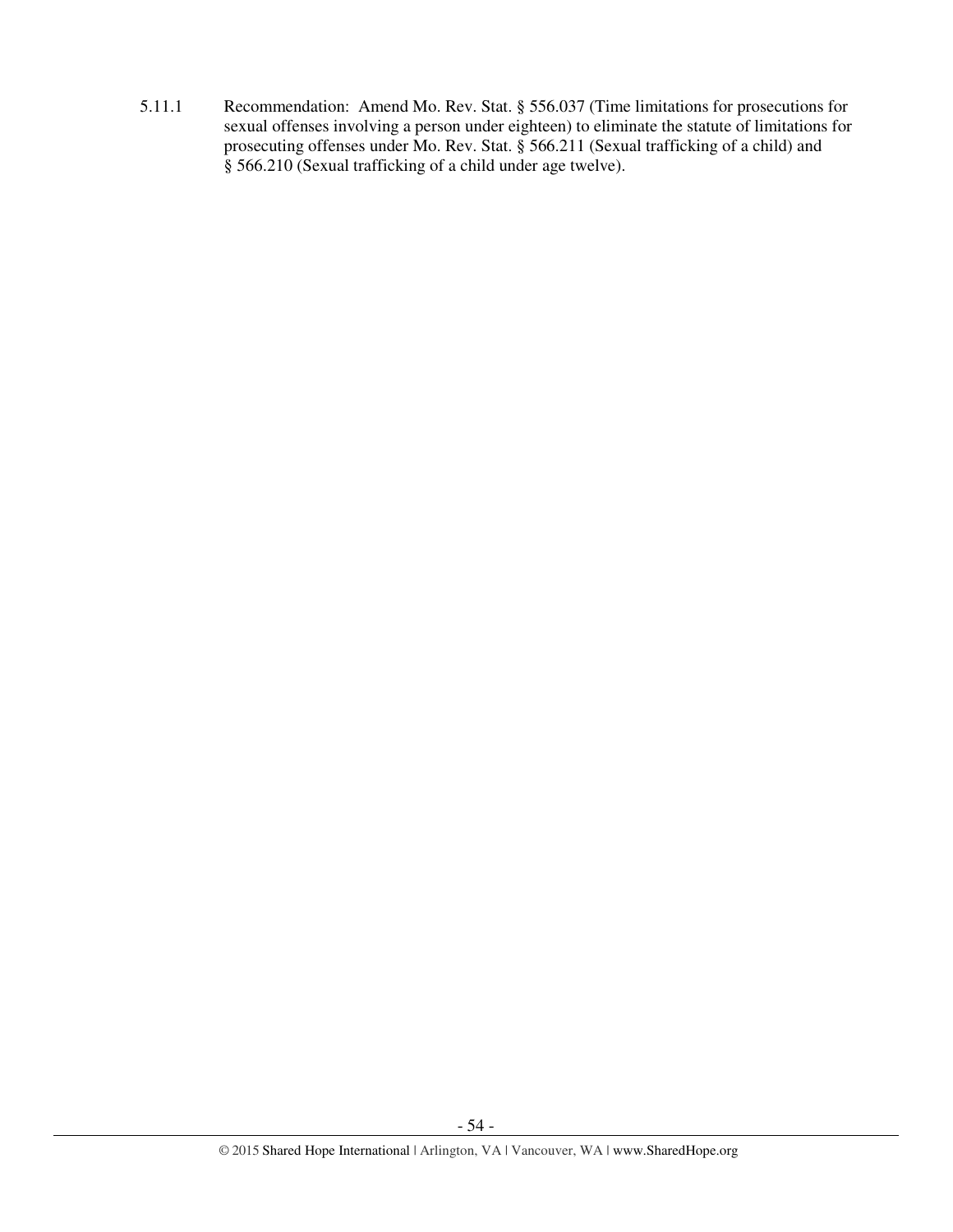### **FRAMEWORK ISSUE 6: CRIMINAL JUSTICE TOOLS FOR INVESTIGATION AND PROSECUTIONS**

## *Legal Components:*

- *6.1 Training on human trafficking and domestic minor sex trafficking for law enforcement is statutorily mandated or authorized.*
- *6.2 Single party consent to audiotaping is permitted in law enforcement investigations.*
- *6.3 Wiretapping is an available tool to investigate domestic minor sex trafficking.*
- *6.4 Using a law enforcement posing as a minor to investigate buying or selling of commercial sex acts is not a defense to soliciting, purchasing, or selling sex with a minor.*
- *6.5 Using the Internet or electronic communications to investigate buyers and traffickers is a permissible investigative technique.*
- *6.6 Law enforcement and child welfare agencies are mandated to promptly report missing and recovered children. \_\_\_\_\_\_\_\_\_\_\_\_\_\_\_\_\_\_\_\_\_\_\_\_\_\_\_\_\_\_\_\_\_\_\_\_\_\_\_\_\_\_\_\_\_\_\_\_\_\_\_\_\_\_\_\_\_\_\_\_\_\_\_\_\_\_\_\_\_\_\_\_\_\_\_\_\_\_\_\_\_\_\_\_\_\_\_\_\_\_\_\_\_\_*

# *Legal Analysis:*

*6.1 Training on human trafficking and domestic minor sex trafficking for law enforcement is statutorily mandated or authorized.*

Mo. Rev. Stat. § 566.223(3) (Federal Trafficking Victims Protection Act of 2000 to apply, when) authorizes training programs for law enforcement on human trafficking. Mo. Rev. Stat. § 566.223(3) states,

The department of public safety is authorized to establish procedures for identifying victims of trafficking under sections 566.200 to 566.223. The department may establish training programs as well as standard protocols for appropriate agencies to educate officials and employees on state statutes and federal laws regulating human trafficking and with the identification and assistance of victims of human trafficking. Such agencies may include but not be limited to state employees and contractors, including the children's division of the department of social services, juvenile courts, state law enforcement agencies, health care professionals, and runaway and homeless youth shelter administrators.

*6.2 Single party consent to audiotaping is permitted in law enforcement investigations.* 

Mo. Rev. Stat. § 542.402 (Penalty for illegal wiretapping, permitted activities) specifically provides an exception for law enforcement officers and their agents wearing a listening device in undercover operations. Mo. Rev. Stat. § 542.402(1)(2) states that, "except as otherwise specifically provided in sections 542.400 to 542.422," a person is guilty of a class D felony if he

[k]nowingly uses, endeavors to use, or procures any other person to use or endeavor to use any electronic, mechanical, or other device to intercept any oral communication when such device transmits communications by radio or interferes with the transmission of such communication; provided, however, that nothing in sections 542.400 to 542.422 shall be construed to prohibit the use by law enforcement officers of body microphones and transmitters in undercover investigations for the acquisition of evidence and the protection of law enforcement officers and others working under their direction in such investigations.

In addition, Mo. Rev. Stat. § 542.402(2)(2) and (3) permit single party consent to audiotaping. Mo. Rev. Stat. § 542.402(2)(2) provides that it is not unlawful "[f]or a person acting under law to intercept a wire or oral communication, where such person is a party to the communication or where one of the parties to the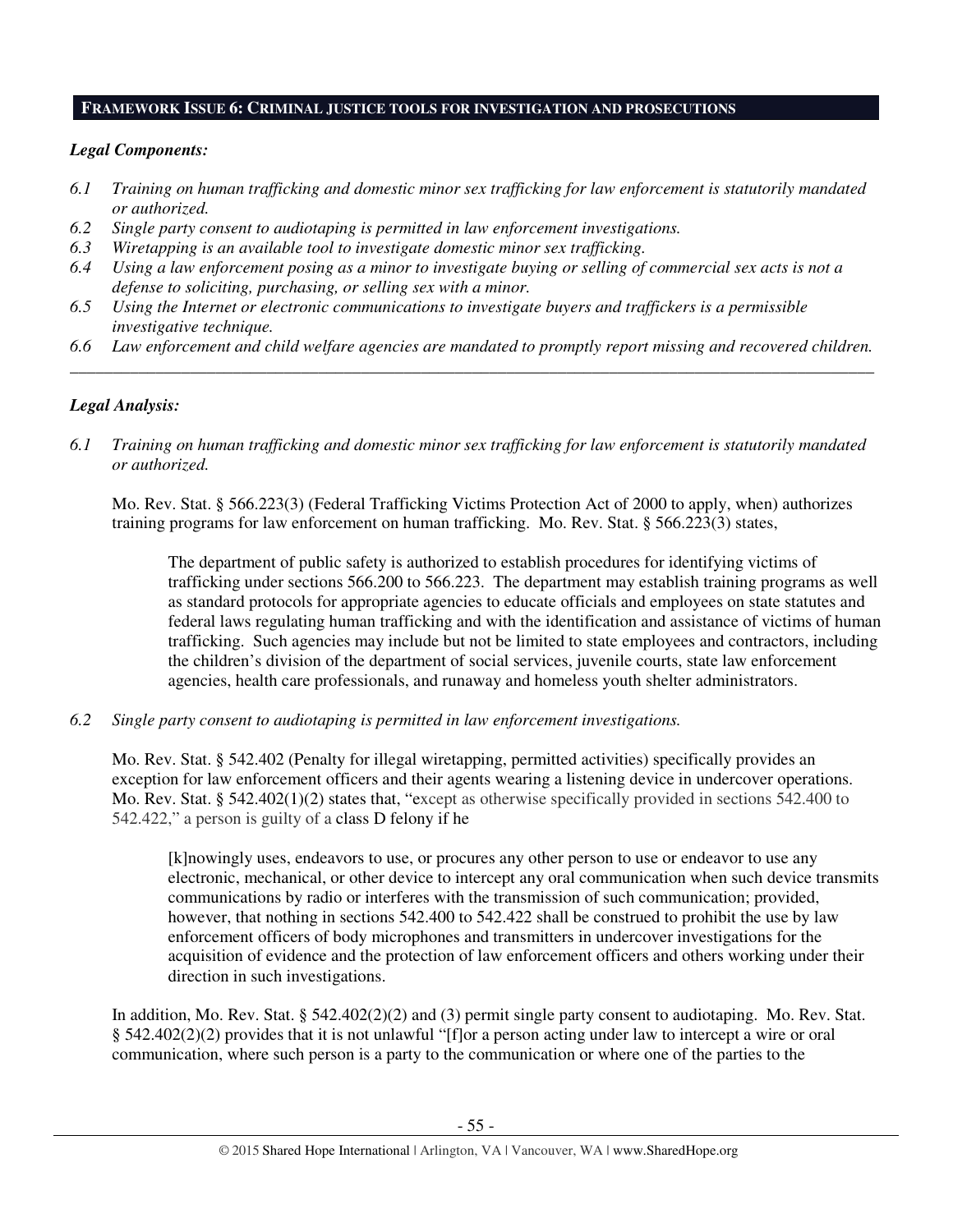communication has given prior consent to such interception." Mo. Rev. Stat. §  $542.402(2)(3)$  provides that it is not unlawful

[f]or a person not acting under law to intercept a wire communication where such person is a party to the communication or where one of the parties to the communication has given prior consent to such interception unless such communication is intercepted for the purpose of committing any criminal or tortious act.

## *6.3 Wiretapping is an available tool to investigate domestic minor sex trafficking.*

The exception in Mo. Rev. Stat. § 542.404 (Application for an order—authorization by attorney general approval by judge, probable cause required) to the prohibition on wiretapping in Mo. Rev. Stat. § 542.402 (Penalty for illegal wiretapping, permitted activities) does not apply to investigations of minor sex trafficking. Mo. Rev. Stat. § 542.404(1) provides that authorization for interception may be granted

in conformity with sections 542.400 to 542.422, . . . if there is probable cause to believe that the interception may provide evidence of a felony which involves the manufacture or distribution of a controlled substance . . . or the felony of murder, arson, or kidnapping, or a terrorist threat . . . or any conspiracy to commit any of the foregoing.

6.3.1 Recommendation: Amend Mo. Rev. Stat. § 542.404 to include investigations of suspected violations of Mo. Rev. Stat. § 566.211 (Sexual trafficking of a child) and § 566.210 (Sexual trafficking of a child under age twelve) within the exception to the prohibition on wiretapping in Mo. Rev. Stat. § 542.402 (Penalty for illegal wiretapping, permitted activities).

## *6.4 Using a law enforcement posing as a minor to investigate buying or selling of commercial sex acts is not a defense to soliciting, purchasing, or selling sex with a minor.*

Use of a decoy is specifically permitted within the text of two Missouri statutes relating to sex crimes against children. Mo. Rev. Stat. § 566.151(2)<sup>223</sup> (Enticement of a child) and § 566.083(3)<sup>224</sup> (Sexual misconduct involving a child) provide that "[i]t is not a defense to prosecution for a violation of this section that the other person was a peace officer masquerading as a minor."

*6.5 Using the Internet or electronic communications to investigate buyers and traffickers is a permissible investigative technique.* 

Pursuant to Mo. Rev. Stat. § 566.083(2)<sup>225</sup> (Sexual misconduct involving a child), "The provisions of this section shall apply regardless of whether the person violates the section in person or via the internet or other electronic means," and subsection (3) states that "[i]t is not a defense to prosecution for a violation of this section that the other person was a peace officer masquerading as a minor." In addition, Mo. Rev. Stat. § 566.151(1)<sup>226</sup> (Enticement of a child) states that

[a] person twenty-one years of age or older commits the offense of enticement of a child if he or she persuades, solicits, coaxes, entices, or lures whether by words, actions or through communication via

l

<sup>223</sup> *See supra* note 29.

<sup>224</sup> *See supra* note 35.

<sup>225</sup> *See supra* note 35.

<sup>226</sup> *See supra* note 29.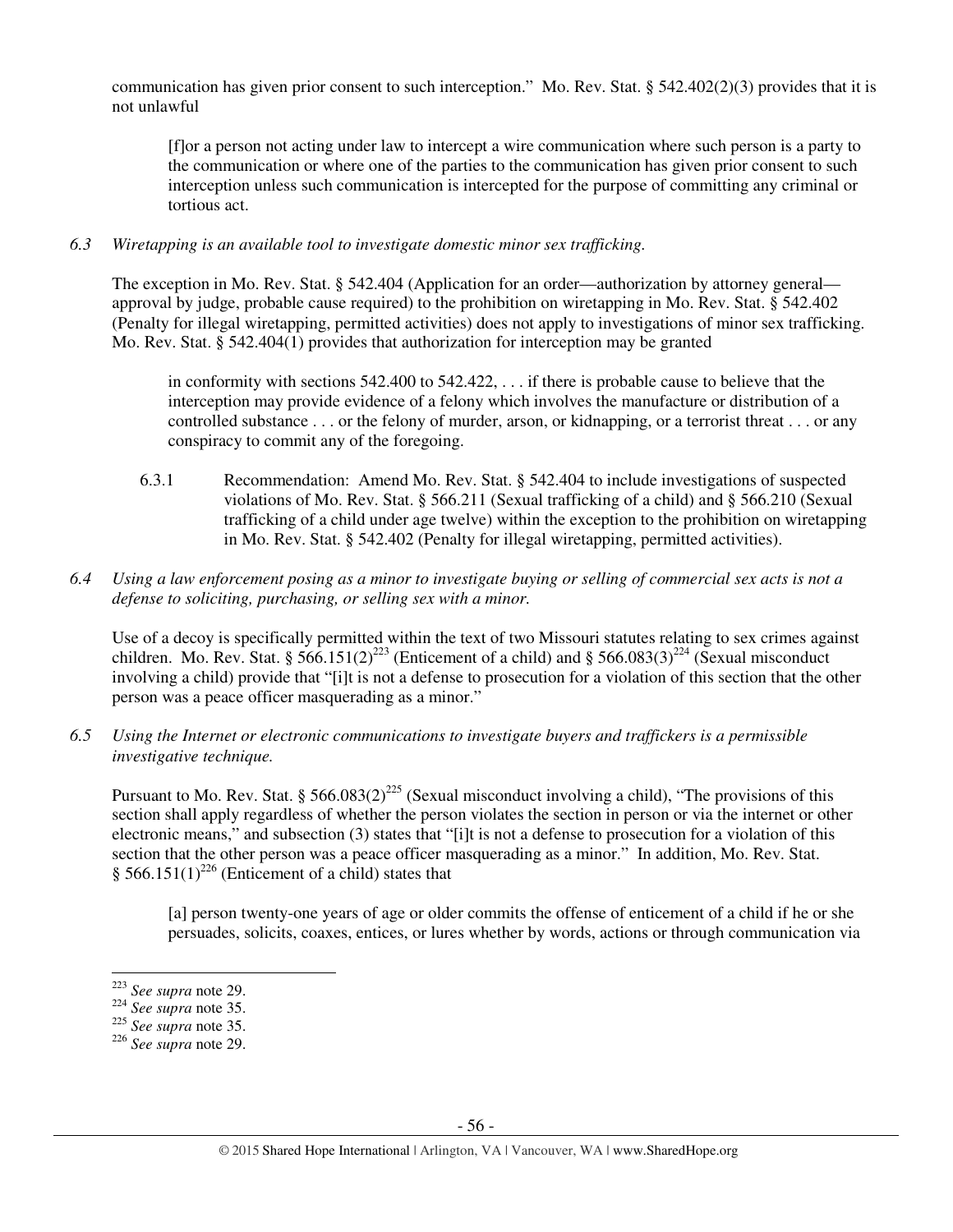the internet or any electronic communication, any person who is less than fifteen years of age for the purpose of engaging in sexual conduct.

This statute also applies regardless of whether the "victim" was actually a law enforcement officer acting as a minor. Mo. Rev. Stat. § 566.151(2).

## *6.6 Law enforcement and child welfare agencies are mandated to promptly report missing and recovered children.*

Mo. Rev. Stat. § 43.402 (Missing persons unit established, duties) states,

The superintendent of the patrol [Missouri state highway patrol] shall organize a missing persons unit within the patrol, which unit shall be the central repository for this state for information regarding missing persons. The head of this missing person unit shall, with the approval of the superintendent of the patrol, establish the services deemed necessary to aid in the location of missing persons including, but not limited to, the following:

(1) Collecting and disseminating information regarding missing persons in order to assist in locating such persons;

(2) Establishing a system of interstate and intrastate communication of information relating to children determined to be missing by the parent, guardian, or legal custodian of the child, or by a law enforcement agency;

(3) Providing a centralized file for the exchange of information on missing children with appropriate private or federal agencies which serve as national coordinators of missing children incidents;

(4) Assisting in the investigation of reports of missing persons by a uniformed or commissioned member of the patrol.

Mo. Rev. Stat. § 43.403 (Responsibilities of other agencies) states, "The director of the department of social services, the director of the department of mental health, school districts, and juvenile courts, shall establish appropriate procedures to ensure that all possible instances of missing children are reported to the appropriate law enforcement agency or the highway patrol as required by sections 43.400 [Definitions] to 43.409 [Registrar and school to be notified when missing child is located]." Mo. Rev. Stat. § 43.404 (Parent or guardian may report missing child) states that "[a]ny parent, guardian, or legal custodian may submit a missing child report to the patrol on any child whose whereabouts are unknown," but the parent shall subsequently notify the agency "when the location of the child reported missing has been determined." Mo. Rev. Stat. § 43.404.

In cases where a missing child is believed to have been abducted,<sup>227</sup> Mo Rev. Stat. § 210.1012(1) (Amber alert system created) establishes "a statewide program called the 'Amber Alert System' . . . to aid in the identification and location of an abducted child." However, Mo Rev. Stat. § 210.1012(6) states that "[p]articipation in an

l

<sup>&</sup>lt;sup>227</sup> Mo Rev. Stat. § 210.1012(2) defines "abducted child" as "a child whose whereabouts are unknown and who is one of the following:

<sup>(1)</sup> Less than eighteen years of age and reasonably believed to be the victim of the crime of kidnapping as defined by section 565.110, as determined by local law enforcement;

<sup>(2)</sup> Reasonably believed to be the victim of the crime of child kidnapping as defined by section 565.115, as determined by local law enforcement; or

<sup>(3)</sup> Less than eighteen years of age and at least fourteen years of age and who, if under the age of fourteen, would otherwise be reasonably believed to be a victim of child kidnapping as defined by section 565.115, as determined by local law enforcement.